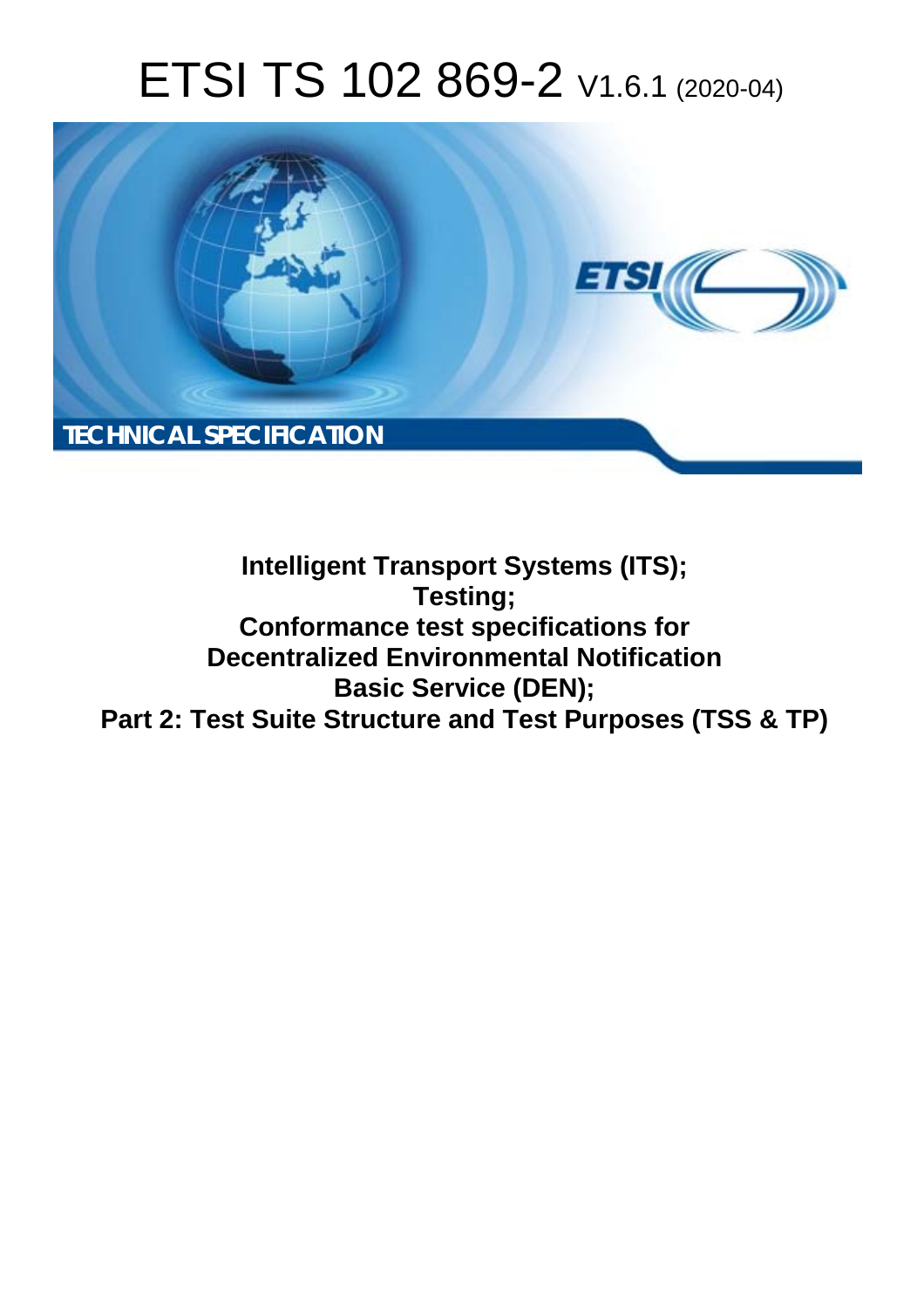Reference RTS/ITS-00192

Keywords

ITS, testing, TSS&TP

#### *ETSI*

#### 650 Route des Lucioles F-06921 Sophia Antipolis Cedex - FRANCE

Tel.: +33 4 92 94 42 00 Fax: +33 4 93 65 47 16

Siret N° 348 623 562 00017 - NAF 742 C Association à but non lucratif enregistrée à la Sous-Préfecture de Grasse (06) N° 7803/88

#### *Important notice*

The present document can be downloaded from: <http://www.etsi.org/standards-search>

The present document may be made available in electronic versions and/or in print. The content of any electronic and/or print versions of the present document shall not be modified without the prior written authorization of ETSI. In case of any existing or perceived difference in contents between such versions and/or in print, the prevailing version of an ETSI deliverable is the one made publicly available in PDF format at [www.etsi.org/deliver](http://www.etsi.org/deliver).

Users of the present document should be aware that the document may be subject to revision or change of status. Information on the current status of this and other ETSI documents is available at <https://portal.etsi.org/TB/ETSIDeliverableStatus.aspx>

If you find errors in the present document, please send your comment to one of the following services: <https://portal.etsi.org/People/CommiteeSupportStaff.aspx>

#### *Copyright Notification*

No part may be reproduced or utilized in any form or by any means, electronic or mechanical, including photocopying and microfilm except as authorized by written permission of ETSI. The content of the PDF version shall not be modified without the written authorization of ETSI. The copyright and the foregoing restriction extend to reproduction in all media.

> © ETSI 2020. All rights reserved.

**DECT™**, **PLUGTESTS™**, **UMTS™** and the ETSI logo are trademarks of ETSI registered for the benefit of its Members. **3GPP™** and **LTE™** are trademarks of ETSI registered for the benefit of its Members and of the 3GPP Organizational Partners. **oneM2M™** logo is a trademark of ETSI registered for the benefit of its Members and of the oneM2M Partners. **GSM®** and the GSM logo are trademarks registered and owned by the GSM Association.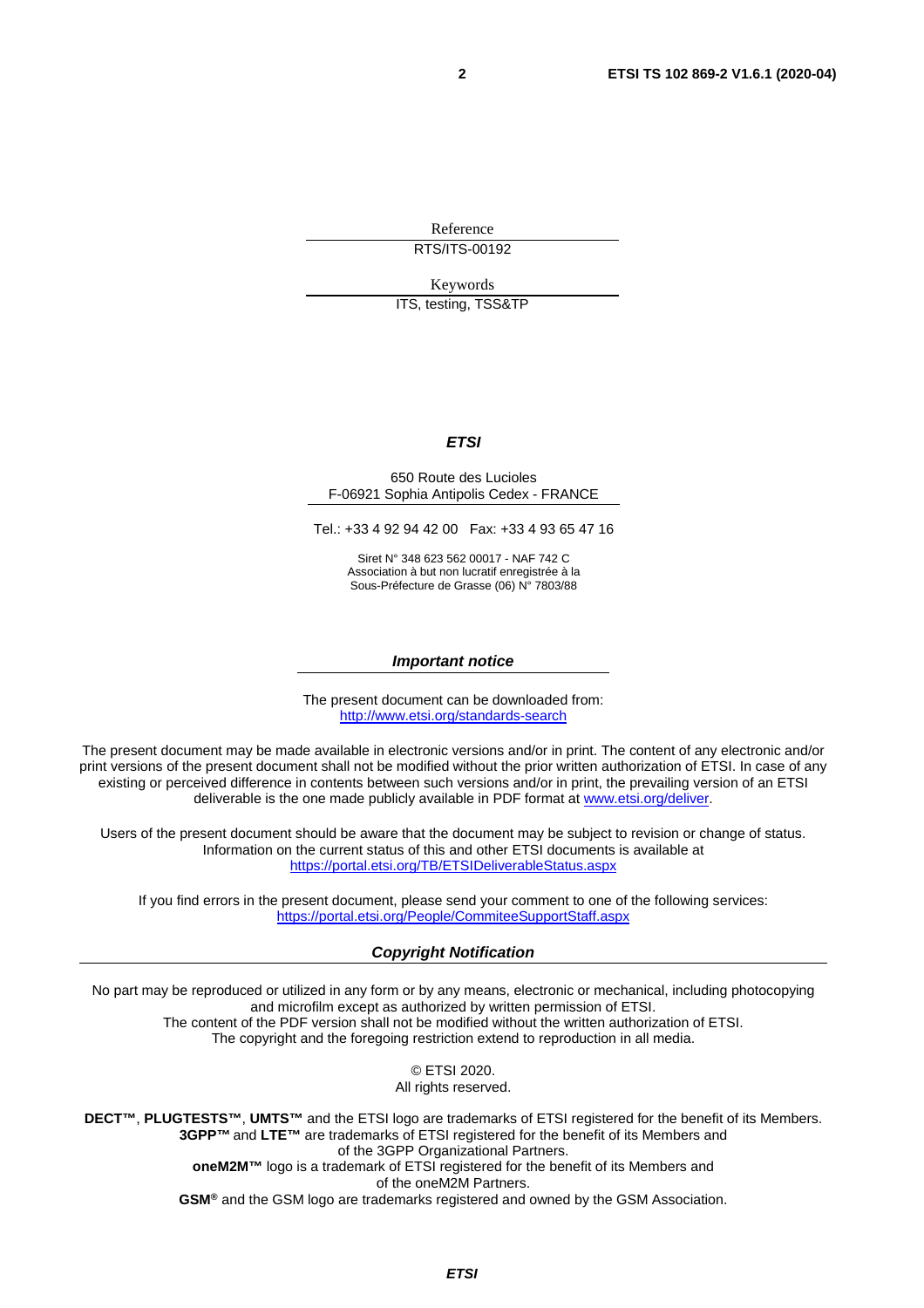# Contents

| 1                             |  |  |
|-------------------------------|--|--|
| 2                             |  |  |
| 2.1                           |  |  |
| 2.2                           |  |  |
| 3                             |  |  |
| 3.1                           |  |  |
| 3.2                           |  |  |
| 3.3                           |  |  |
| 4                             |  |  |
| 4.1                           |  |  |
| 4.2                           |  |  |
| 4.2.1                         |  |  |
| 4.2.2                         |  |  |
| 4.2.3                         |  |  |
| 4.2.4                         |  |  |
| 5                             |  |  |
| 5.1                           |  |  |
| 5.1.1                         |  |  |
| 5.1.2                         |  |  |
| 5.1.3                         |  |  |
| 5.1.4                         |  |  |
| 5.1.5                         |  |  |
| 5.2                           |  |  |
| 5.2.1                         |  |  |
| 5.2.1.1                       |  |  |
| 5.2.1.2                       |  |  |
| 5.2.1.3                       |  |  |
| 5.2.1.4                       |  |  |
| 5.2.1.5                       |  |  |
| 5.2.1.6                       |  |  |
| 5.2.1.7                       |  |  |
| 5.2.2                         |  |  |
| 5.2.3                         |  |  |
| <b>Annex A (informative):</b> |  |  |
|                               |  |  |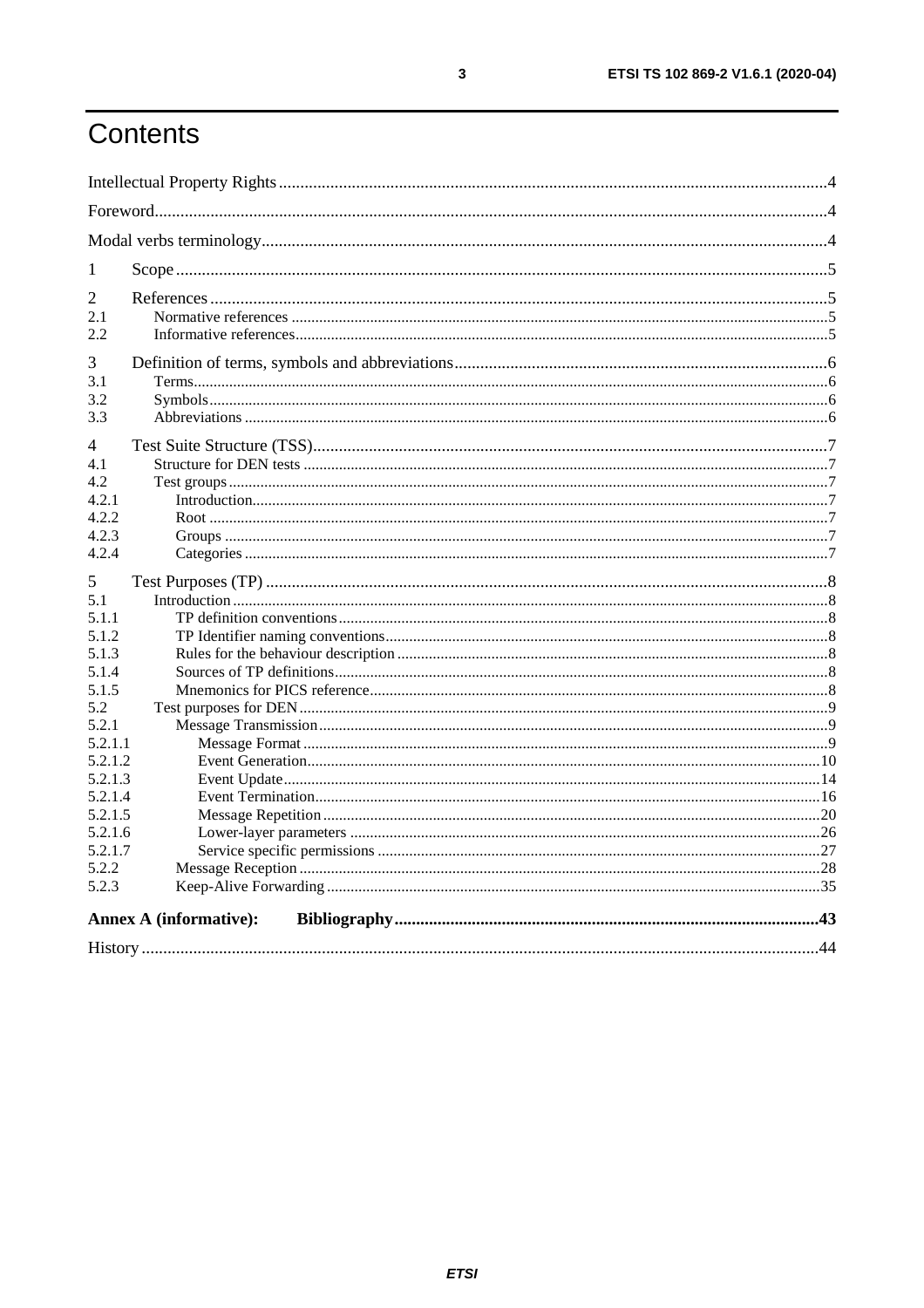# <span id="page-3-0"></span>Intellectual Property Rights

#### Essential patents

IPRs essential or potentially essential to normative deliverables may have been declared to ETSI. The information pertaining to these essential IPRs, if any, is publicly available for **ETSI members and non-members**, and can be found in ETSI SR 000 314: *"Intellectual Property Rights (IPRs); Essential, or potentially Essential, IPRs notified to ETSI in respect of ETSI standards"*, which is available from the ETSI Secretariat. Latest updates are available on the ETSI Web server ([https://ipr.etsi.org/\)](https://ipr.etsi.org/).

Pursuant to the ETSI IPR Policy, no investigation, including IPR searches, has been carried out by ETSI. No guarantee can be given as to the existence of other IPRs not referenced in ETSI SR 000 314 (or the updates on the ETSI Web server) which are, or may be, or may become, essential to the present document.

#### **Trademarks**

The present document may include trademarks and/or tradenames which are asserted and/or registered by their owners. ETSI claims no ownership of these except for any which are indicated as being the property of ETSI, and conveys no right to use or reproduce any trademark and/or tradename. Mention of those trademarks in the present document does not constitute an endorsement by ETSI of products, services or organizations associated with those trademarks.

### Foreword

This Technical Specification (TS) has been produced by ETSI Technical Committee Intelligent Transport Systems (ITS).

The present document is part 2 of a multi-part deliverable covering Conformance test specifications for Decentralized Environmental Notification Basic Service (DEN) as identified below:

- Part 1: "Test requirements and Protocol Implementation Conformance Statement (PICS) pro forma";
- Part 2: "Test Suite Structure and Test Purposes (TSS & TP)";

Part 3: "Abstract Test Suite (ATS) and Protocol Implementation eXtra Information for Testing (PIXIT)".

# Modal verbs terminology

In the present document "**shall**", "**shall not**", "**should**", "**should not**", "**may**", "**need not**", "**will**", "**will not**", "**can**" and "**cannot**" are to be interpreted as described in clause 3.2 of the [ETSI Drafting Rules](https://portal.etsi.org/Services/editHelp!/Howtostart/ETSIDraftingRules.aspx) (Verbal forms for the expression of provisions).

"**must**" and "**must not**" are **NOT** allowed in ETSI deliverables except when used in direct citation.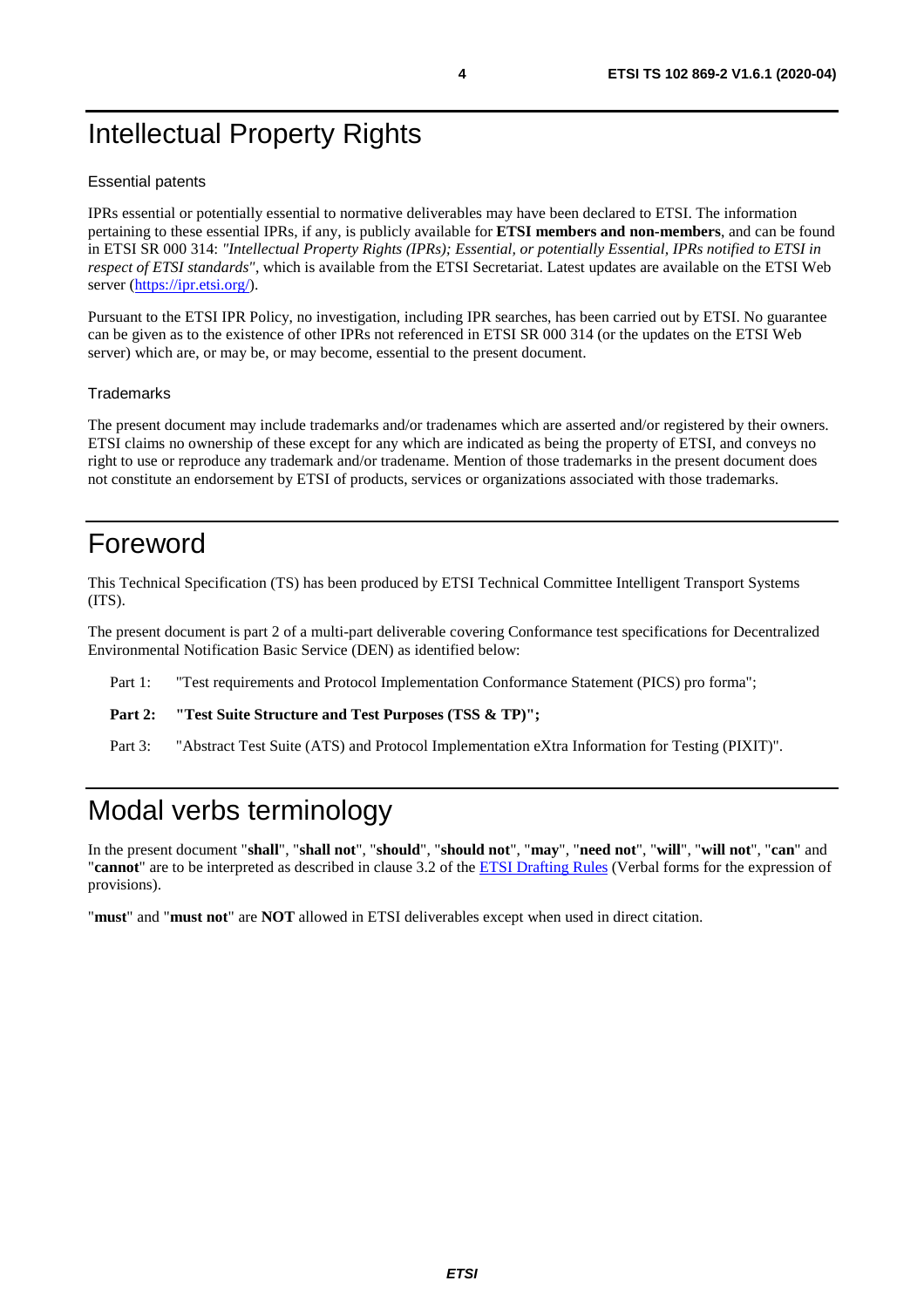### <span id="page-4-0"></span>1 Scope

The present document provides the Test Suite Structure and Test Purposes (TSS & TP) for Decentralized Environmental Notification Basic Service (DEN) as defined in ETSI EN 302 637-3 [1] in compliance with the relevant requirements and in accordance with the relevant guidance given in ISO/IEC 9646-7 [i.5].

The ISO standard for the methodology of conformance testing (ISO/IEC 9646-1 [i.2] and ISO/IEC 9646-2 [i.3]) as well as the ETSI rules for conformance testing (ETSI ETS 300 406 [[i.6](#page-5-0)]) are used as a basis for the test methodology.

### 2 References

#### 2.1 Normative references

References are either specific (identified by date of publication and/or edition number or version number) or non-specific. For specific references, only the cited version applies. For non-specific references, the latest version of the referenced document (including any amendments) applies.

Referenced documents which are not found to be publicly available in the expected location might be found at <https://docbox.etsi.org/Reference/>.

NOTE: While any hyperlinks included in this clause were valid at the time of publication, ETSI cannot guarantee their long term validity.

The following referenced documents are necessary for the application of the present document.

- [1] ETSI EN 302 637-3 (V1.3.1): "Intelligent Transport Systems (ITS); Vehicular Communications; Basic Set of Applications; Part 3: Specifications of Decentralized Environmental Notification Basic Service".
- [2] ETSI TS 102 869-1 (V1.6.1): "Intelligent Transport Systems (ITS); Testing; Conformance test specifications for Decentralized Environmental Notification Basic Service (DEN); Part 1: Test requirements and Protocol Implementation Conformance Statement (PICS) pro forma".

### 2.2 Informative references

References are either specific (identified by date of publication and/or edition number or version number) or non-specific. For specific references, only the cited version applies. For non-specific references, the latest version of the referenced document (including any amendments) applies.

NOTE: While any hyperlinks included in this clause were valid at the time of publication, ETSI cannot guarantee their long term validity.

The following referenced documents are not necessary for the application of the present document but they assist the user with regard to a particular subject area.

- [i.1] ETSI EG 202 798 (V1.1.1): "Intelligent Transport Systems (ITS); Testing; Framework for conformance and interoperability testing".
- [i.2] ISO/IEC 9646-1 (1994): "Information technology -- Open Systems Interconnection -- Conformance testing methodology and framework -- Part 1: General concepts".
- [i.3] ISO/IEC 9646-2 (1994): "Information technology -- Open Systems Interconnection -- Conformance testing methodology and framework -- Part 2: Abstract Test Suite specification".
- [i.4] ISO/IEC 9646-6 (1994): "Information technology -- Open Systems Interconnection -- Conformance testing methodology and framework -- Part 6: Protocol profile test specification".
- [i.5] ISO/IEC 9646-7 (1995): "Information technology -- Open Systems Interconnection -- Conformance testing methodology and framework -- Part 7: Implementation Conformance Statements".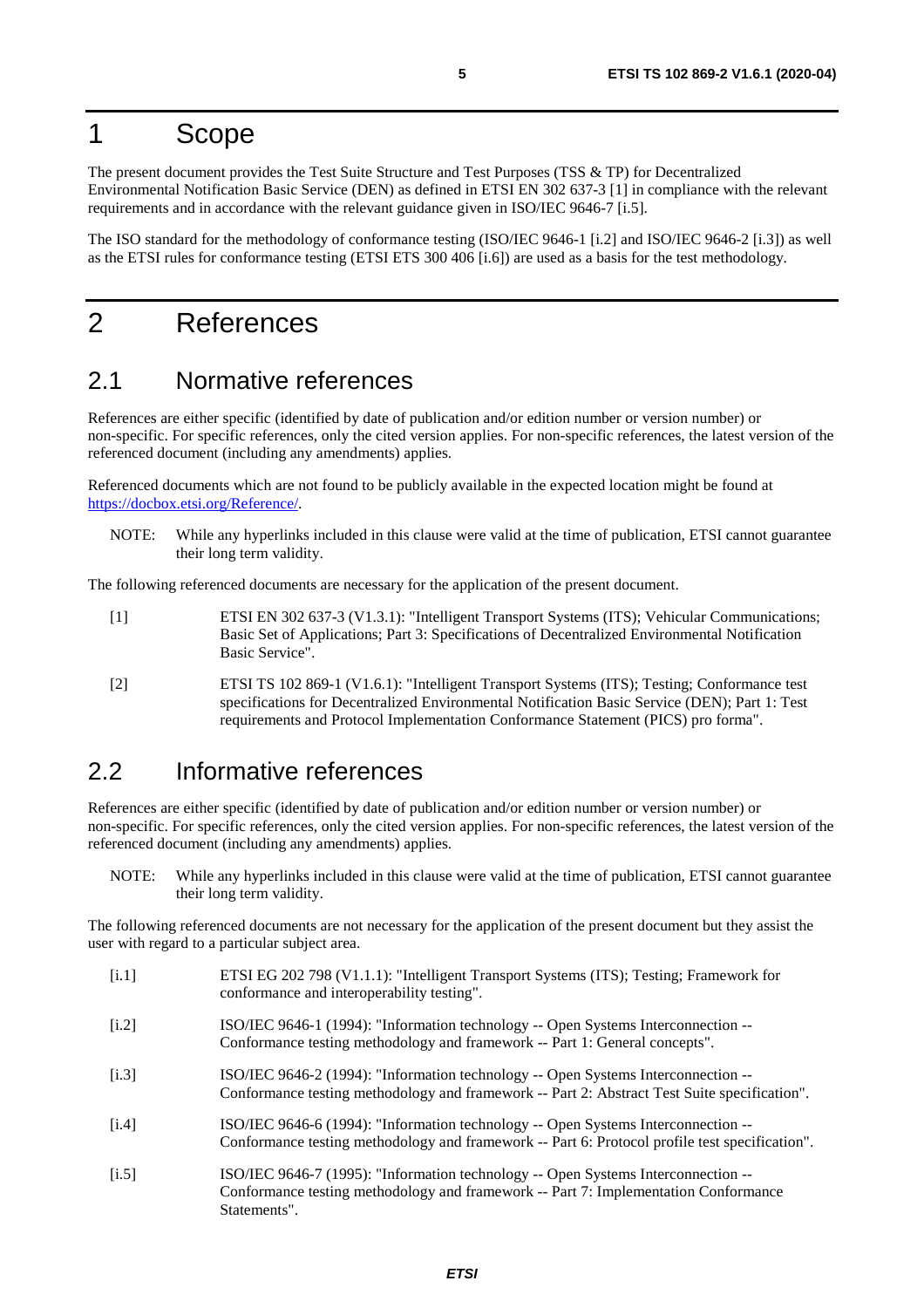<span id="page-5-0"></span>[i.6] ETSI ETS 300 406 (1995): "Methods for testing and Specification (MTS); Protocol and profile conformance testing specifications; Standardization methodology".

# 3 Definition of terms, symbols and abbreviations

### 3.1 Terms

For the purposes of the present document, the terms given in ETSI EN 302 637-3 [\[1\]](#page-4-0), ISO/IEC 9646-6 [[i.4\]](#page-4-0) and ISO/IEC 9646-7 [[i.5](#page-4-0)] apply.

### 3.2 Symbols

Void.

#### 3.3 Abbreviations

For the purposes of the present document, the following abbreviations apply:

| <b>BO</b><br><b>Exceptional Behaviour tests</b><br><b>BTP</b><br><b>Basic Transport Protocol</b><br><b>BTP-B</b><br>Basic Transport Protocol type B<br>valid test events for Behaviour tests<br><b>BV</b><br><b>CAN</b><br>Controller Area Network |  |
|----------------------------------------------------------------------------------------------------------------------------------------------------------------------------------------------------------------------------------------------------|--|
|                                                                                                                                                                                                                                                    |  |
|                                                                                                                                                                                                                                                    |  |
|                                                                                                                                                                                                                                                    |  |
|                                                                                                                                                                                                                                                    |  |
|                                                                                                                                                                                                                                                    |  |
| <b>CLT</b><br>Current Local Time                                                                                                                                                                                                                   |  |
| DE<br>Data Element                                                                                                                                                                                                                                 |  |
| <b>DEN</b><br>Decentralized Environmental Notification                                                                                                                                                                                             |  |
| <b>DENM</b><br>Decentralized Environmental Notification Message                                                                                                                                                                                    |  |
| <b>GBC</b><br>Geographically-Scoped Broadcast                                                                                                                                                                                                      |  |
| <b>ISO</b><br>International Organization for Standardization                                                                                                                                                                                       |  |
| <b>ITS</b><br><b>Intelligent Transportation Systems</b>                                                                                                                                                                                            |  |
| <b>ITS</b> Application Identifier<br><b>ITS-AID</b>                                                                                                                                                                                                |  |
| <b>Intelligent Transport System - Station</b><br><b>ITS-S</b>                                                                                                                                                                                      |  |
| <b>IUT</b><br><b>Implementation Under Test</b>                                                                                                                                                                                                     |  |
| <b>KAFW</b><br>Keep-Alive ForWarding                                                                                                                                                                                                               |  |
| <b>MSGF</b><br>Message Format                                                                                                                                                                                                                      |  |
| Protocol Data Unit<br><b>PDU</b>                                                                                                                                                                                                                   |  |
| <b>PICS</b><br><b>Protocol Implementation Conformance Statement</b>                                                                                                                                                                                |  |
| <b>SSP</b><br>Service Specific Permissions                                                                                                                                                                                                         |  |
| TI<br>Timer tests                                                                                                                                                                                                                                  |  |
| TP<br><b>Test Purposes</b>                                                                                                                                                                                                                         |  |
| <b>Test Suite</b><br><b>TS</b>                                                                                                                                                                                                                     |  |
| <b>TSS</b><br><b>Test Suite Structure</b>                                                                                                                                                                                                          |  |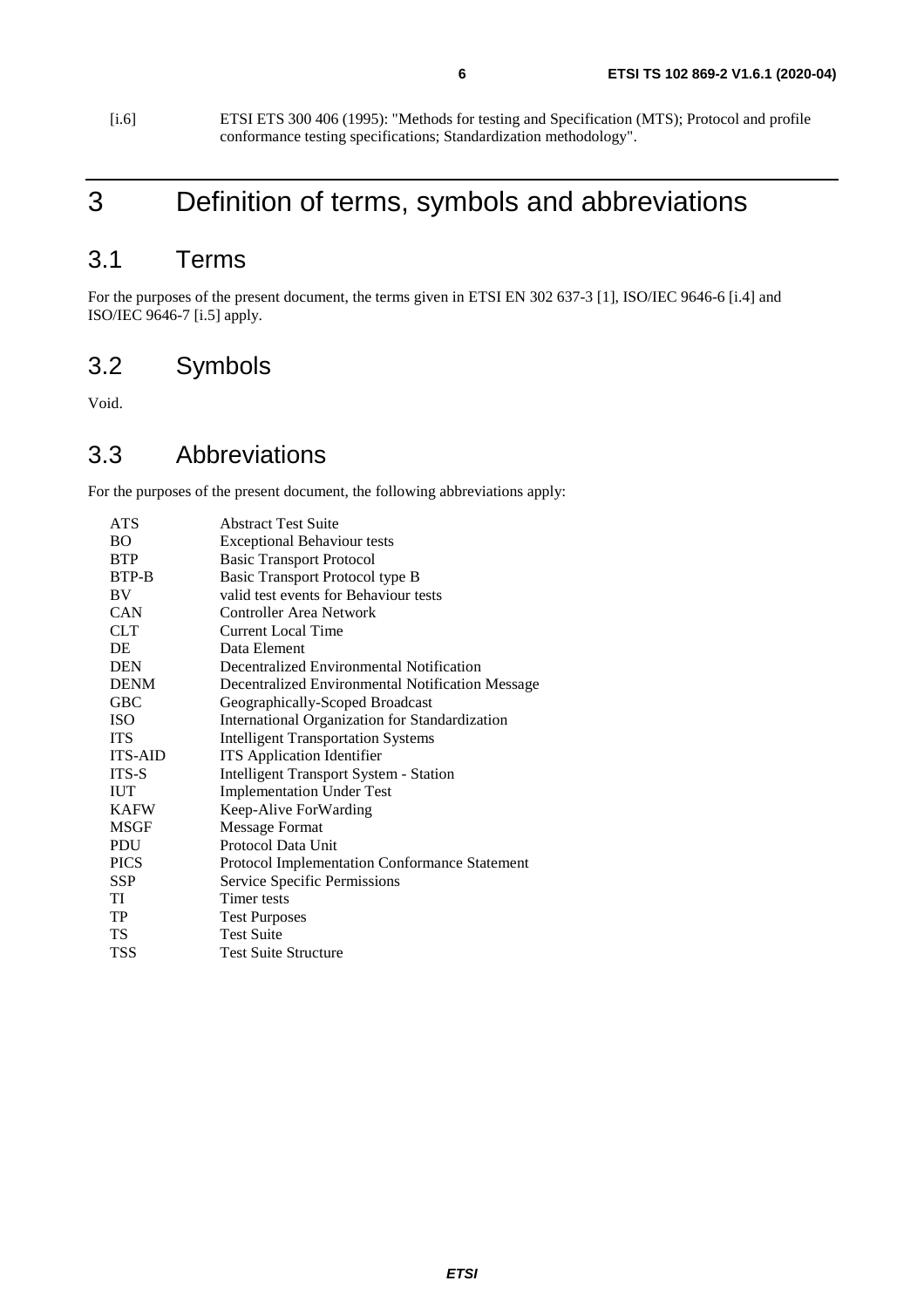# <span id="page-6-0"></span>4 Test Suite Structure (TSS)

### 4.1 Structure for DEN tests

Table 1 shows the DEN Test Suite Structure (TSS) including its subgroups defined for conformance testing.

| Root       | Group                    | category                     |
|------------|--------------------------|------------------------------|
| <b>DEN</b> | Message format           | Valid                        |
|            | <b>IEvent Generation</b> | Valid                        |
|            | Event Update             | Valid and Inopportune        |
|            | <b>Event Termination</b> | Valid, Inopportune and Timer |
|            | Message Repetition       | Valid                        |
|            | Lower-layer parameters   | Valid                        |
|            | Message reception        | Valid and Inopportune        |
|            | Keep-Alive Forwarding    | Valid and Timers             |

#### **Table 1: TSS for DEN**

The test suite is structured as a tree with the root defined as DEN. The tree is of rank 2 with the first rank a functional area and the second rank is the standard ISO conformance test categories.

### 4.2 Test groups

#### 4.2.1 Introduction

The test suite has a total of three levels. The first level is the root. The second level separates the root into various functional areas. The third level is the standard ISO conformance test categories.

#### 4.2.2 Root

The root identifies the Decentralized Environmental Notification Basic Service (DEN) given in ETSI EN 302 637-3 [\[1](#page-4-0)].

#### 4.2.3 Groups

This level contains height functional areas identified as:

- Message format.
- Event Generation.
- Event Update.
- Event Termination.
- Message Repetition.
- Lower-layer parameters.
- Message reception.
- Keep-alive Forwarding.

#### 4.2.4 Categories

This level contains the standard ISO conformance test categories behaviour: valid events and inopportune events and Timer.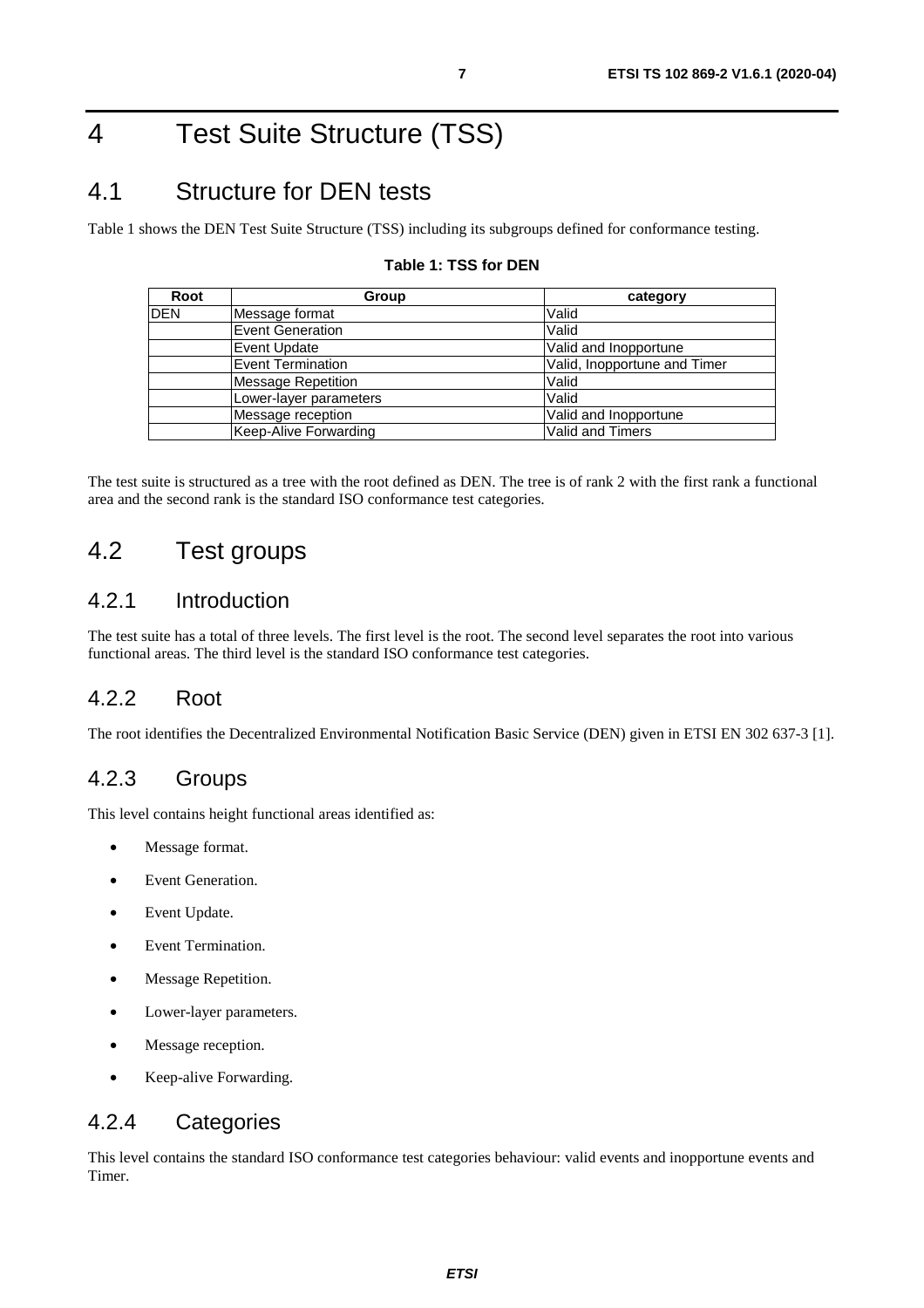# <span id="page-7-0"></span>5 Test Purposes (TP)

### 5.1 Introduction

#### 5.1.1 TP definition conventions

The TP definition is built according to ETSI EG 202 798 [\[i.1](#page-4-0)].

#### 5.1.2 TP Identifier naming conventions

The identifier of the TP is built according to table 2.

| Identifier: | TP/ <root>/<gr>/<x>/<nn><br/>or<br/>TP/<root>/<gr>/<x>/<nn>-<v></v></nn></x></gr></root></nn></x></gr></root> |             |                                               |
|-------------|---------------------------------------------------------------------------------------------------------------|-------------|-----------------------------------------------|
|             | $<$ root $>$ = root                                                                                           | <b>DEN</b>  |                                               |
|             | $\leq$ gr $>$ = group                                                                                         | <b>MSGF</b> | Message transmission - Message format         |
|             |                                                                                                               | <b>EVGN</b> | Message transmission - Event Generation       |
|             |                                                                                                               | <b>EVUP</b> | Message transmission - Event Update           |
|             |                                                                                                               | <b>EVTR</b> | Message transmission - Event Termination      |
|             |                                                                                                               | <b>EVRP</b> | Message transmission - Message Repetition     |
|             |                                                                                                               | <b>PAR</b>  | Message transmission - Lower-layer parameters |
|             |                                                                                                               | <b>MSRV</b> | Message reception                             |
|             |                                                                                                               | <b>KAFW</b> | Keep-alive Forwarding                         |
|             |                                                                                                               | <b>SSP</b>  | <b>Service Specific Permissions</b>           |
|             | $\langle x \rangle$ = type of testing                                                                         | <b>BV</b>   | Behaviour: Valid event tests                  |
|             |                                                                                                               | <b>BO</b>   | Behaviour: Inopportune event tests            |
|             |                                                                                                               | TI          | Timer tests                                   |
|             | $<$ nn> = sequential number                                                                                   |             | 01 to 99                                      |
|             | $< v>$ = variant                                                                                              |             | 01 to 99                                      |

#### **Table 2: TP naming convention**

#### 5.1.3 Rules for the behaviour description

The description of the TP is built according to ETSI EG 202 798 [\[i.1\]](#page-4-0).

ETSI EN 302 637-3 [[1](#page-4-0)] does not use the finite state machine concept. As consequence, the test purposes use a generic "Initial State" that corresponds to a state where the IUT is ready for starting the test execution. Furthermore, the IUT shall be left in this "Initial State", when the test is completed.

Being in the "Initial State" refers to the starting point of the initial device configuration. There are no pending actions, no instantiated buffers or variables, which could disturb the execution of a test.

#### 5.1.4 Sources of TP definitions

All TPs have been specified according to ETSI EN 302 637-3 [\[1\]](#page-4-0).

#### 5.1.5 Mnemonics for PICS reference

To avoid an update of all TPs when the PICS document is changed, table 3 introduce mnemonics name and the correspondence with the real PICS item number.

The PICS item column refers to tables and items of ETSI TS 102 869-1 [[2\]](#page-4-0). The 'PICS item' as defined in ETSI TS 102 869-1 [\[2\]](#page-4-0) shall be used to determine the test applicability.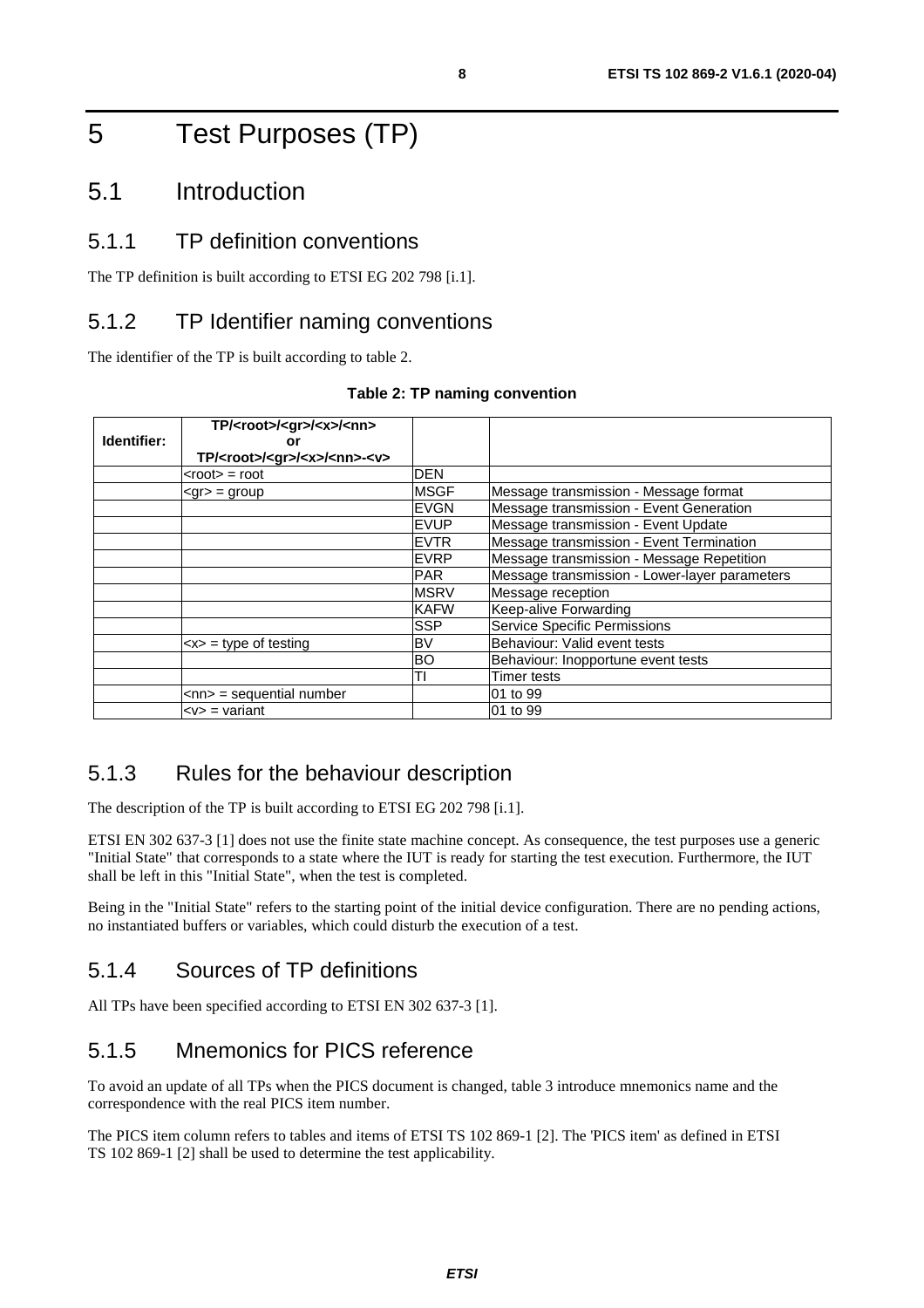<span id="page-8-0"></span>

| <b>Mnemonic</b>           | <b>PICS item</b> |
|---------------------------|------------------|
| PICS DENM GENERATION      | A.2/1            |
| PICS_DENM_UPDATE          | A.2/2            |
| PICS DENM REPETITION      | A.2/3            |
| PICS_DENM_CANCELLATION    | A.2/4            |
| <b>PICS DENM NEGATION</b> | A.2/5            |
| PICS_DENM_RECEPTION       | A.1/2            |
| PICS DENM KAF             | A.2/7            |
| PICS_IMPACT_REDUCTION     | A.2.8            |
| PICS IS IUT SECURED       | A.3/1            |

# 5.2 Test purposes for DEN

### 5.2.1 Message Transmission

#### 5.2.1.1 Message Format

| TP Id                                | <b>TP/DEN/ MSGF/BV-01</b>                                              |  |
|--------------------------------------|------------------------------------------------------------------------|--|
|                                      |                                                                        |  |
| <b>Test objective</b>                | Check that protocolVersion is set to 2 and messageID is set to 1       |  |
| Reference                            | ETSI EN 302 637-3 [1], clause B.1                                      |  |
| <b>PICS Selection</b>                | PICS_DENM_GENERATION                                                   |  |
|                                      | <b>Initial conditions</b>                                              |  |
| with {                               |                                                                        |  |
| the IUT being in the "initial state" |                                                                        |  |
|                                      |                                                                        |  |
|                                      | <b>Expected behaviour</b>                                              |  |
| ensure that {                        |                                                                        |  |
| when $\{$                            |                                                                        |  |
|                                      | the IUT receives an AppDENM_Trigger request from the application layer |  |
|                                      |                                                                        |  |
| then $\{$                            |                                                                        |  |
| the IUT sends a valid DENM           |                                                                        |  |
| containing ITS PDU header            |                                                                        |  |
| containing protocolVersion           |                                                                        |  |
| indicating value 2                   |                                                                        |  |
|                                      |                                                                        |  |
| and containing messageID             |                                                                        |  |
| indicating value 1                   |                                                                        |  |
|                                      |                                                                        |  |

| TP Id                                                                  | <b>TP/DEN/ MSGF/BV-02</b>                             |  |
|------------------------------------------------------------------------|-------------------------------------------------------|--|
| <b>Test objective</b>                                                  | Check that sent DENM contains at least one 'trace' DE |  |
| Reference                                                              | ETSI EN 302 637-3 [1], clause 6.1.3.2                 |  |
| <b>PICS Selection</b>                                                  | PICS DENM GENERATION                                  |  |
|                                                                        | <b>Initial conditions</b>                             |  |
| with {                                                                 |                                                       |  |
| the IUT being in the "initial state"                                   |                                                       |  |
|                                                                        |                                                       |  |
|                                                                        | <b>Expected behaviour</b>                             |  |
| ensure that {                                                          |                                                       |  |
| when $\{$                                                              |                                                       |  |
| the IUT receives an AppDENM_Trigger request from the application layer |                                                       |  |
|                                                                        |                                                       |  |
| then $\{$                                                              |                                                       |  |
| the IUT sends a valid DENM                                             |                                                       |  |
| containing location container                                          |                                                       |  |
|                                                                        | containing at least one 'trace'                       |  |
|                                                                        |                                                       |  |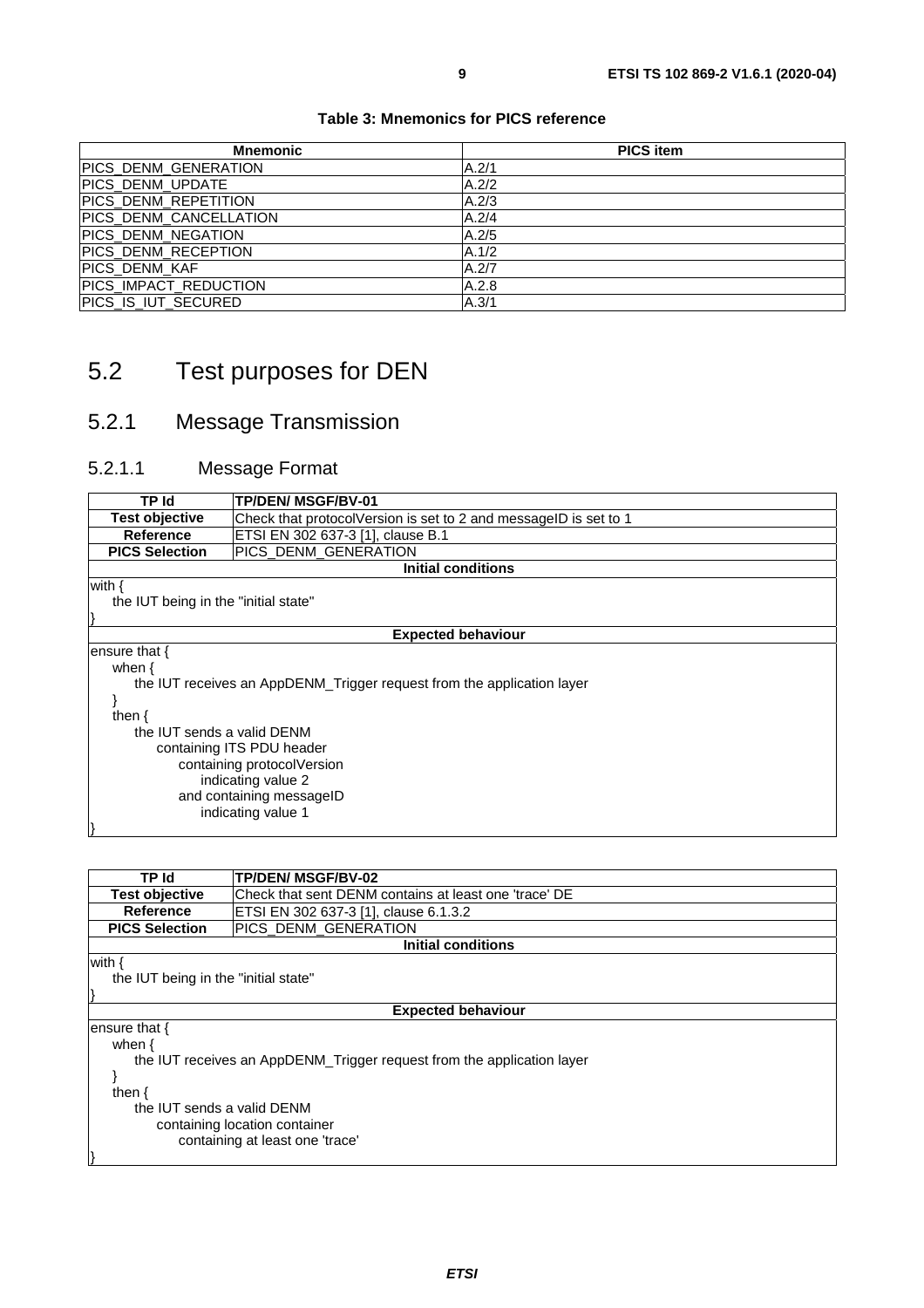#### <span id="page-9-0"></span>5.2.1.2 Event Generation

| <b>TP Id</b>                         | TP/DEN/EVGN/BV-01                                                         |  |
|--------------------------------------|---------------------------------------------------------------------------|--|
| <b>Test objective</b>                | Check that DEN Basic Service generates a new DENM on reception of a valid |  |
|                                      | AppDENM_Trigger request                                                   |  |
| <b>Reference</b>                     | ETSI EN 302 637-3 [1], clause 6.1.2.1                                     |  |
| <b>PICS Selection</b>                | PICS_DENM_GENERATION                                                      |  |
|                                      | Initial conditions                                                        |  |
| with {                               |                                                                           |  |
| the IUT being in the "initial state" |                                                                           |  |
|                                      |                                                                           |  |
| <b>Expected behaviour</b>            |                                                                           |  |
| lensure that {                       |                                                                           |  |
| when $\{$                            |                                                                           |  |
|                                      | the IUT receives an AppDENM_Trigger request from the application layer    |  |
|                                      |                                                                           |  |
| then $\{$                            |                                                                           |  |
| the IUT sends a valid DENM           |                                                                           |  |
|                                      |                                                                           |  |
|                                      |                                                                           |  |
|                                      |                                                                           |  |

| TP Id                                | TP/DEN/EVGN/BV-02                                                         |
|--------------------------------------|---------------------------------------------------------------------------|
| <b>Test objective</b>                | Check that a new ActionID value is assigned for each newly generated DENM |
| <b>Reference</b>                     | ETSI EN 302 637-3 [1], clause 6.1.1.1                                     |
| <b>PICS Selection</b>                | PICS_DENM_GENERATION                                                      |
|                                      | <b>Initial conditions</b>                                                 |
| with {                               |                                                                           |
| the IUT being in the "initial state" |                                                                           |
|                                      | and the IUT having generated several events                               |
|                                      |                                                                           |
|                                      | <b>Expected behaviour</b>                                                 |
| ensure that $\{$                     |                                                                           |
| when $\{$                            |                                                                           |
|                                      | the IUT is requested to generate a new event                              |
|                                      |                                                                           |
| then $\{$                            |                                                                           |
| the IUT sends a valid DENM           |                                                                           |
| containing management container      |                                                                           |
| containing actionID                  |                                                                           |
| indicating an unused value           |                                                                           |
|                                      |                                                                           |
|                                      |                                                                           |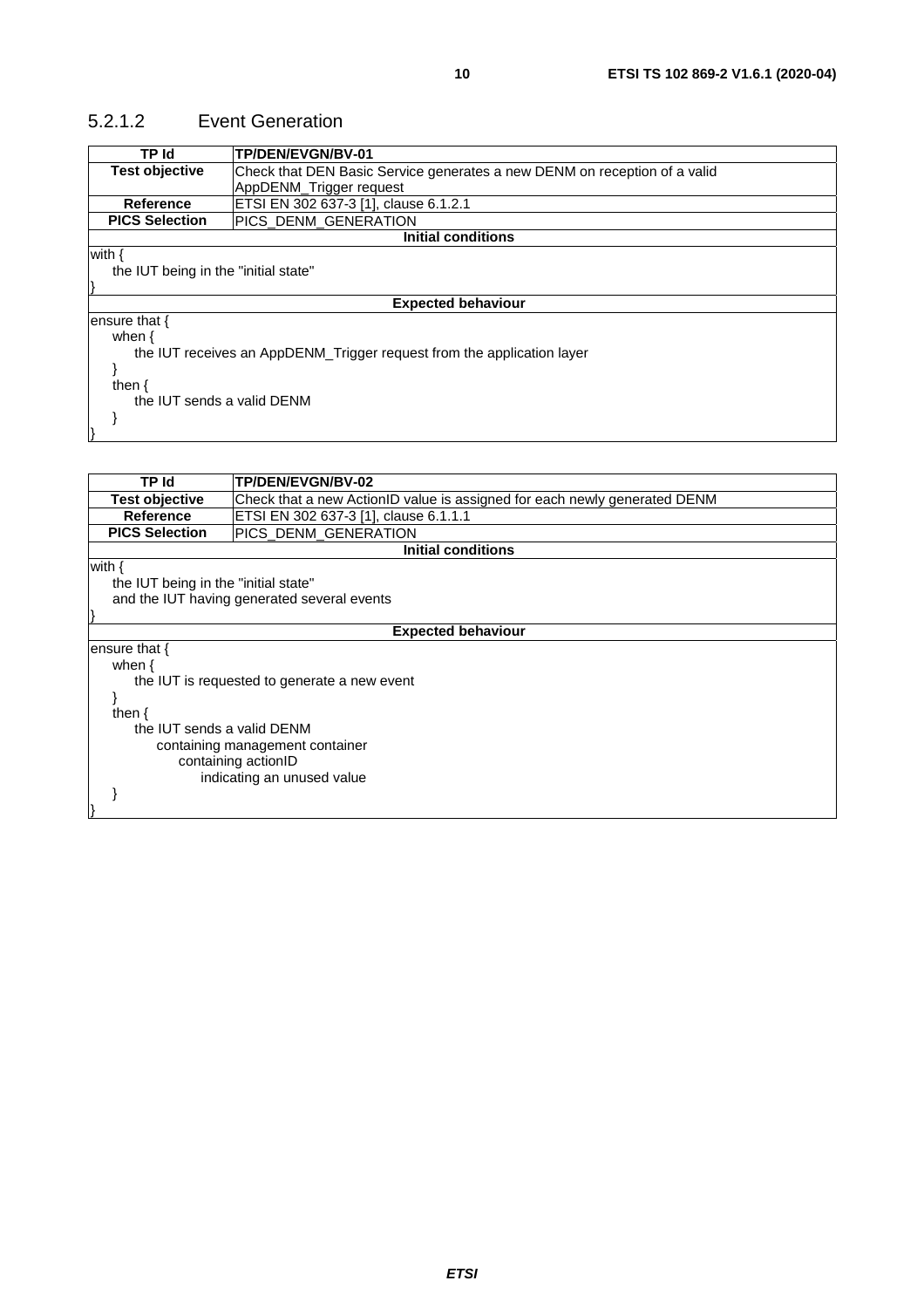| TP Id                                        | <b>TP/DEN/EVGN/BV-03</b>                                                                 |
|----------------------------------------------|------------------------------------------------------------------------------------------|
| Test objective                               | Check that a newly created ActionID contains the StationID of the originating ITS-S that |
|                                              | detected the event                                                                       |
| <b>Reference</b>                             | ETSI EN 302 637-3 [1], clause 6.1.1.1                                                    |
| <b>PICS Selection</b>                        | PICS_DENM_GENERATION                                                                     |
|                                              | <b>Initial conditions</b>                                                                |
| with $\{$                                    |                                                                                          |
| the IUT being in the "initial state"         |                                                                                          |
|                                              |                                                                                          |
|                                              | <b>Expected behaviour</b>                                                                |
| ensure that $\{$                             |                                                                                          |
| when $\{$                                    |                                                                                          |
| the IUT is requested to generate a new event |                                                                                          |
|                                              |                                                                                          |
| then $\{$                                    |                                                                                          |
| the IUT sends a valid DENM                   |                                                                                          |
| containing management container              |                                                                                          |
| containing actionID                          |                                                                                          |
| containing originating Station ID            |                                                                                          |
| indicating its own StationID                 |                                                                                          |
|                                              |                                                                                          |
|                                              |                                                                                          |

| TP Id                                                  | TP/DEN/EVGN/BV-04                                                                |  |
|--------------------------------------------------------|----------------------------------------------------------------------------------|--|
| <b>Test objective</b>                                  | Check that cause and subcause values included in DENM as provided by application |  |
| <b>Reference</b>                                       | ETSI EN 302 637-3 [1], clauses 7.1.4 and B.17                                    |  |
| <b>PICS Selection</b>                                  | PICS_DENM_GENERATION                                                             |  |
|                                                        | <b>Initial conditions</b>                                                        |  |
| with $\{$                                              |                                                                                  |  |
| the IUT being in the "initial state"                   |                                                                                  |  |
|                                                        |                                                                                  |  |
|                                                        | <b>Expected behaviour</b>                                                        |  |
| ensure that {                                          |                                                                                  |  |
| when $\{$                                              |                                                                                  |  |
|                                                        | the IUT receives an AppDENM_trigger request from the application layer           |  |
|                                                        | containing situation container                                                   |  |
|                                                        | containing eventType                                                             |  |
|                                                        | containing causeCode                                                             |  |
|                                                        | indicating Value1                                                                |  |
|                                                        | containing subCauseCode                                                          |  |
|                                                        | indicating Value2                                                                |  |
| then $\{$                                              |                                                                                  |  |
| the IUT sends a valid DENM                             |                                                                                  |  |
|                                                        |                                                                                  |  |
| containing situation container<br>containing eventType |                                                                                  |  |
| containing causeCode                                   |                                                                                  |  |
| indicating Value1                                      |                                                                                  |  |
| containing subCauseCode                                |                                                                                  |  |
| indicating Value2                                      |                                                                                  |  |
|                                                        |                                                                                  |  |
|                                                        |                                                                                  |  |
|                                                        |                                                                                  |  |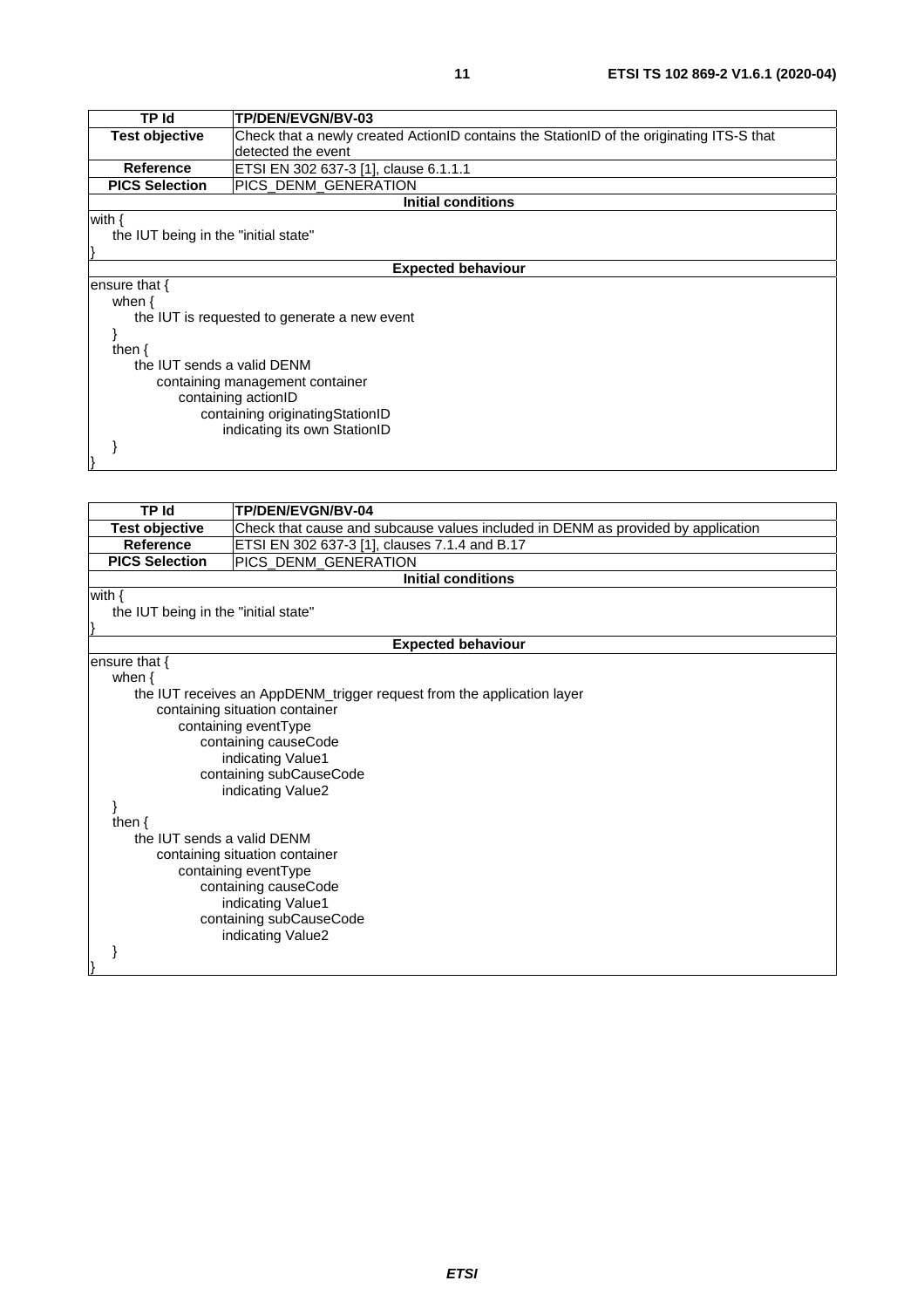| TP Id                                        | TP/DEN/EVGN/BV-05                                                                          |  |  |
|----------------------------------------------|--------------------------------------------------------------------------------------------|--|--|
| <b>Test objective</b>                        | Check that referenceTime is set to the current time when generating a DENM for a new event |  |  |
| Reference                                    | ETSI EN 302 637-3 [1], clause 8.2.1.3                                                      |  |  |
| <b>PICS Selection</b>                        | PICS DENM GENERATION                                                                       |  |  |
|                                              | <b>Initial conditions</b>                                                                  |  |  |
| with {                                       |                                                                                            |  |  |
| the IUT being in the "initial state"         |                                                                                            |  |  |
|                                              | and the IUT having generated several events                                                |  |  |
|                                              |                                                                                            |  |  |
|                                              | <b>Expected behaviour</b>                                                                  |  |  |
| ensure that {                                |                                                                                            |  |  |
| when $\{$                                    |                                                                                            |  |  |
| the IUT is requested to generate a new event |                                                                                            |  |  |
|                                              |                                                                                            |  |  |
| then $\{$                                    |                                                                                            |  |  |
| the IUT sends a valid DENM                   |                                                                                            |  |  |
| containing management container              |                                                                                            |  |  |
| containing referenceTime                     |                                                                                            |  |  |
| indicating CLT                               |                                                                                            |  |  |
|                                              |                                                                                            |  |  |
|                                              |                                                                                            |  |  |

| <b>TP Id</b>                         | TP/DEN/EVGN/BV-07                                                                      |  |
|--------------------------------------|----------------------------------------------------------------------------------------|--|
| <b>Test objective</b>                | Check that sequenceNumber is set to a next unused value each time an event is detected |  |
| <b>Reference</b>                     | ETSI EN 302 637-3 [1], clauses 6.1.1.1 and 8.2.1.2                                     |  |
| <b>PICS Selection</b>                | PICS_DENM_GENERATION                                                                   |  |
|                                      | <b>Initial conditions</b>                                                              |  |
| with $\{$                            |                                                                                        |  |
| the IUT being in the "initial state" |                                                                                        |  |
|                                      | and the IUT having generated several events                                            |  |
|                                      | and the IUT having generated its last DENM                                             |  |
|                                      | containing management container                                                        |  |
| containing actionID                  |                                                                                        |  |
|                                      | containing sequenceNumber                                                              |  |
| indicating SEQ1                      |                                                                                        |  |
|                                      | and no active event being associated with sequenceNumber SEQ1 + 1                      |  |
|                                      |                                                                                        |  |
|                                      | <b>Expected behaviour</b>                                                              |  |
| ensure that $\{$                     |                                                                                        |  |
| when $\{$                            |                                                                                        |  |
|                                      | the IUT is requested to generate a new event                                           |  |
|                                      |                                                                                        |  |
| then $\{$                            |                                                                                        |  |
| the IUT sends a valid DENM           |                                                                                        |  |
| containing management container      |                                                                                        |  |
| containing actionID                  |                                                                                        |  |
| containing sequenceNumber            |                                                                                        |  |
|                                      | indicating $SEQ1 + 1$                                                                  |  |
|                                      |                                                                                        |  |
|                                      |                                                                                        |  |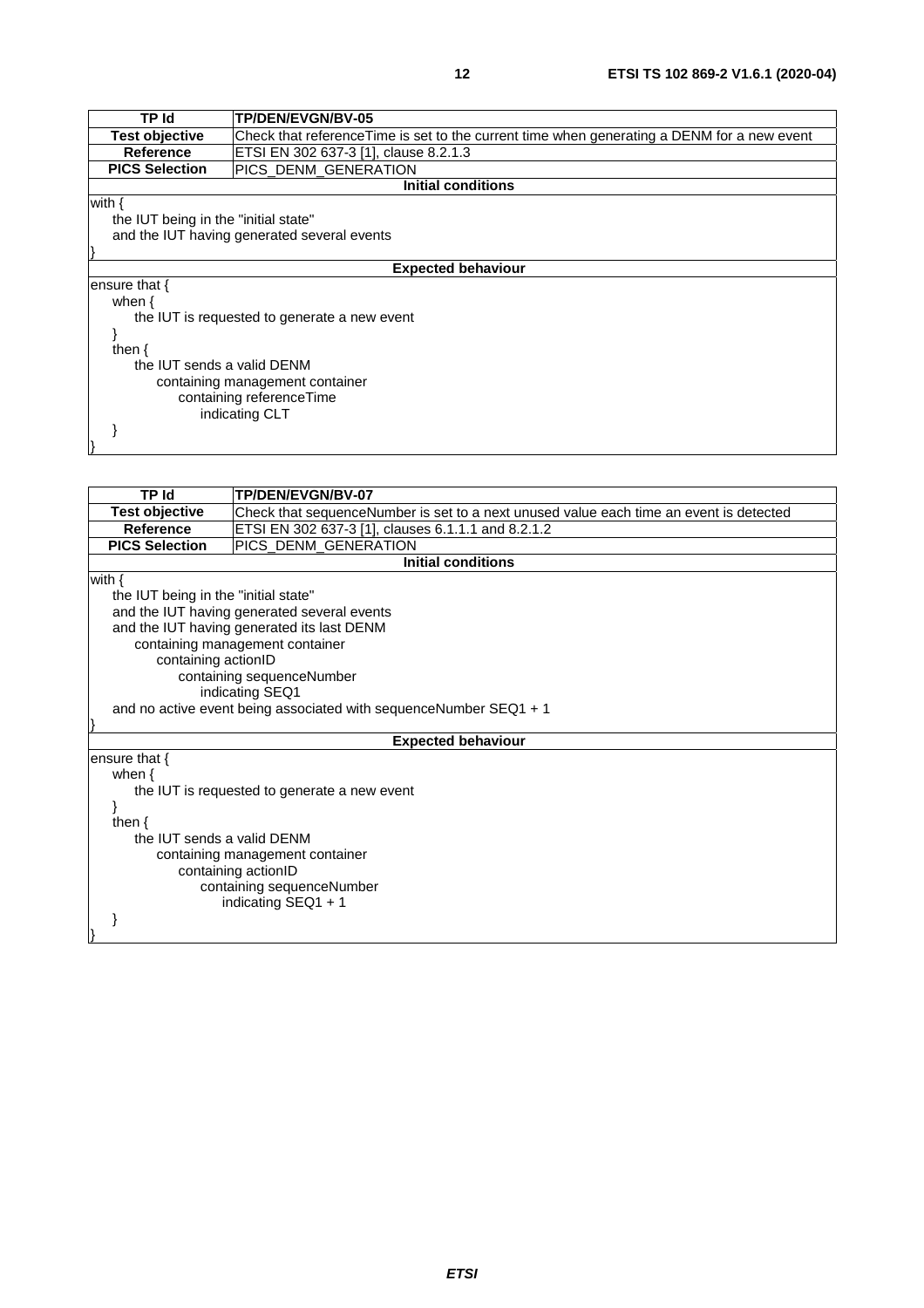| <b>TP Id</b>                         | TP/DEN/EVGN/BV-08                                                                      |
|--------------------------------------|----------------------------------------------------------------------------------------|
| <b>Test objective</b>                | Check that sequenceNumber is set to a next unused value each time an event is detected |
|                                      | (Sequence number wrap around)                                                          |
| <b>Reference</b>                     | ETSI EN 302 637-3 [1], clauses 6.1.1.1 and 8.2.1.2                                     |
| <b>PICS Selection</b>                | PICS_DENM_GENERATION                                                                   |
|                                      | <b>Initial conditions</b>                                                              |
| with $\{$                            |                                                                                        |
| the IUT being in the "initial state" |                                                                                        |
|                                      | and the IUT having generated several events                                            |
|                                      | and the IUT having generated its last DENM                                             |
|                                      | containing management container                                                        |
| containing actionID                  |                                                                                        |
|                                      | containing sequenceNumber                                                              |
|                                      | indicating SEQ1                                                                        |
|                                      | and an active event being associated with sequenceNumber SEQ1 + 1                      |
|                                      | and no active event being associated with sequence Number $SEQ1 + 2$                   |
|                                      | <b>Expected behaviour</b>                                                              |
| ensure that $\{$                     |                                                                                        |
| when $\{$                            |                                                                                        |
|                                      | the IUT is requested to generate a new event                                           |
|                                      |                                                                                        |
| then $\{$                            |                                                                                        |
| the IUT sends a valid DENM           |                                                                                        |
| containing management container      |                                                                                        |
|                                      | containing actionID                                                                    |
| containing sequenceNumber            |                                                                                        |
|                                      | indicating $SEQ1 + 2$                                                                  |
|                                      |                                                                                        |

| <b>TP Id</b>                         | TP/DEN/EVGN/BV-10                                                                        |  |
|--------------------------------------|------------------------------------------------------------------------------------------|--|
| <b>Test objective</b>                | Check that actionID are generated using newly assigned stationID when a pseudonym change |  |
|                                      | occurs                                                                                   |  |
| <b>Reference</b>                     | ETSI EN 302 637-3 [1], clause 6.1.1.2                                                    |  |
| <b>PICS Selection</b>                | PICS_DENM_GENERATION                                                                     |  |
|                                      | <b>Initial conditions</b>                                                                |  |
| with $\{$                            |                                                                                          |  |
| the IUT being in the "initial state" |                                                                                          |  |
|                                      | and the IUT having generated several events                                              |  |
|                                      | containing management container                                                          |  |
| containing actionID                  |                                                                                          |  |
|                                      | containing originatingStationID                                                          |  |
|                                      | indicating STATION_ID_1                                                                  |  |
|                                      | and the IUT having changed its StationID                                                 |  |
|                                      | <b>Expected behaviour</b>                                                                |  |
| ensure that {                        |                                                                                          |  |
| when $\{$                            |                                                                                          |  |
|                                      |                                                                                          |  |
|                                      | the IUT is requested to generate a new event                                             |  |
| then $\{$                            |                                                                                          |  |
|                                      | the IUT sends a valid DENM                                                               |  |
| containing management container      |                                                                                          |  |
| containing actionID                  |                                                                                          |  |
| containing originatingStationID      |                                                                                          |  |
| indicating its new StationID         |                                                                                          |  |
|                                      |                                                                                          |  |
|                                      |                                                                                          |  |
|                                      |                                                                                          |  |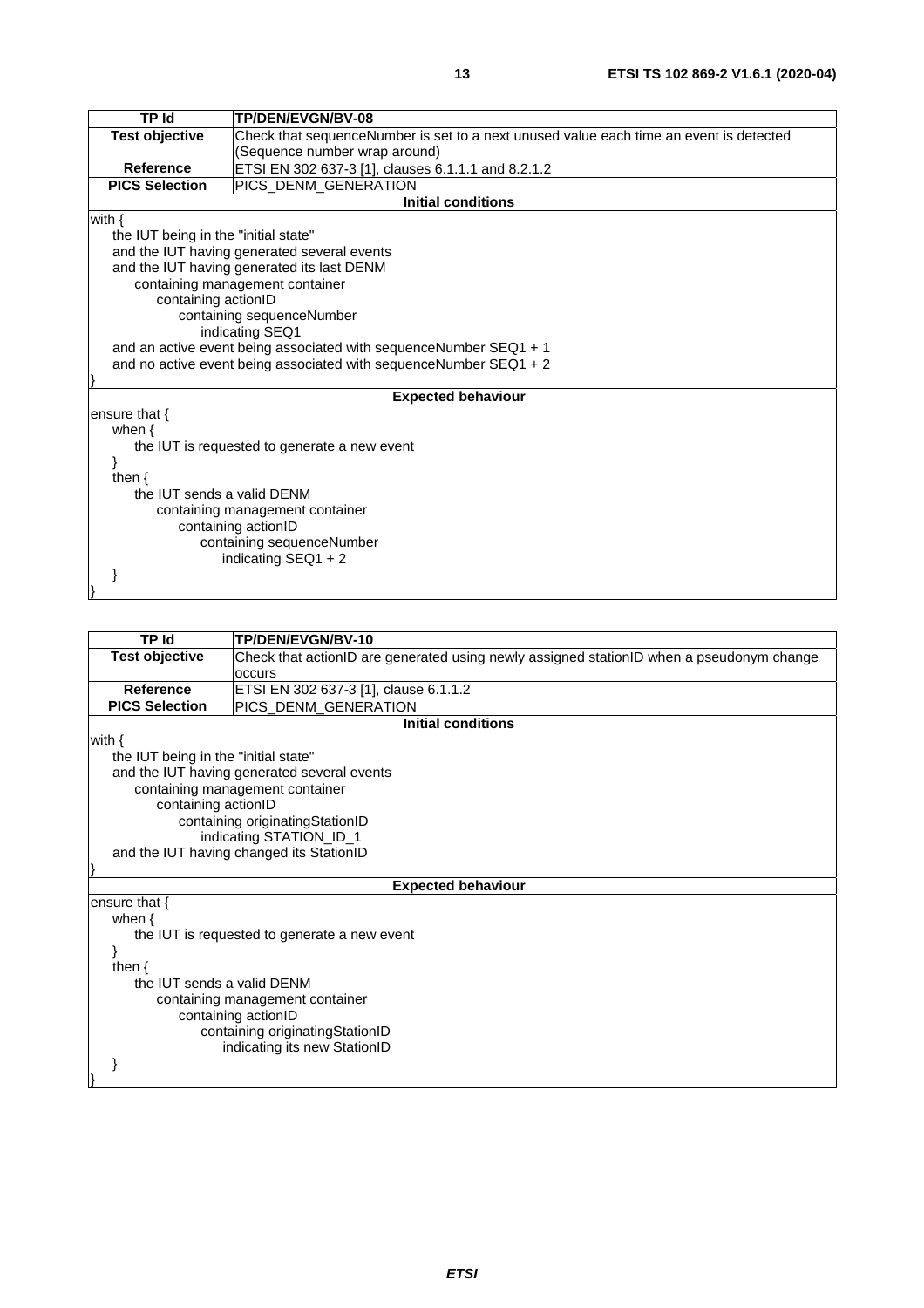### <span id="page-13-0"></span>5.2.1.3 Event Update

| TP Id                                | TP/DEN/EVUP/BV-01                                                             |
|--------------------------------------|-------------------------------------------------------------------------------|
| <b>Test objective</b>                | Check that DEN Basic Service generates an update DENM on reception of a valid |
|                                      | AppDENM update request                                                        |
| <b>Reference</b>                     | ETSI EN 302 637-3 [1], clause 6.1.2.2                                         |
| <b>PICS Selection</b>                | PICS DENM UPDATE                                                              |
|                                      | <b>Initial conditions</b>                                                     |
| with $\{$                            |                                                                               |
| the IUT being in the "initial state" |                                                                               |
|                                      | and the IUT having generated an event                                         |
|                                      |                                                                               |
|                                      | <b>Expected behaviour</b>                                                     |
| ensure that {                        |                                                                               |
| when $\{$                            |                                                                               |
|                                      | the IUT receives an AppDENM_update request from the application layer         |
|                                      |                                                                               |
| then $\{$                            |                                                                               |
| the IUT sends a valid DENM           |                                                                               |
|                                      |                                                                               |
|                                      |                                                                               |

| TP Id                                                                                            | TP/DEN/EVUP/BV-02                                                                      |  |
|--------------------------------------------------------------------------------------------------|----------------------------------------------------------------------------------------|--|
| <b>Test objective</b>                                                                            | Check that the actionID is not changed by DENM update, as long as the stationID of the |  |
|                                                                                                  | originating ITS-S remains unchanged                                                    |  |
| <b>Reference</b>                                                                                 | ETSI EN 302 637-3 [1], clauses 6.1.2.2 and 8.2.1.2                                     |  |
| <b>PICS Selection</b>                                                                            | PICS DENM_UPDATE                                                                       |  |
|                                                                                                  | <b>Initial conditions</b>                                                              |  |
| with $\{$                                                                                        |                                                                                        |  |
| the IUT being in the "initial state"                                                             |                                                                                        |  |
|                                                                                                  | and the IUT having generated an event                                                  |  |
|                                                                                                  | containing management container                                                        |  |
| containing actionID                                                                              |                                                                                        |  |
|                                                                                                  | indicating ACTION_ID1                                                                  |  |
|                                                                                                  | and the IUT not having changed its stationID                                           |  |
|                                                                                                  |                                                                                        |  |
|                                                                                                  | <b>Expected behaviour</b>                                                              |  |
| ensure that {                                                                                    |                                                                                        |  |
| when $\{$                                                                                        |                                                                                        |  |
| the IUT receives an AppDENM_update request associated with ACTION_ID1 from the application layer |                                                                                        |  |
|                                                                                                  |                                                                                        |  |
| then $\{$                                                                                        |                                                                                        |  |
| the IUT sends a valid DENM                                                                       |                                                                                        |  |
| containing management container                                                                  |                                                                                        |  |
| containing actionID                                                                              |                                                                                        |  |
| indicating ACTION_ID1                                                                            |                                                                                        |  |
|                                                                                                  |                                                                                        |  |
|                                                                                                  |                                                                                        |  |
|                                                                                                  |                                                                                        |  |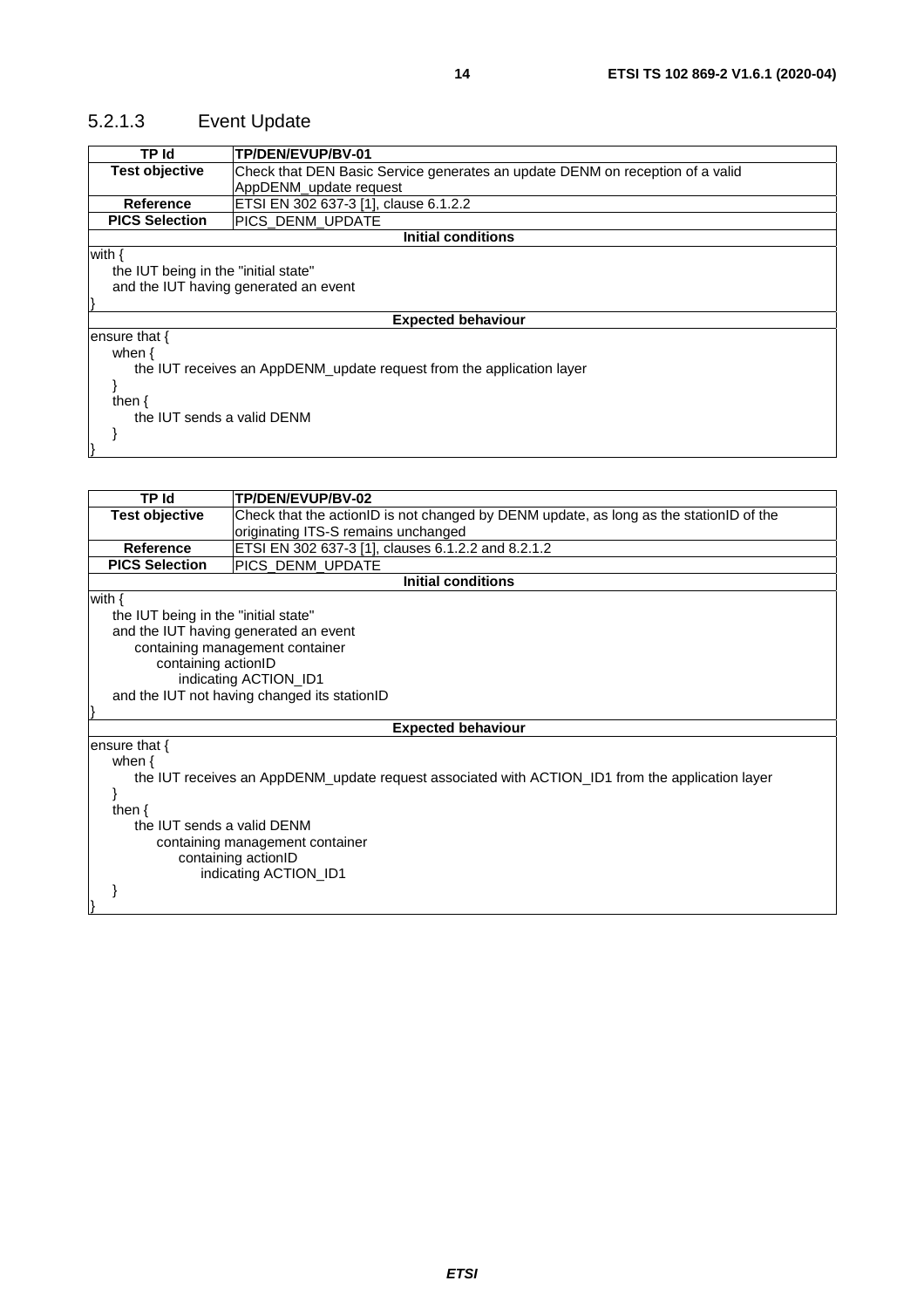| <b>TP Id</b>                         | TP/DEN/EVUP/BV-03                                                                                |  |
|--------------------------------------|--------------------------------------------------------------------------------------------------|--|
| <b>Test objective</b>                | Check that reference Time is set to the current time when generating a DENM for an updated       |  |
|                                      | event                                                                                            |  |
| <b>Reference</b>                     | ETSI EN 302 637-3 [1], clause 6.1.2.2                                                            |  |
| <b>PICS Selection</b>                | PICS_DENM_UPDATE                                                                                 |  |
|                                      | <b>Initial conditions</b>                                                                        |  |
| with $\{$                            |                                                                                                  |  |
| the IUT being in the "initial state" |                                                                                                  |  |
|                                      | and the IUT having generated an event                                                            |  |
|                                      | containing management container                                                                  |  |
| containing actionID                  |                                                                                                  |  |
|                                      | indicating ACTION_ID1                                                                            |  |
|                                      | containing referenceTime                                                                         |  |
|                                      | indicating REFERENCETIME1                                                                        |  |
|                                      |                                                                                                  |  |
|                                      | <b>Expected behaviour</b>                                                                        |  |
| ensure that $\{$                     |                                                                                                  |  |
| when $\{$                            |                                                                                                  |  |
|                                      | the IUT receives an AppDENM_update request associated with ACTION_ID1 from the application layer |  |
|                                      |                                                                                                  |  |
| then $\{$                            |                                                                                                  |  |
| the IUT sends a valid DENM           |                                                                                                  |  |
| containing management container      |                                                                                                  |  |
| containing actionID                  |                                                                                                  |  |
| indicating ACTION_ID1                |                                                                                                  |  |
| and containing referenceTime         |                                                                                                  |  |
|                                      | indicating CLT > REFERENCETIME1                                                                  |  |
|                                      |                                                                                                  |  |
|                                      |                                                                                                  |  |

| TP Id                                                                                                                                                                                                                                                                                               | TP/DEN/EVUP/BO-04                                                                            |
|-----------------------------------------------------------------------------------------------------------------------------------------------------------------------------------------------------------------------------------------------------------------------------------------------------|----------------------------------------------------------------------------------------------|
| <b>Test objective</b>                                                                                                                                                                                                                                                                               | Check that DEN Basic Service does not send any update DENM if actionID is not in originating |
|                                                                                                                                                                                                                                                                                                     | ITS-S message table                                                                          |
| <b>Reference</b>                                                                                                                                                                                                                                                                                    | ETSI EN 302 637-3 [1], clause 8.2.1.2                                                        |
| <b>PICS Selection</b>                                                                                                                                                                                                                                                                               | PICS_DENM_UPDATE                                                                             |
|                                                                                                                                                                                                                                                                                                     | <b>Initial conditions</b>                                                                    |
| with $\{$<br>the IUT being in the "initial state"<br>and the IUT having generated an event<br>and the IUT not having sent an event being associated with actionID ACTION_ID1<br>containing originatingStationID<br>indicating its own stationID<br>and containing sequenceNumber<br>indicating SEQ1 |                                                                                              |
|                                                                                                                                                                                                                                                                                                     | <b>Expected behaviour</b>                                                                    |
| ensure that $\{$<br>when $\{$<br>the IUT is requested to update an event associated to actionID ACTION_ID1<br>then $\{$<br>the IUT does not send any DENM for this event                                                                                                                            |                                                                                              |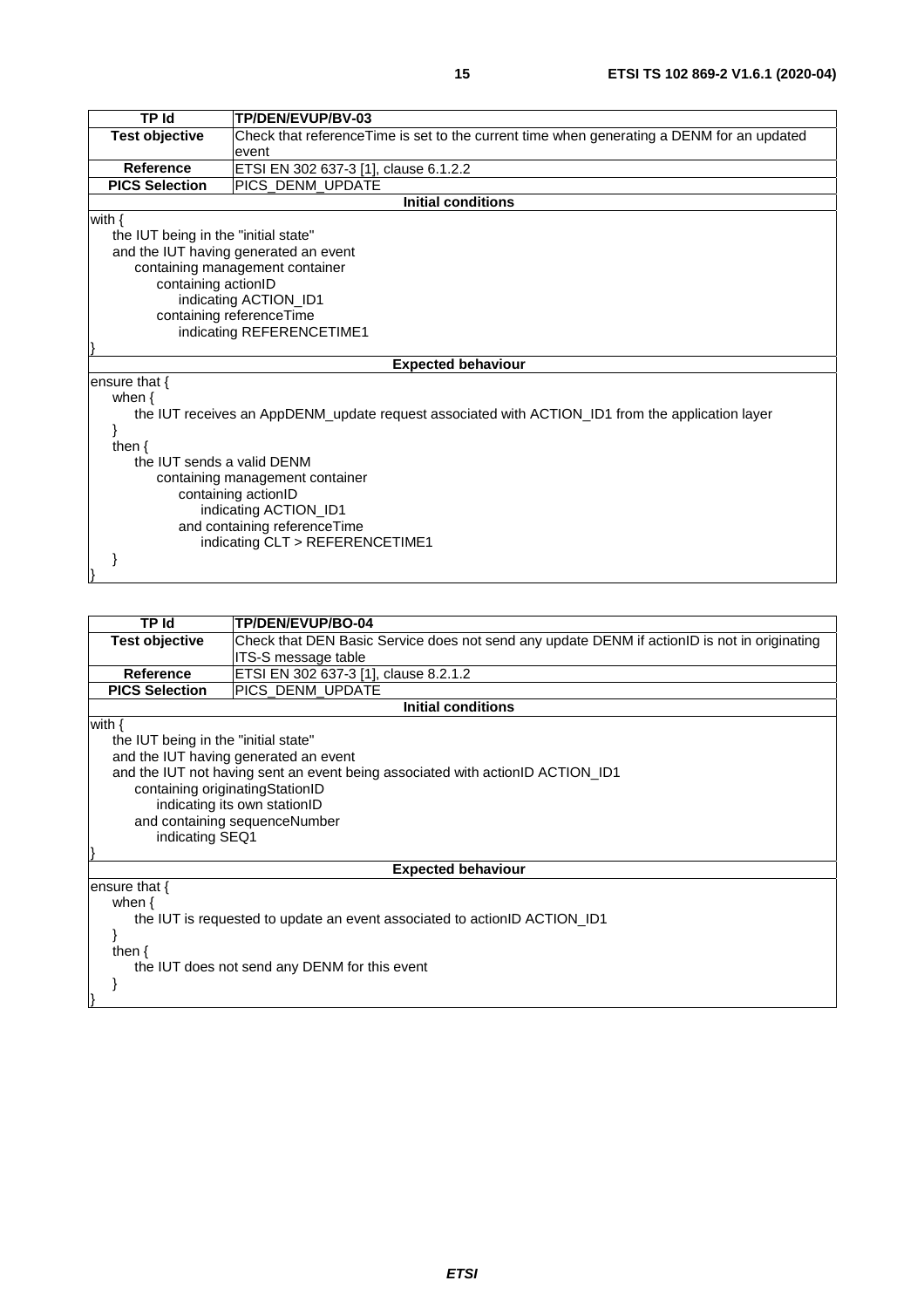#### <span id="page-15-0"></span>5.2.1.4 Event Termination

| <b>TP Id</b>                         | TP/DEN/EVTR/BV-01                                                                                   |  |
|--------------------------------------|-----------------------------------------------------------------------------------------------------|--|
| <b>Test objective</b>                | Check that DEN Basic Service generates a cancellation DENM when application indicates the           |  |
|                                      | premature termination of an event for which it is the originator                                    |  |
| <b>Reference</b>                     | ETSI EN 302 637-3 [1], clauses 6.1.2.4 and 8.2.1.3                                                  |  |
| <b>PICS Selection</b>                | PICS_DENM_CANCELLATION                                                                              |  |
|                                      | <b>Initial conditions</b>                                                                           |  |
| with $\{$                            |                                                                                                     |  |
| the IUT being in the "initial state" |                                                                                                     |  |
|                                      | and the IUT having generated an event                                                               |  |
|                                      | containing management container                                                                     |  |
| containing actionID                  |                                                                                                     |  |
|                                      | indicating ACTION_ID1                                                                               |  |
|                                      | and containing validityDuration                                                                     |  |
|                                      | indicating DURATION_1                                                                               |  |
|                                      |                                                                                                     |  |
|                                      | <b>Expected behaviour</b>                                                                           |  |
| ensure that {                        |                                                                                                     |  |
| when $\{$                            |                                                                                                     |  |
|                                      | the IUT receives an AppDENM_termination request associated to ACTION_ID1 from the application layer |  |
|                                      |                                                                                                     |  |
| then $\{$                            |                                                                                                     |  |
| the IUT sends a valid DENM           |                                                                                                     |  |
| containing management container      |                                                                                                     |  |
| containing actionID                  |                                                                                                     |  |
| indicating ACTION_ID1                |                                                                                                     |  |
| and containing termination           |                                                                                                     |  |
|                                      | indicating value isCancellation                                                                     |  |
|                                      |                                                                                                     |  |
|                                      |                                                                                                     |  |

| <b>TP Id</b>                                                                                        | TP/DEN/EVTR/BV-02                                                                     |  |
|-----------------------------------------------------------------------------------------------------|---------------------------------------------------------------------------------------|--|
| <b>Test objective</b>                                                                               | Check that DEN Basic Service generates a negation DENM when application indicates the |  |
|                                                                                                     | premature termination of an event for which it is not the originator                  |  |
| <b>Reference</b>                                                                                    | ETSI EN 302 637-3 [1], clause 6.1.2.4                                                 |  |
| <b>PICS Selection</b>                                                                               | PICS DENM NEGATION                                                                    |  |
|                                                                                                     | <b>Initial conditions</b>                                                             |  |
| with $\{$                                                                                           |                                                                                       |  |
| the IUT being in the "initial state"                                                                |                                                                                       |  |
| and the IUT having received an event                                                                |                                                                                       |  |
|                                                                                                     | containing management container                                                       |  |
| containing actionID                                                                                 |                                                                                       |  |
|                                                                                                     | indicating ACTION_ID1                                                                 |  |
|                                                                                                     | containing originatingStationID                                                       |  |
| indicating stationID different from its own stationID                                               |                                                                                       |  |
|                                                                                                     |                                                                                       |  |
|                                                                                                     |                                                                                       |  |
|                                                                                                     | <b>Expected behaviour</b>                                                             |  |
| ensure that $\{$                                                                                    |                                                                                       |  |
| when $\{$                                                                                           |                                                                                       |  |
| the IUT receives an AppDENM_termination request associated to ACTION_ID1 from the application layer |                                                                                       |  |
|                                                                                                     | ł                                                                                     |  |
| then $\{$                                                                                           |                                                                                       |  |
|                                                                                                     | the IUT sends a valid DENM                                                            |  |
| containing management container                                                                     |                                                                                       |  |
| containing actionID                                                                                 |                                                                                       |  |
| indicating ACTION_ID1                                                                               |                                                                                       |  |
| and containing termination                                                                          |                                                                                       |  |
|                                                                                                     | indicating value isNegation                                                           |  |
|                                                                                                     |                                                                                       |  |
|                                                                                                     |                                                                                       |  |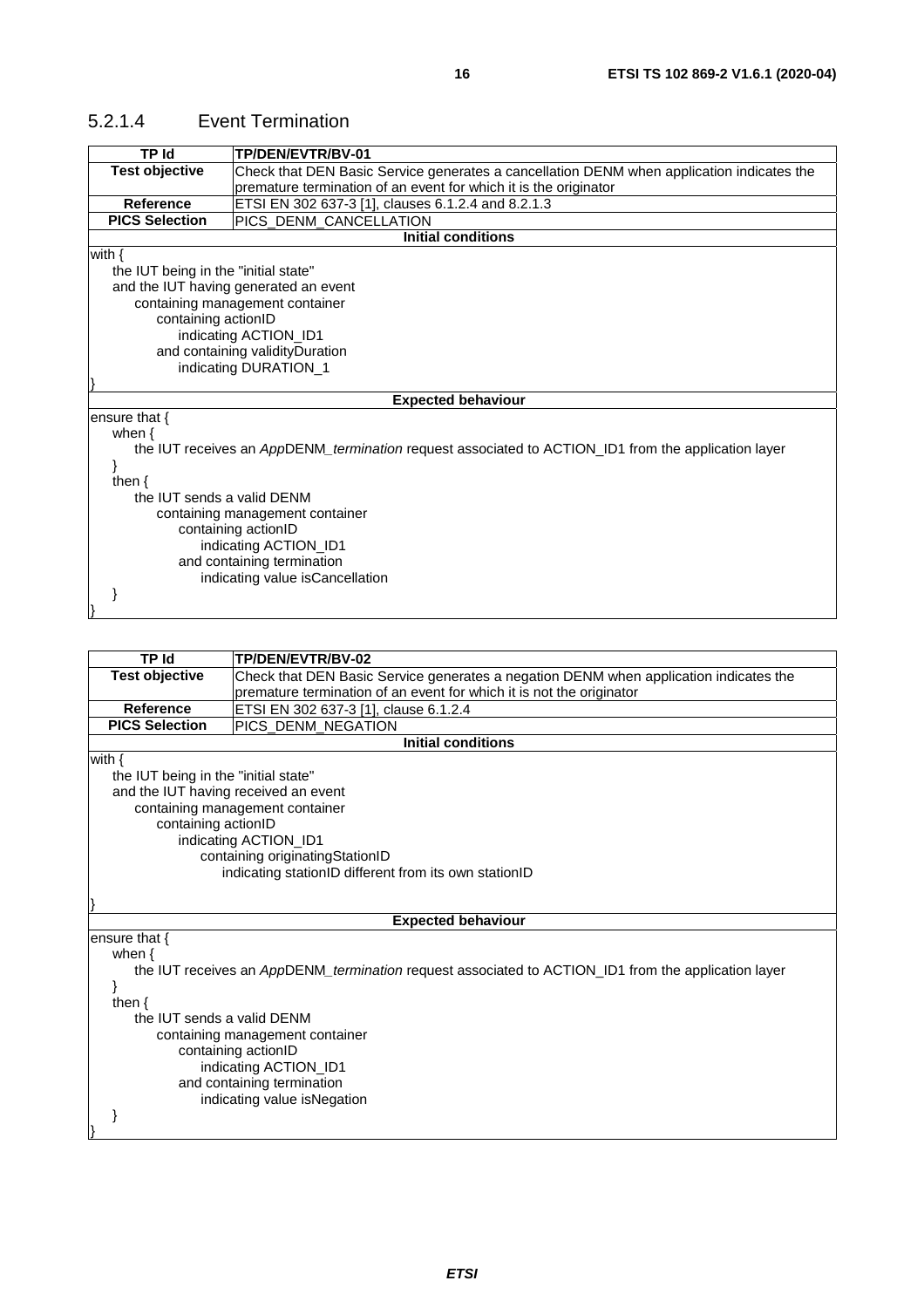| <b>TP Id</b>                         | TP/DEN/EVTR/BV-03                                                                                   |  |
|--------------------------------------|-----------------------------------------------------------------------------------------------------|--|
| <b>Test objective</b>                | Check that referenceTime is set to the latest value received for this event in negation DENM        |  |
| <b>Reference</b>                     | ETSI EN 302 637-3 [1], clauses 6.1.2.4 and 8.2.1.3                                                  |  |
| <b>PICS Selection</b>                | PICS DENM NEGATION                                                                                  |  |
|                                      | <b>Initial conditions</b>                                                                           |  |
| with $\{$                            |                                                                                                     |  |
| the IUT being in the "initial state" |                                                                                                     |  |
| and the IUT having received an event |                                                                                                     |  |
|                                      | containing management container                                                                     |  |
| containing actionID                  |                                                                                                     |  |
|                                      | indicating ACTION_ID1                                                                               |  |
|                                      | containing originatingStationID                                                                     |  |
|                                      | indicating stationID different from its own stationID                                               |  |
|                                      | and containing referenceTime                                                                        |  |
|                                      | indicating REFERENCETIME1                                                                           |  |
| and the IUT having received an event |                                                                                                     |  |
|                                      | containing management container                                                                     |  |
| containing actionID                  |                                                                                                     |  |
|                                      | indicating ACTION_ID1<br>and containing referenceTime                                               |  |
|                                      | indicating REFERENCETIME2 > REFERENCETIME1                                                          |  |
|                                      |                                                                                                     |  |
|                                      | <b>Expected behaviour</b>                                                                           |  |
| ensure that {                        |                                                                                                     |  |
| when $\{$                            |                                                                                                     |  |
|                                      | the IUT receives an AppDENM_termination request associated to ACTION_ID1 from the application layer |  |
| }                                    |                                                                                                     |  |
| then $\{$                            |                                                                                                     |  |
| the IUT sends a valid DENM           |                                                                                                     |  |
| containing management container      |                                                                                                     |  |
| containing actionID                  |                                                                                                     |  |
| indicating ACTION_ID1                |                                                                                                     |  |
| and containing referenceTime         |                                                                                                     |  |
|                                      | indicating value REFERENCETIME2                                                                     |  |
|                                      | and containing termination                                                                          |  |
|                                      | indicating value is Negation                                                                        |  |
|                                      |                                                                                                     |  |
|                                      |                                                                                                     |  |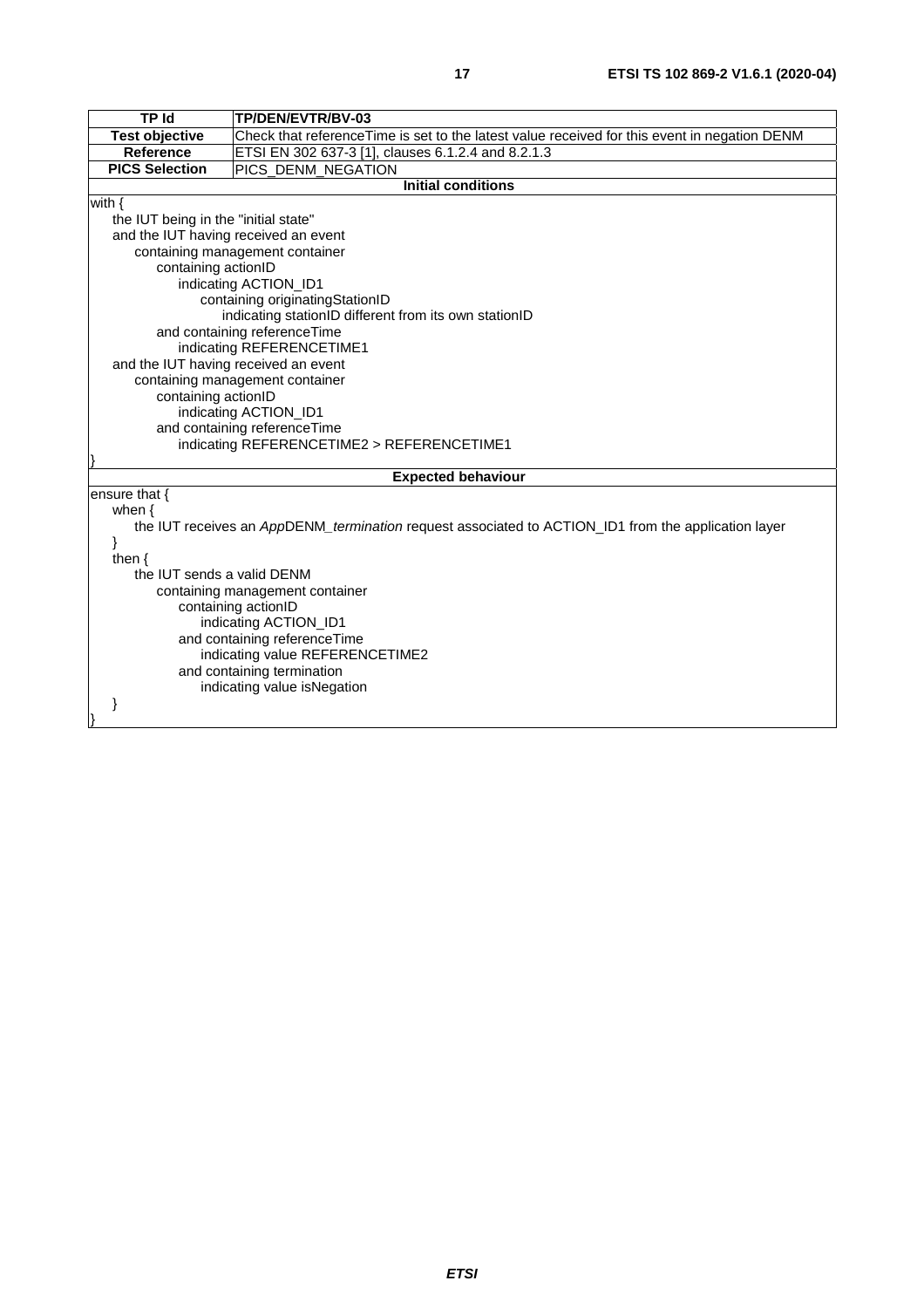| <b>TP Id</b>                           | TP/DEN/EVTR/BV-04                                                                                   |  |
|----------------------------------------|-----------------------------------------------------------------------------------------------------|--|
| <b>Test objective</b>                  | Check that situation container, location container and a la carte container are not present in a    |  |
|                                        | cancellation DENM                                                                                   |  |
| <b>Reference</b>                       | ETSI EN 302 637-3 [1], clause 7.1.1                                                                 |  |
| <b>PICS Selection</b>                  | PICS_DENM_CANCELLATION                                                                              |  |
|                                        | <b>Initial conditions</b>                                                                           |  |
| with $\{$                              |                                                                                                     |  |
| the IUT being in the "initial state"   |                                                                                                     |  |
|                                        | and the IUT having generated an event                                                               |  |
|                                        | containing management container                                                                     |  |
| containing actionID                    |                                                                                                     |  |
|                                        | indicating ACTION_ID1                                                                               |  |
|                                        |                                                                                                     |  |
|                                        |                                                                                                     |  |
|                                        | <b>Expected behaviour</b>                                                                           |  |
| ensure that $\{$                       |                                                                                                     |  |
| when $\{$                              |                                                                                                     |  |
|                                        | the IUT receives an AppDENM_termination request associated to ACTION_ID1 from the application layer |  |
|                                        |                                                                                                     |  |
| then $\{$                              |                                                                                                     |  |
|                                        | the IUT sends a valid DENM                                                                          |  |
|                                        | containing management container                                                                     |  |
| containing actionID                    |                                                                                                     |  |
| indicating ACTION_ID1                  |                                                                                                     |  |
| and containing termination             |                                                                                                     |  |
| indicating value isCancellation        |                                                                                                     |  |
| and not containing situation container |                                                                                                     |  |
|                                        | and not containing location container                                                               |  |
|                                        | and not containing a la carte container                                                             |  |
|                                        |                                                                                                     |  |

**TP Id TP/DEN/EVTR/BV-05 Test objective** Check that situation container, location container and a la carte container are not present in a negation DENM Reference ETSI EN 302 637-3 [\[1](#page-4-0)], clause 7.1.1<br>**PICS Selection** PICS\_DENM\_NEGATION PICS\_DENM\_NEGATION **Initial conditions** with { the IUT being in the "initial state" and the IUT having received an event containing management container containing actionID indicating ACTION\_ID1 containing originatingStationID indicating stationID different from its own stationID } **Expected behaviour** ensure that { when { the IUT receives an *App*DENM*\_termination* request associated to ACTION\_ID1 from the application layer } then { the IUT sends a valid DENM containing management container containing actionID indicating ACTION\_ID1 and containing termination indicating value isNegation and not containing situation container and not containing location container and not containing a la carte container

}

}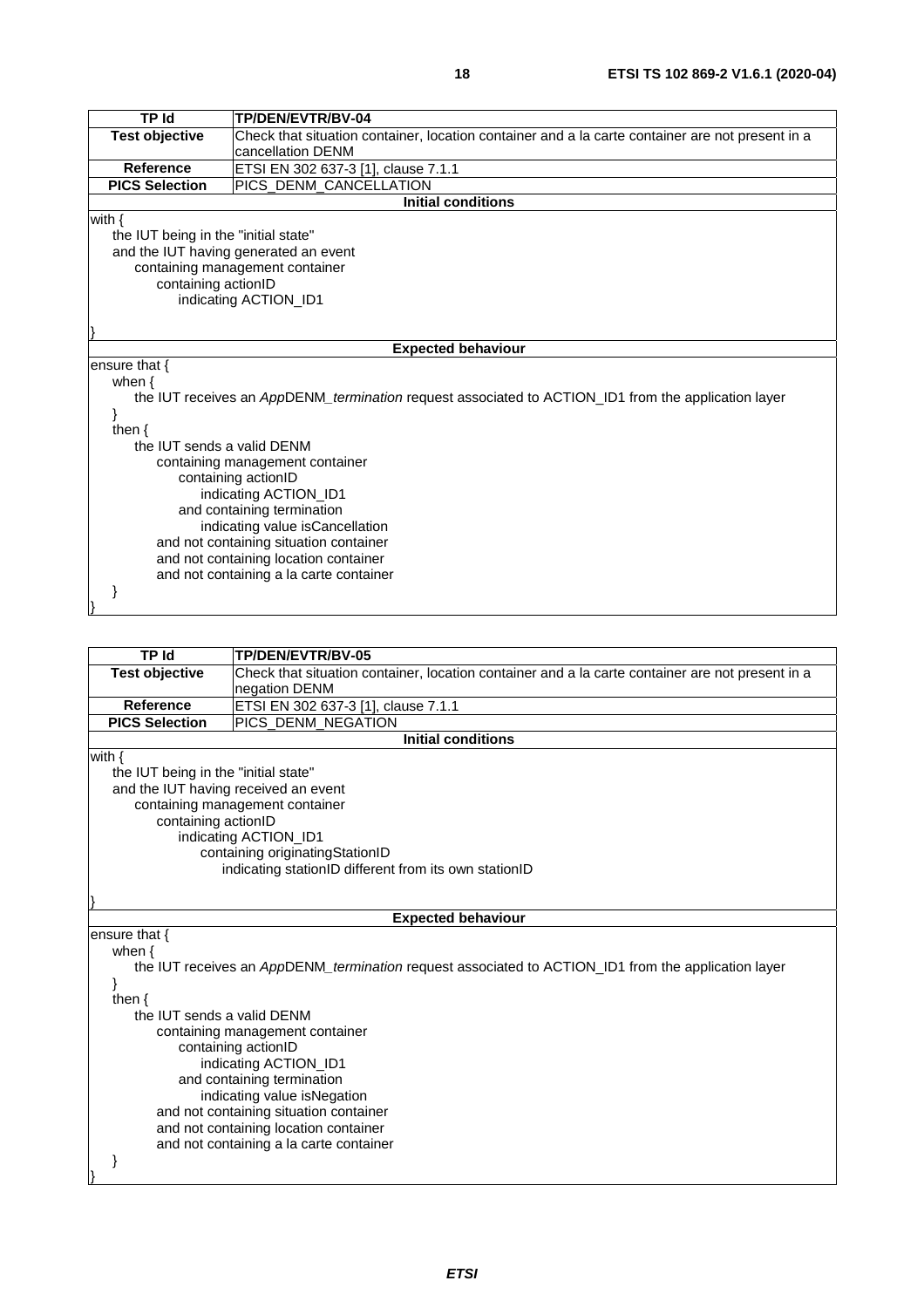| <b>TP Id</b>                                              | TP/DEN/EVTR/BO-06                                                                                     |  |
|-----------------------------------------------------------|-------------------------------------------------------------------------------------------------------|--|
| <b>Test objective</b>                                     | Check that DEN Basic Service does not send any termination DENM if actionID is not in                 |  |
|                                                           | originating ITS-S message table or receiving ITS-S message table (IUT stationID)                      |  |
| <b>Reference</b>                                          | ETSI EN 302 637-3 [1], clause 8.2.2                                                                   |  |
| <b>PICS Selection</b>                                     | PICS_DENM_NEGATION OR PICS_DENM_CANCELLATION                                                          |  |
|                                                           | <b>Initial conditions</b>                                                                             |  |
| with $\{$                                                 |                                                                                                       |  |
| the IUT being in the "initial state"                      |                                                                                                       |  |
|                                                           | and the IUT having generated several events                                                           |  |
|                                                           | and the IUT not having sent event being associated with ACTION_ID1                                    |  |
| containing originatingStationID                           |                                                                                                       |  |
|                                                           | indicating its own stationID                                                                          |  |
| and containing sequenceNumber                             |                                                                                                       |  |
|                                                           | indicating SEQ1                                                                                       |  |
|                                                           |                                                                                                       |  |
|                                                           | <b>Expected behaviour</b>                                                                             |  |
| ensure that $\{$                                          |                                                                                                       |  |
| when $\{$                                                 |                                                                                                       |  |
|                                                           | the IUT is requested to terminate an event associated to ACTION ID1                                   |  |
|                                                           | containing originatingStationID<br>indicating its own stationID                                       |  |
|                                                           | and containing sequenceNumber                                                                         |  |
|                                                           | indicating SEQ1                                                                                       |  |
|                                                           |                                                                                                       |  |
| then $\{$                                                 |                                                                                                       |  |
| the IUT does not send any termination DENM for this event |                                                                                                       |  |
|                                                           |                                                                                                       |  |
|                                                           |                                                                                                       |  |
| NOTE:                                                     | Event associated to ACTION_ID1 cannot be present in receiving ITS-S message table as its stationID is |  |
|                                                           | IUT's stationID (see TP/DEN/EVTR/BV-07).                                                              |  |

| <b>TP Id</b>                                              | TP/DEN/EVTR/BO-07                                                                                                                                       |  |
|-----------------------------------------------------------|---------------------------------------------------------------------------------------------------------------------------------------------------------|--|
| <b>Test objective</b>                                     | Check that DEN Basic Service does not send any termination DENM if actionID is not in                                                                   |  |
|                                                           | originating ITS-S message table or receiving ITS-S message table (non-IUT stationID)                                                                    |  |
| Reference                                                 | ETSI EN 302 637-3 [1], clause 8.2.2                                                                                                                     |  |
| <b>PICS Selection</b>                                     | PICS_DENM_NEGATION OR PICS_DENM_CANCELLATION                                                                                                            |  |
|                                                           | <b>Initial conditions</b>                                                                                                                               |  |
| with $\{$                                                 |                                                                                                                                                         |  |
| the IUT being in the "initial state"                      |                                                                                                                                                         |  |
|                                                           | and the IUT having received several events                                                                                                              |  |
|                                                           | and the IUT not having received event being associated with ACTION_ID1                                                                                  |  |
| containing originating Station ID                         |                                                                                                                                                         |  |
|                                                           | indicating STATION_ID1 different from its own stationID                                                                                                 |  |
|                                                           | and containing sequenceNumber                                                                                                                           |  |
|                                                           | indicating SEQ1                                                                                                                                         |  |
|                                                           |                                                                                                                                                         |  |
|                                                           | <b>Expected behaviour</b>                                                                                                                               |  |
| ensure that {                                             |                                                                                                                                                         |  |
| when $\{$                                                 |                                                                                                                                                         |  |
|                                                           | the IUT is requested to terminate an event associated to ACTION_ID1                                                                                     |  |
| containing originatingStationID                           |                                                                                                                                                         |  |
| indicating STATION_ID1                                    |                                                                                                                                                         |  |
| and containing sequenceNumber                             |                                                                                                                                                         |  |
| indicating SEQ1                                           |                                                                                                                                                         |  |
|                                                           |                                                                                                                                                         |  |
| then $\{$                                                 |                                                                                                                                                         |  |
| the IUT does not send any termination DENM for this event |                                                                                                                                                         |  |
| ł                                                         |                                                                                                                                                         |  |
| NOTE:                                                     | Event associated to ACTION_ID1 cannot be present in originating ITS-S message table as its stationID is<br>not IUT's stationID (see TP/DEN/EVTR/BV-06). |  |
|                                                           |                                                                                                                                                         |  |
|                                                           |                                                                                                                                                         |  |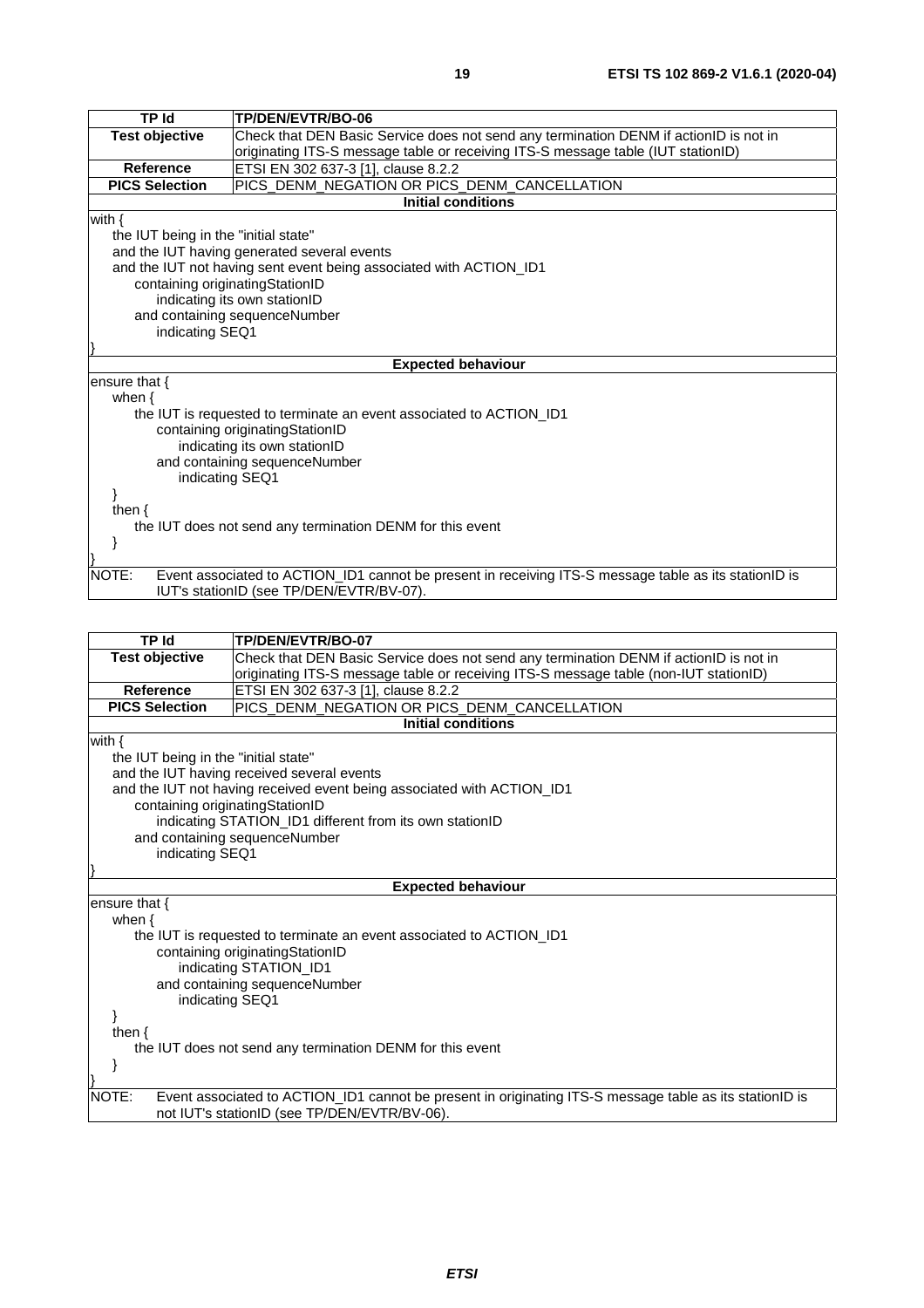<span id="page-19-0"></span>

| <b>TP Id</b>                         | TP/DEN/EVTR/BV-08                                                                                          |
|--------------------------------------|------------------------------------------------------------------------------------------------------------|
| <b>Test objective</b>                | Check that referenceTime is set to the current time when generating a cancellation DENM                    |
| <b>Reference</b>                     | ETSI EN 302 637-3 [1], clause 8.2.1.3                                                                      |
| <b>PICS Selection</b>                | PICS_DENM_CANCELLATION                                                                                     |
|                                      | <b>Initial conditions</b>                                                                                  |
| with $\{$                            |                                                                                                            |
| the IUT being in the "initial state" |                                                                                                            |
|                                      | and the IUT having generated an event                                                                      |
|                                      | containing management container                                                                            |
| containing actionID                  |                                                                                                            |
|                                      | indicating ACTION ID1                                                                                      |
|                                      | and containing validity Duration                                                                           |
|                                      | indicating DURATION_1                                                                                      |
| and containing referenceTime         |                                                                                                            |
| indicating REFERENCETIME1            |                                                                                                            |
|                                      |                                                                                                            |
|                                      | <b>Expected behaviour</b>                                                                                  |
| ensure that $\{$                     |                                                                                                            |
| when $\{$                            |                                                                                                            |
|                                      | the IUT receives an AppDENM <i>termination</i> request associated to ACTION ID1 from the application layer |
|                                      |                                                                                                            |
| then $\{$                            |                                                                                                            |
| the IUT sends a valid DENM           |                                                                                                            |
| containing management container      |                                                                                                            |
| containing actionID                  |                                                                                                            |
| indicating ACTION_ID1                |                                                                                                            |
| and containing termination           |                                                                                                            |
| indicating value is Cancellation     |                                                                                                            |
| and containing referenceTime         |                                                                                                            |
|                                      | indicating CLT                                                                                             |
|                                      |                                                                                                            |
|                                      |                                                                                                            |

#### 5.2.1.5 Message Repetition

| <b>TP Id</b>                         | TP/DEN/EVRP/TI-01                                                                      |  |
|--------------------------------------|----------------------------------------------------------------------------------------|--|
| <b>Test objective</b>                | Check that DEN Basic Service repeats DENM transmission according to repetitionInterval |  |
|                                      | parameter provided by application                                                      |  |
| <b>Reference</b>                     | ETSI EN 302 637-3 [1], clauses 6.1.2.3, 8.2.2 and 5.4.1.2                              |  |
| <b>PICS Selection</b>                | PICS_DENM_REPETITION                                                                   |  |
|                                      | <b>Initial conditions</b>                                                              |  |
| with $\{$                            |                                                                                        |  |
| the IUT being in the "initial state" |                                                                                        |  |
|                                      | and the IUT having received an AppDENM_trigger request from the application layer      |  |
| containing repetitionInterval        |                                                                                        |  |
| indicating INTERVAL_1                |                                                                                        |  |
|                                      | and containing repetitionDuration                                                      |  |
| indicating DURATION_1                |                                                                                        |  |
|                                      | and containing validityDuration                                                        |  |
|                                      | indicating DURATION_2 > DURATION_1                                                     |  |
|                                      | and the IUT having generated the corresponding event                                   |  |
|                                      | containing management container                                                        |  |
|                                      | containing actionID                                                                    |  |
| indicating ACTION_ID1                |                                                                                        |  |
|                                      | <b>Expected behaviour</b>                                                              |  |
| ensure that $\{$                     |                                                                                        |  |
| when $\{$                            |                                                                                        |  |
|                                      | the IUT is alerted of expiration of the time associated with INTERVAL_1                |  |
|                                      |                                                                                        |  |
| then $\{$                            |                                                                                        |  |
|                                      | the IUT repeats the transmission of the valid DENM associated with ACTION_ID1          |  |
|                                      |                                                                                        |  |
|                                      |                                                                                        |  |
|                                      |                                                                                        |  |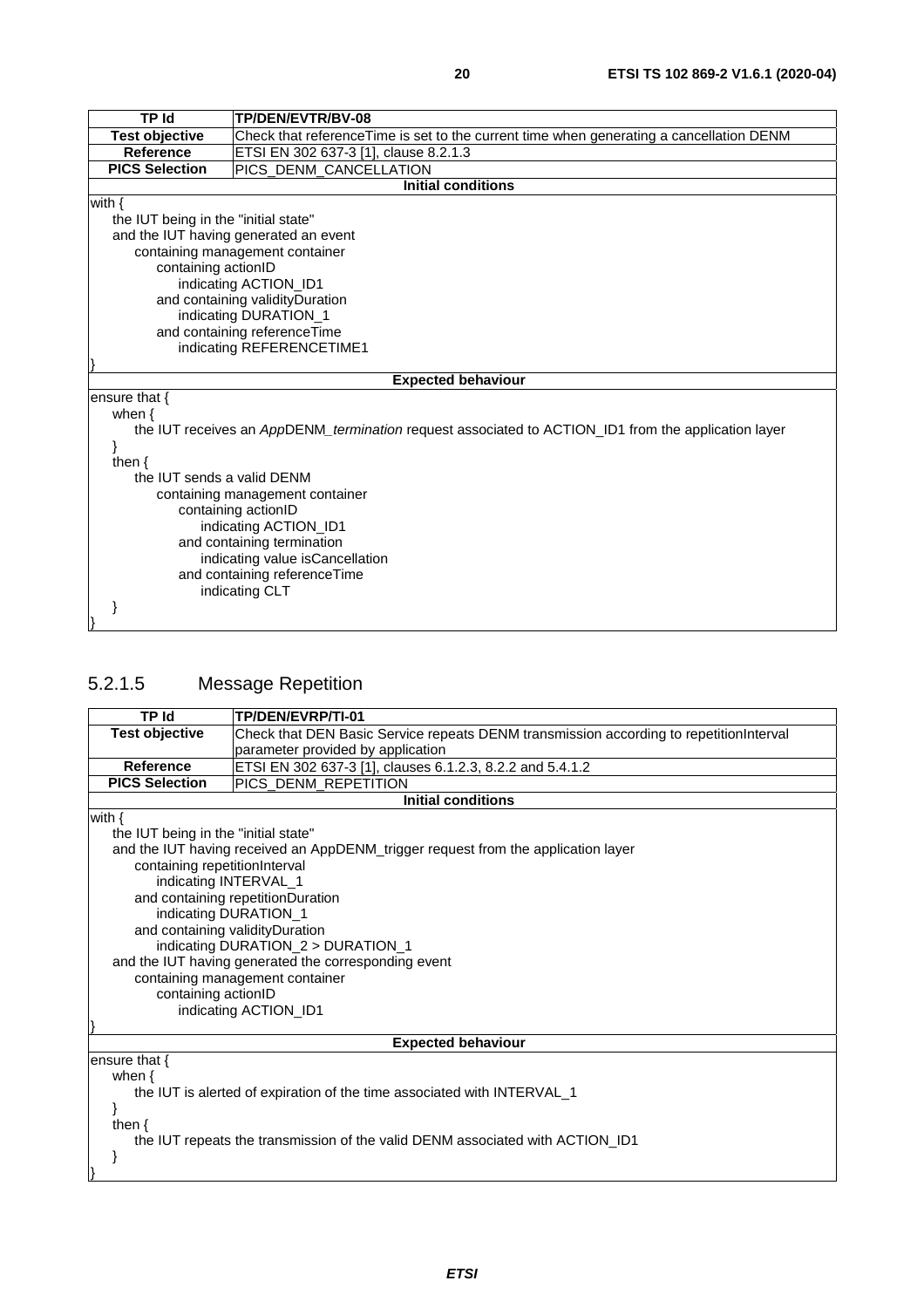| <b>TP Id</b>                                                                                  | TP/DEN/EVRP/BV-02                                                                                         |  |
|-----------------------------------------------------------------------------------------------|-----------------------------------------------------------------------------------------------------------|--|
| <b>Test objective</b>                                                                         | Check that the repeated DENM is always the most up-to-date message                                        |  |
| <b>Reference</b>                                                                              | ETSI EN 302 637-3 [1], clauses 6.1.2.3 and 8.2.2                                                          |  |
| <b>PICS Selection</b>                                                                         | PICS_DENM_REPETITION                                                                                      |  |
|                                                                                               | <b>Initial conditions</b>                                                                                 |  |
| with $\{$                                                                                     |                                                                                                           |  |
| the IUT being in the "initial state"                                                          |                                                                                                           |  |
|                                                                                               | and the IUT having received an AppDENM_trigger request from the application layer                         |  |
| containing repetitionInterval                                                                 |                                                                                                           |  |
|                                                                                               | indicating INTERVAL_1                                                                                     |  |
|                                                                                               | and containing repetitionDuration                                                                         |  |
|                                                                                               | indicating DURATION_1                                                                                     |  |
|                                                                                               | and containing validityDuration                                                                           |  |
|                                                                                               | indicating DURATION_2 > DURATION_1                                                                        |  |
|                                                                                               | and the IUT having generated the corresponding event                                                      |  |
|                                                                                               | containing management container                                                                           |  |
| containing actionID                                                                           |                                                                                                           |  |
| indicating ACTION_ID1                                                                         |                                                                                                           |  |
|                                                                                               |                                                                                                           |  |
|                                                                                               | and the IUT having generated an update of the event associated with ACTION_ID1 modifying partly the event |  |
|                                                                                               |                                                                                                           |  |
|                                                                                               | <b>Expected behaviour</b>                                                                                 |  |
| ensure that $\{$                                                                              |                                                                                                           |  |
| when $\{$                                                                                     |                                                                                                           |  |
|                                                                                               | the IUT is alerted of expiration of the time associated with INTERVAL_1                                   |  |
|                                                                                               |                                                                                                           |  |
| then $\{$                                                                                     |                                                                                                           |  |
| the IUT repeats the transmission of the most up-to-date valid DENM associated with ACTION_ID1 |                                                                                                           |  |

**TP Id TP/DEN/EVRP/BV-03**<br>**Test objective Check that DEN Basic** Check that DEN Basic Service stops retransmitting DENM after event's validityDuration expiration **Reference** ETSI EN 302 637-3 [\[1](#page-4-0)], clauses 6.1.2.4 and 8.2.2<br>**PICS Selection** PICS DENM REPETITION **PICS DENM REPETITION Initial conditions** with { the IUT being in the "initial state" and the IUT having received an *App*DENM*\_trigger* request from application layer containing repetitionInterval indicating INTERVAL\_1 and containing repetitionDuration indicating DURATION\_1 and containing validityDuration indicating DURATION\_2 > DURATION\_1 and the IUT having generated the corresponding event containing management container containing actionID indicating ACTION\_ID1 and containing validityDuration indicating DURATION\_2 and the IUT having repeated (one or more times) the transmission of the valid DENM associated with ACTION ID1 } **Expected behaviour** ensure that { when { the IUT is alerted of expiration of the time associated with DURATION\_2 } then {

}

}

 } }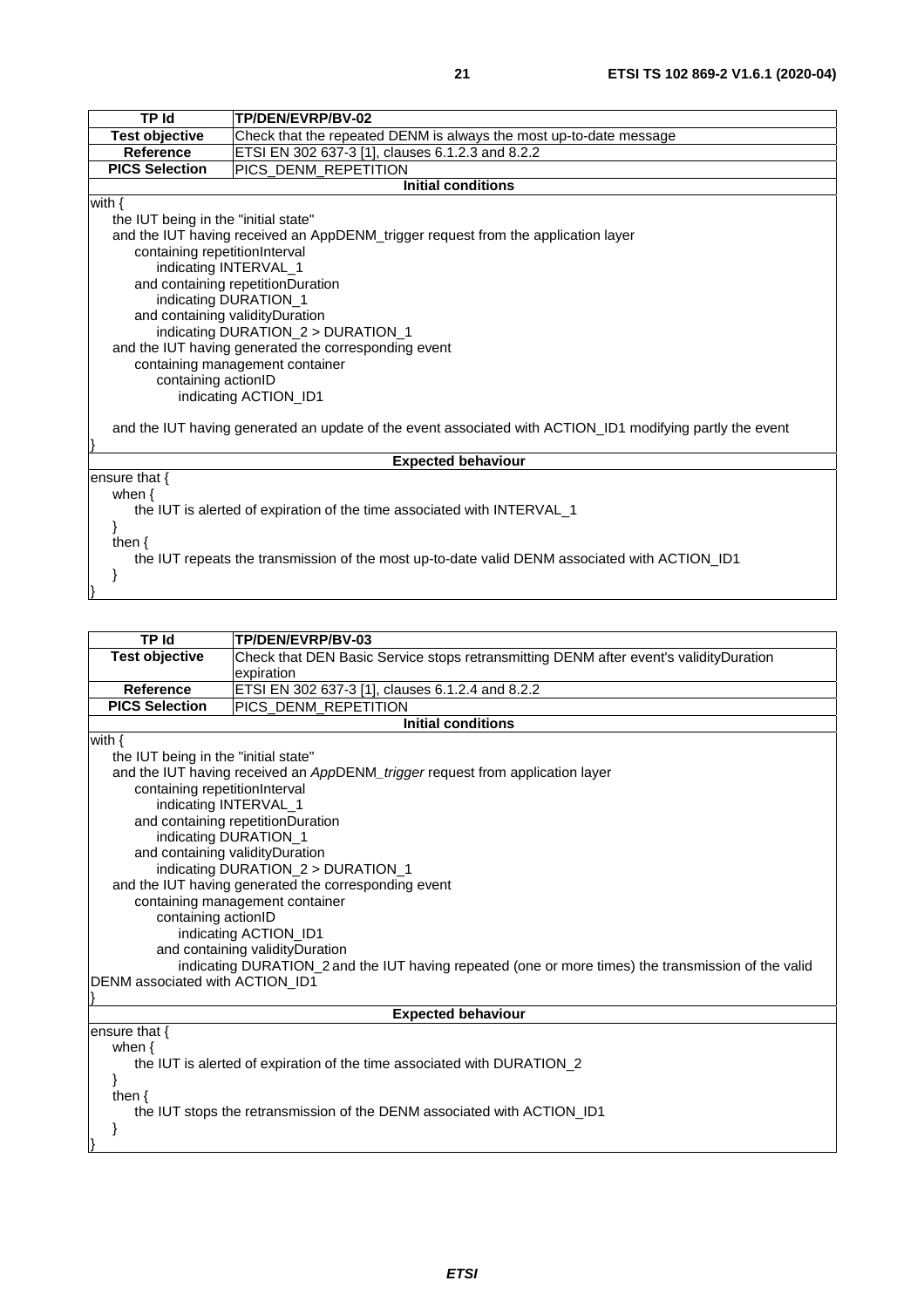| <b>TP Id</b>                                                                                        | TP/DEN/EVRP/BV-04                                                                       |  |  |
|-----------------------------------------------------------------------------------------------------|-----------------------------------------------------------------------------------------|--|--|
| <b>Test objective</b>                                                                               | Check that DEN Basic Service stops retransmitting DENM after event's repetitionDuration |  |  |
|                                                                                                     | expiration                                                                              |  |  |
| Reference                                                                                           | ETSI EN 302 637-3 [1], clause 8.2.2                                                     |  |  |
| <b>PICS Selection</b>                                                                               | PICS DENM REPETITION                                                                    |  |  |
|                                                                                                     | <b>Initial conditions</b>                                                               |  |  |
| with $\{$                                                                                           |                                                                                         |  |  |
| the IUT being in the "initial state"                                                                |                                                                                         |  |  |
|                                                                                                     | and the IUT having received an AppDENM_trigger request from application layer           |  |  |
| containing repetitionInterval                                                                       |                                                                                         |  |  |
| indicating INTERVAL_1                                                                               |                                                                                         |  |  |
|                                                                                                     | and containing repetitionDuration                                                       |  |  |
|                                                                                                     | indicating DURATION_1                                                                   |  |  |
| and containing validity Duration                                                                    |                                                                                         |  |  |
|                                                                                                     | indicating DURATION_2 > DURATION_1                                                      |  |  |
| and the IUT having generated the corresponding event                                                |                                                                                         |  |  |
| containing management container                                                                     |                                                                                         |  |  |
| containing actionID                                                                                 |                                                                                         |  |  |
| indicating ACTION_ID1<br>and containing validityDuration                                            |                                                                                         |  |  |
| indicating DURATION_2 and the IUT having repeated (one or more times) the transmission of the valid |                                                                                         |  |  |
| DENM associated with ACTION_ID1                                                                     |                                                                                         |  |  |
|                                                                                                     |                                                                                         |  |  |
|                                                                                                     | <b>Expected behaviour</b>                                                               |  |  |
| ensure that {                                                                                       |                                                                                         |  |  |
| when $\{$                                                                                           |                                                                                         |  |  |
|                                                                                                     | the IUT is alerted of expiration of the time associated with DURATION_1                 |  |  |
|                                                                                                     |                                                                                         |  |  |
| then $\{$                                                                                           |                                                                                         |  |  |
| the IUT stops the retransmission of the DENM associated with ACTION_ID1                             |                                                                                         |  |  |
|                                                                                                     |                                                                                         |  |  |
|                                                                                                     |                                                                                         |  |  |

| <b>TP Id</b>                                                                                           | TP/DEN/EVRP/BV-05                                                                               |  |
|--------------------------------------------------------------------------------------------------------|-------------------------------------------------------------------------------------------------|--|
| <b>Test objective</b>                                                                                  | Check that DEN Basic Service does not repeat transmission of DENM if repetition Interval is not |  |
|                                                                                                        | provided by application                                                                         |  |
| <b>Reference</b>                                                                                       | ETSI EN 302 637-3 [1], clause 8.2.1.5                                                           |  |
| <b>PICS Selection</b>                                                                                  | PICS_DENM_REPETITION                                                                            |  |
|                                                                                                        | <b>Initial conditions</b>                                                                       |  |
| with $\{$                                                                                              |                                                                                                 |  |
| the IUT being in the "initial state"                                                                   |                                                                                                 |  |
|                                                                                                        | and the IUT having received an AppDENM_trigger request from application layer                   |  |
|                                                                                                        | not containing repetitionInterval                                                               |  |
|                                                                                                        | and the IUT having generated the corresponding event                                            |  |
|                                                                                                        | containing management container                                                                 |  |
|                                                                                                        | containing actionID                                                                             |  |
| indicating ACTION_ID1                                                                                  |                                                                                                 |  |
|                                                                                                        |                                                                                                 |  |
|                                                                                                        | <b>Expected behaviour</b>                                                                       |  |
| ensure that $\{$                                                                                       |                                                                                                 |  |
| when $\{$                                                                                              |                                                                                                 |  |
| the IUT has detected that repetition Interval is not provided for the event associated with ACTION_ID1 |                                                                                                 |  |
|                                                                                                        |                                                                                                 |  |
| then $\{$                                                                                              |                                                                                                 |  |
|                                                                                                        | the IUT does not repeat the transmission of the valid DENM associated with ACTION ID1           |  |
|                                                                                                        |                                                                                                 |  |
|                                                                                                        |                                                                                                 |  |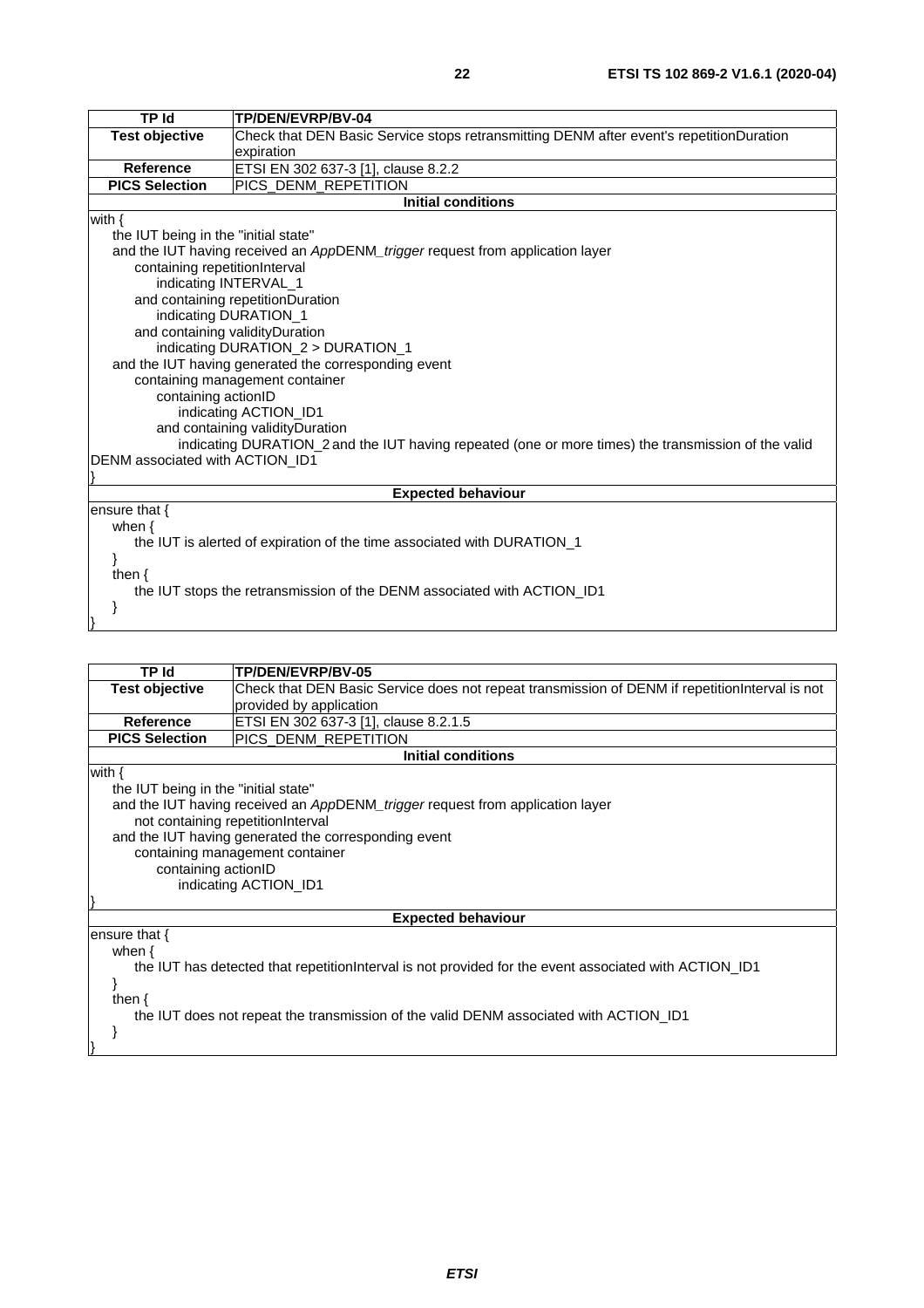| TP Id                                | <b>TP/DEN/EVRP/BV-06</b>                                                                              |
|--------------------------------------|-------------------------------------------------------------------------------------------------------|
| <b>Test objective</b>                | Check that DEN Basic Service does not repeat transmission of DENM if repetitionDuration is            |
|                                      | not provided by application                                                                           |
| <b>Reference</b>                     | ETSI EN 302 637-3 [1], clause 8.1.2                                                                   |
| <b>PICS Selection</b>                | PICS DENM REPETITION                                                                                  |
|                                      | Initial conditions                                                                                    |
| with $\{$                            |                                                                                                       |
| the IUT being in the "initial state" |                                                                                                       |
|                                      | and the IUT having received an AppDENM_trigger request from application layer                         |
|                                      | not containing repetitionDuration                                                                     |
|                                      | and the IUT having generated the corresponding event                                                  |
|                                      | containing management container                                                                       |
| containing actionID                  |                                                                                                       |
|                                      | indicating ACTION_ID1                                                                                 |
|                                      |                                                                                                       |
|                                      | <b>Expected behaviour</b>                                                                             |
| ensure that $\{$                     |                                                                                                       |
| when $\{$                            |                                                                                                       |
|                                      | the IUT has detected that repetitionDuration is not provided for the event associated with ACTION ID1 |
|                                      |                                                                                                       |
| then $\{$                            |                                                                                                       |
|                                      | the IUT does not repeat the transmission of the valid DENM associated with ACTION ID1                 |
|                                      |                                                                                                       |

| <b>TP Id</b>                                                                                      |                                                                                          |  |
|---------------------------------------------------------------------------------------------------|------------------------------------------------------------------------------------------|--|
|                                                                                                   | TP/DEN/EVRP/BV-08                                                                        |  |
| <b>Test objective</b>                                                                             | Check that existing actionID in originating ITS-S are updated when stationID is modified |  |
| Reference                                                                                         | ETSI EN 302 637-3 [1], clause 6.1.1.2                                                    |  |
|                                                                                                   | <b>PICS Selection</b><br>PICS DENM REPETITION                                            |  |
|                                                                                                   | <b>Initial conditions</b>                                                                |  |
| with $\{$                                                                                         |                                                                                          |  |
| the IUT being in the "initial state"                                                              |                                                                                          |  |
|                                                                                                   | and the IUT having received an AppDENM_trigger request from application layer            |  |
| containing repetitionInterval                                                                     |                                                                                          |  |
| indicating INTERVAL_1                                                                             |                                                                                          |  |
|                                                                                                   | and containing repetitionDuration                                                        |  |
|                                                                                                   | indicating DURATION_1                                                                    |  |
| and containing validityDuration                                                                   |                                                                                          |  |
|                                                                                                   | indicating DURATION_2 > DURATION_1                                                       |  |
|                                                                                                   | and the IUT having generated the corresponding event                                     |  |
|                                                                                                   | containing management container                                                          |  |
| containing actionID                                                                               |                                                                                          |  |
|                                                                                                   | containing originatingStationID                                                          |  |
|                                                                                                   | indicating STATION_ID_1                                                                  |  |
|                                                                                                   | and containing validityDuration                                                          |  |
|                                                                                                   | indicating DURATION_1 and the IUT having changed its StationID                           |  |
|                                                                                                   |                                                                                          |  |
|                                                                                                   | <b>Expected behaviour</b>                                                                |  |
| ensure that {                                                                                     |                                                                                          |  |
| when $\{$                                                                                         |                                                                                          |  |
| the IUT changes its StationID and is alerted of expiration of the time associated with INTERVAL_1 |                                                                                          |  |
| }                                                                                                 |                                                                                          |  |
| then $\{$                                                                                         |                                                                                          |  |
| the IUT repeats the transmission of the valid DENM                                                |                                                                                          |  |
| containing management container                                                                   |                                                                                          |  |
| containing actionID                                                                               |                                                                                          |  |
| containing originatingStationID                                                                   |                                                                                          |  |
|                                                                                                   | indicating its new StationID                                                             |  |
|                                                                                                   |                                                                                          |  |
|                                                                                                   |                                                                                          |  |
|                                                                                                   |                                                                                          |  |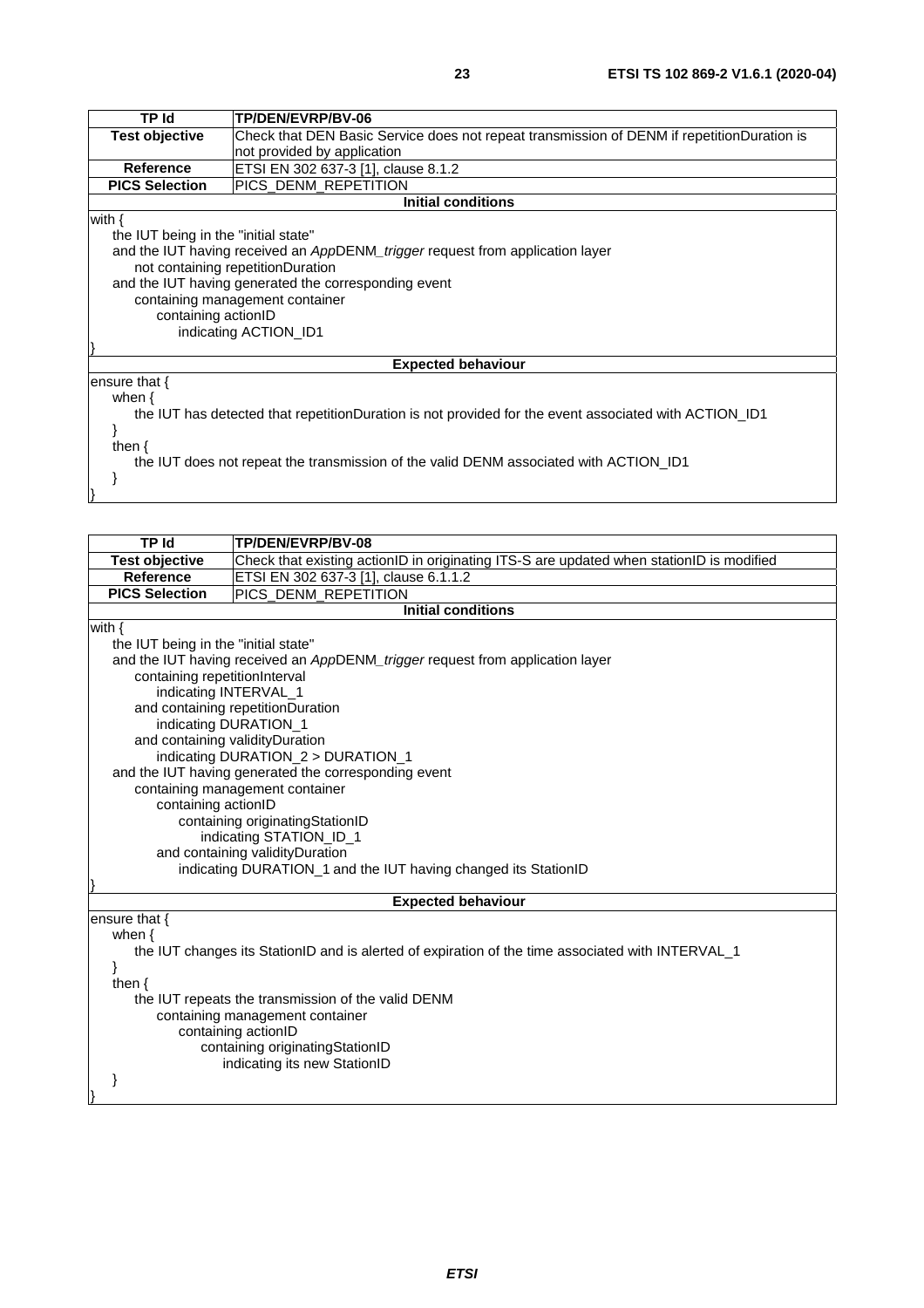| <b>TP Id</b>                                                            | TP/DEN/EVRP/BV-09                                                                       |  |
|-------------------------------------------------------------------------|-----------------------------------------------------------------------------------------|--|
| <b>Test objective</b>                                                   | Check that actionID is not modified in repetitions of DENM if stationID is not modified |  |
| <b>Reference</b>                                                        | ETSI EN 302 637-3 [1], clause 8.2.1.2                                                   |  |
| <b>PICS Selection</b>                                                   | PICS DENM REPETITION                                                                    |  |
|                                                                         | <b>Initial conditions</b>                                                               |  |
| with $\{$                                                               |                                                                                         |  |
| the IUT being in the "initial state"                                    |                                                                                         |  |
|                                                                         | and the IUT having received an AppDENM_trigger request from application layer           |  |
| containing repetitionInterval                                           |                                                                                         |  |
| indicating INTERVAL_1                                                   |                                                                                         |  |
|                                                                         | and containing repetitionDuration                                                       |  |
|                                                                         | indicating DURATION_1                                                                   |  |
| and containing validityDuration                                         |                                                                                         |  |
|                                                                         | indicating DURATION_2 > DURATION_1                                                      |  |
|                                                                         | and the IUT having generated the corresponding event                                    |  |
|                                                                         | containing management container                                                         |  |
| containing actionID                                                     |                                                                                         |  |
| indicating ACTION_ID_1                                                  |                                                                                         |  |
| and containing validityDuration                                         |                                                                                         |  |
| indicating DURATION_2                                                   |                                                                                         |  |
| and the IUT not having changed its StationID                            |                                                                                         |  |
|                                                                         |                                                                                         |  |
| <b>Expected behaviour</b>                                               |                                                                                         |  |
| ensure that $\{$                                                        |                                                                                         |  |
| when $\{$                                                               |                                                                                         |  |
| the IUT is alerted of expiration of the time associated with INTERVAL_1 |                                                                                         |  |
|                                                                         |                                                                                         |  |
| then $\{$                                                               |                                                                                         |  |
| the IUT repeats the transmission of the valid DENM                      |                                                                                         |  |
| containing management container                                         |                                                                                         |  |
| containing actionID                                                     |                                                                                         |  |
| indicating its ACTION_ID_1                                              |                                                                                         |  |
|                                                                         |                                                                                         |  |
|                                                                         |                                                                                         |  |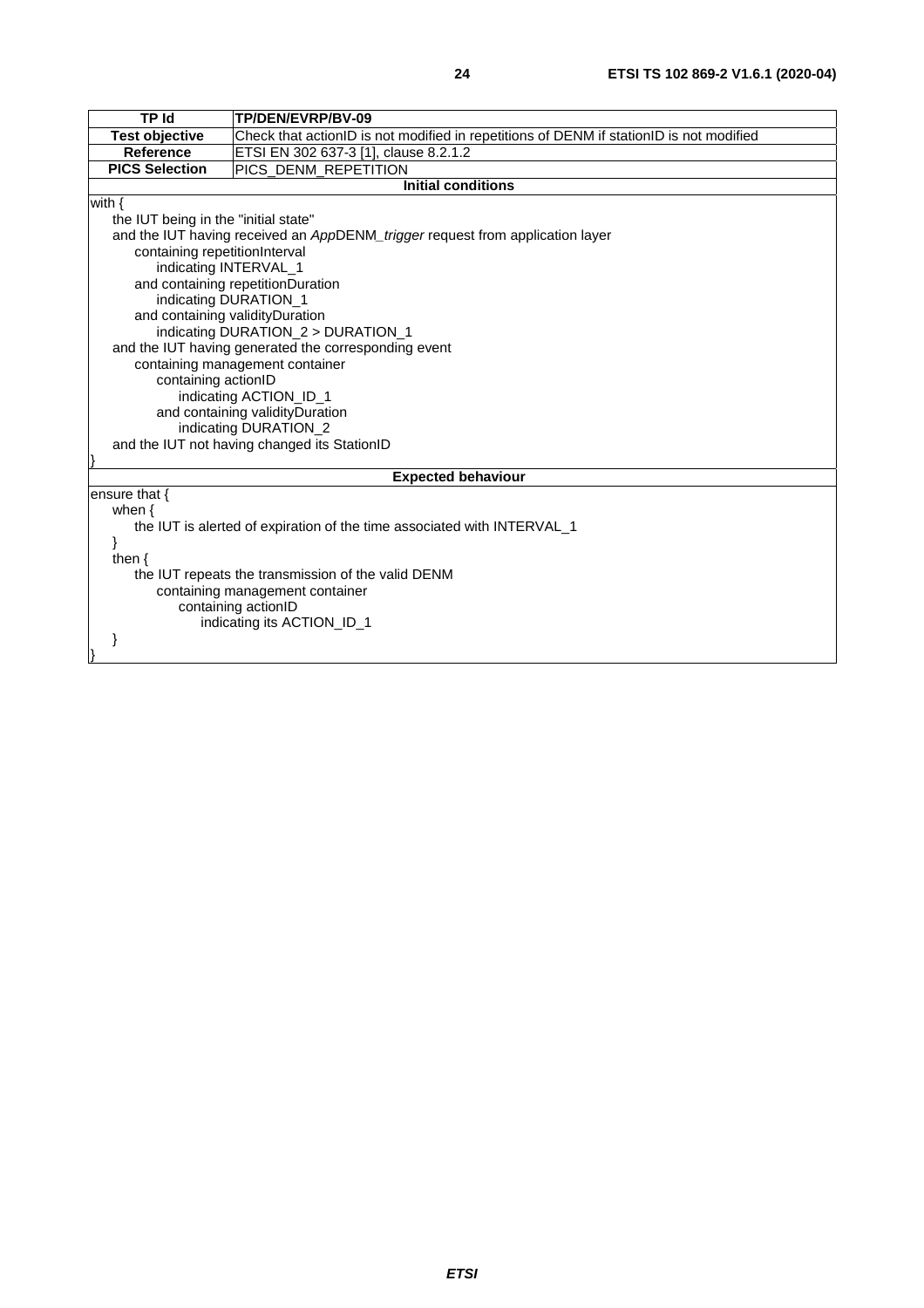| <b>TP Id</b><br>TP/DEN/EVRP/BV-10<br><b>Test objective</b><br>Check that ReferenceTime is not modified in repetitions of DENM<br><b>Reference</b><br>ETSI EN 302 637-3 [1], clause 8.1.1.1 |  |
|--------------------------------------------------------------------------------------------------------------------------------------------------------------------------------------------|--|
|                                                                                                                                                                                            |  |
|                                                                                                                                                                                            |  |
| <b>PICS Selection</b><br>PICS_DENM_REPETITION                                                                                                                                              |  |
| <b>Initial conditions</b>                                                                                                                                                                  |  |
| with $\{$                                                                                                                                                                                  |  |
| the IUT being in the "initial state"                                                                                                                                                       |  |
| and the IUT having received an AppDENM_trigger request from application layer                                                                                                              |  |
| containing repetitionInterval                                                                                                                                                              |  |
| indicating INTERVAL_1                                                                                                                                                                      |  |
| and containing repetitionDuration                                                                                                                                                          |  |
| indicating DURATION_1                                                                                                                                                                      |  |
| and containing validityDuration                                                                                                                                                            |  |
| indicating DURATION_2 > DURATION_1                                                                                                                                                         |  |
| and the IUT having generated the corresponding event                                                                                                                                       |  |
| containing management container                                                                                                                                                            |  |
| containing actionID                                                                                                                                                                        |  |
| indicating ACTION_ID_1                                                                                                                                                                     |  |
| and containing validityDuration                                                                                                                                                            |  |
| indicating DURATION_2                                                                                                                                                                      |  |
| and containing referenceTime                                                                                                                                                               |  |
| indicating REFERENCE_TIME_1                                                                                                                                                                |  |
|                                                                                                                                                                                            |  |
| <b>Expected behaviour</b>                                                                                                                                                                  |  |
| ensure that {                                                                                                                                                                              |  |
| when $\{$                                                                                                                                                                                  |  |
| the IUT is alerted of expiration of the time associated with INTERVAL_1                                                                                                                    |  |
| ł                                                                                                                                                                                          |  |
| then $\{$                                                                                                                                                                                  |  |
| the IUT repeats the transmission of the valid DENM<br>containing management container                                                                                                      |  |
| containing actionID                                                                                                                                                                        |  |
| indicating its ACTION_ID_1                                                                                                                                                                 |  |
| and containing referenceTime                                                                                                                                                               |  |
| indicating REFERENCE_TIME_1                                                                                                                                                                |  |
|                                                                                                                                                                                            |  |
|                                                                                                                                                                                            |  |

|                                                                     | TP Id<br><b>TP/DEN/EVRP/BV-11</b>                                                        |  |
|---------------------------------------------------------------------|------------------------------------------------------------------------------------------|--|
| <b>Test objective</b>                                               | Check that DEN Basic Service stops repeating DENM after event's default validityDuration |  |
|                                                                     | expiration, when validityDuration was not provided                                       |  |
| <b>Reference</b>                                                    | ETSI EN 302 637-3 [1], clause 8.2.1.5                                                    |  |
| <b>PICS Selection</b>                                               | PICS_DENM_REPETITION                                                                     |  |
|                                                                     | <b>Initial conditions</b>                                                                |  |
| with $\{$                                                           |                                                                                          |  |
| the IUT being in the "initial state"                                |                                                                                          |  |
|                                                                     | and the IUT having received an AppDENM_trigger request from application layer            |  |
| containing repetitionInterval                                       |                                                                                          |  |
|                                                                     | indicating INTERVAL_1 > defaultValidityDuration                                          |  |
|                                                                     | and containing repetitionDuration                                                        |  |
|                                                                     | indicating DURATION_1                                                                    |  |
|                                                                     | and not containing validity Duration                                                     |  |
|                                                                     | and the IUT having generated the corresponding event                                     |  |
|                                                                     | containing management container                                                          |  |
| containing actionID                                                 |                                                                                          |  |
|                                                                     | indicating ACTION_ID_1                                                                   |  |
|                                                                     |                                                                                          |  |
|                                                                     | <b>Expected behaviour</b>                                                                |  |
| ensure that $\{$                                                    |                                                                                          |  |
| when $\{$                                                           |                                                                                          |  |
| the IUT is alerted of expiration of the default Validity Duration   |                                                                                          |  |
| ł                                                                   |                                                                                          |  |
| then $\{$                                                           |                                                                                          |  |
| the IUT stops the repetition of the DENM associated with ACTION_ID1 |                                                                                          |  |
| }                                                                   |                                                                                          |  |
|                                                                     |                                                                                          |  |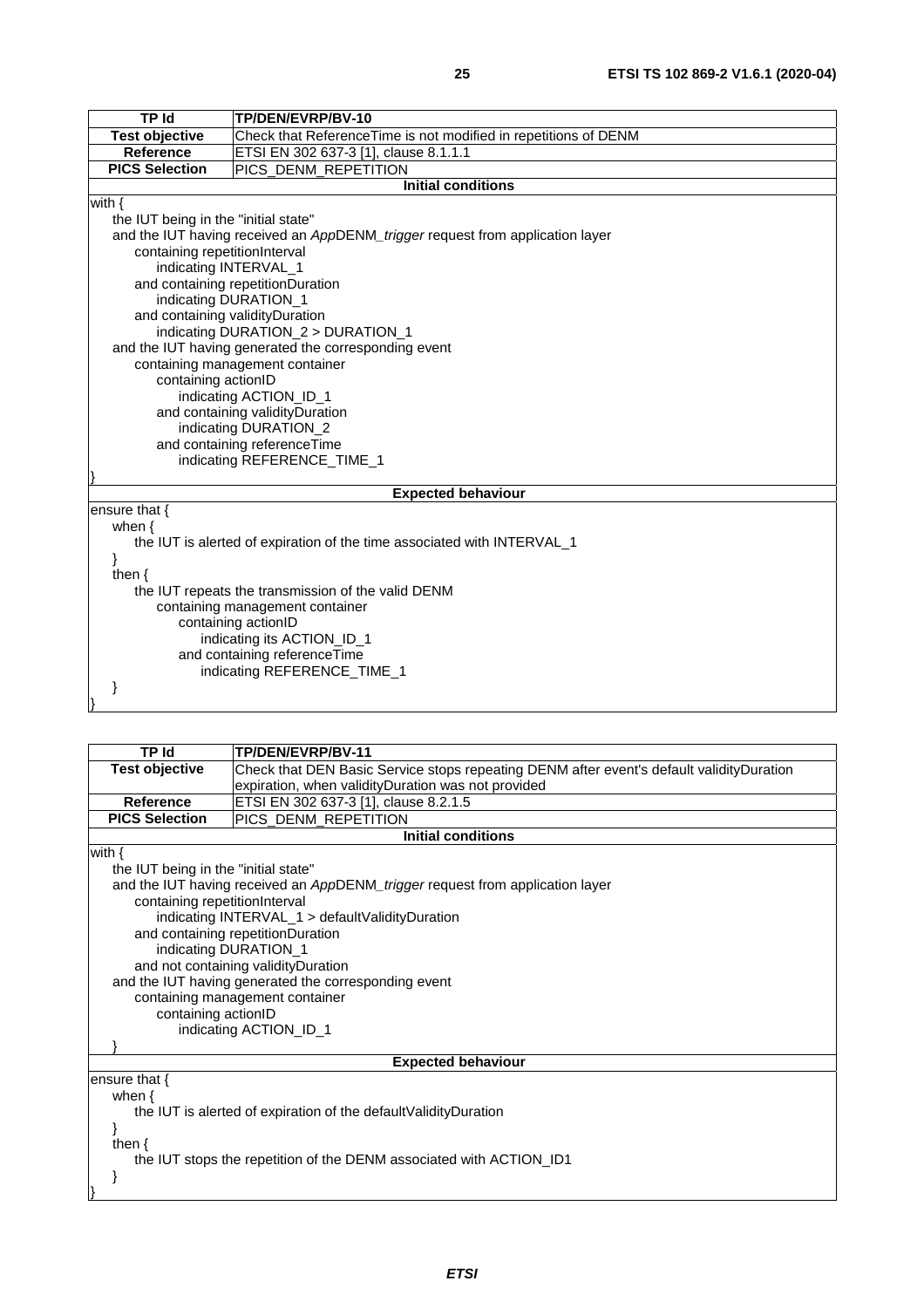### <span id="page-25-0"></span>5.2.1.6 Lower-layer parameters

| TP Id                                | TP/DEN/PAR/BV-01                                     |  |  |
|--------------------------------------|------------------------------------------------------|--|--|
| <b>Test objective</b>                | Check that DENM is encapsulated in BTP type B packet |  |  |
| <b>Reference</b>                     | ETSI EN 302 637-3 [1], clause 5.4.2.2                |  |  |
| <b>PICS Selection</b>                | PICS_DENM_GENERATION                                 |  |  |
|                                      | <b>Initial conditions</b>                            |  |  |
| with {                               |                                                      |  |  |
| the IUT being in the "initial state" |                                                      |  |  |
|                                      |                                                      |  |  |
| <b>Expected behaviour</b>            |                                                      |  |  |
| ensure that {                        |                                                      |  |  |
| when $\{$                            |                                                      |  |  |
| a DENM is generated                  |                                                      |  |  |
|                                      |                                                      |  |  |
| then $\{$                            |                                                      |  |  |
| the IUT sends a DENM                 |                                                      |  |  |
| encapsulated in a BTP-B packet       |                                                      |  |  |
|                                      |                                                      |  |  |
|                                      |                                                      |  |  |
|                                      |                                                      |  |  |
|                                      |                                                      |  |  |
| -- · ·                               | T''                                                  |  |  |

| TP Id                                | TP/DEN/PAR/BV-02                              |  |  |
|--------------------------------------|-----------------------------------------------|--|--|
| <b>Test objective</b>                | Check that DENM is encapsulated in GBC packet |  |  |
| <b>Reference</b>                     | ETSI EN 302 637-3 [1], clause 5.4.2.2         |  |  |
| <b>PICS Selection</b>                | PICS DENM GENERATION                          |  |  |
|                                      | <b>Initial conditions</b>                     |  |  |
| with {                               |                                               |  |  |
| the IUT being in the "initial state" |                                               |  |  |
|                                      |                                               |  |  |
| <b>Expected behaviour</b>            |                                               |  |  |
| ensure that $\{$                     |                                               |  |  |
| when $\{$                            |                                               |  |  |
| a DENM is generated                  |                                               |  |  |
|                                      |                                               |  |  |
| then $\{$                            |                                               |  |  |
| the IUT sends a DENM                 |                                               |  |  |
| encapsulated in a GBC packet         |                                               |  |  |
|                                      |                                               |  |  |
|                                      |                                               |  |  |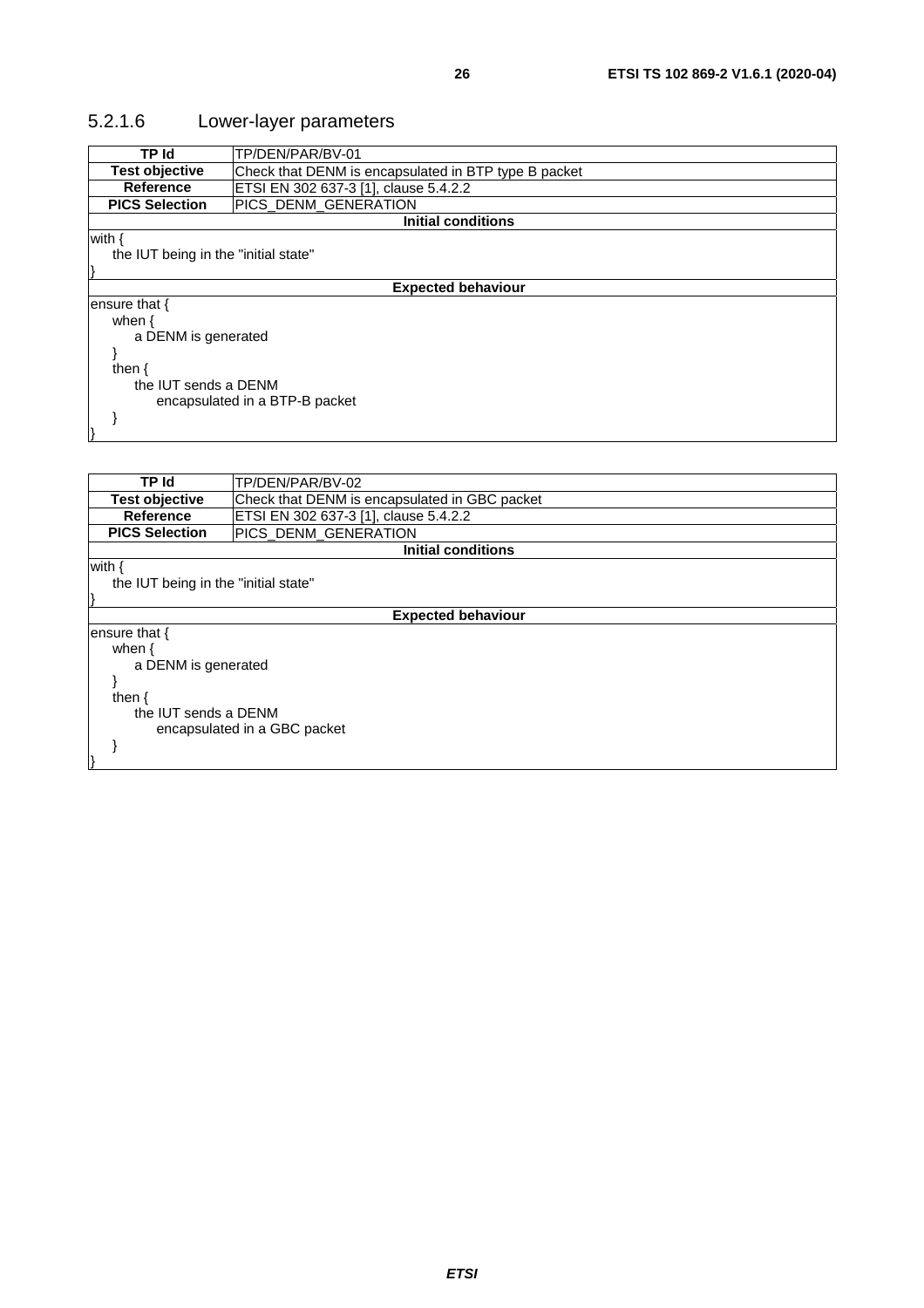| <b>Test objective</b><br>Check that IUT does not send a DENM if it is not permitted by signing certificate<br>ETSI EN 302 637-3 [1], clause 8.4.2 and CR#0002 for ETSI EN 302 637-3 [1] ("Type of<br><b>Reference</b><br>ServiceSpecificPermissions in the DENM standard") (see note).<br><b>PICS Selection</b><br>PICS_DENM_GENERATION AND PICS_IS_IUT_SECURED<br><b>Initial conditions</b><br>with $\{$<br>the IUT being in the "initial state"<br>the IUT is authorized to sign DENMs with the certificate CERTIFICATE_X<br>containing appPermission item<br>containing psid<br>indicating DENM ITS-AID<br>containing bitmapSSP<br>indicating bit at position SSP_BIT_X set to 0<br><b>Expected behaviour</b><br>ensure that {<br>when $\{$<br>the IUT receives an AppDENM_trigger request from the application layer<br>containing situation container<br>containing eventType<br>containing causeCode<br>indicating CAUSE_CODE_X<br>}<br>then $\{$<br>the IUT does not send this DENM<br>}<br><b>Variants</b><br>SSP_BIT_X<br>X<br>CERTIFICATE_X<br>CAUSE_CODE_X<br>Octet<br>Bit<br><b>Position</b><br><b>Position</b><br>CERT_IUT_DENM_01<br>trafficCondition(1)<br>0(80h)<br>01<br>1<br>02<br>CERT_IUT_DENM_02<br>1<br>1(40h)<br>accident(2)<br>03<br>CERT_IUT_DENM_03<br>1<br>2 (20h)<br>roadworks(3)<br>CERT_IUT_DENM_04<br>1<br>adverseWeatherCondition-Adhesion(6)<br>04<br>3(10h)<br>CERT_IUT_DENM_05<br>1<br>hazardousLocation-SurfaceCondition(9)<br>05<br>4 (08h)<br>1<br>CERT_IUT_DENM_06<br>5(04h)<br>hazardousLocation-ObstacleOnTheRoad(10)<br>06<br>1<br>07<br>CERT_IUT_DENM_07<br>6(02h)<br>hazardousLocation-AnimalOnTheRoad(11)<br>CERT_IUT_DENM_08<br>1<br>08<br>7(01h)<br>humanPresenceOnTheRoad(12)<br>CERT_IUT_DENM_09<br>2<br>wrongWayDriving(14)<br>09<br>0(80h)<br>2<br>CERT_IUT_DENM_10<br>1(40h)<br>rescueAndRecoveryWorkInProgress(15)<br>10<br>$\overline{c}$<br>11<br>CERT_IUT_DENM_11<br>2 (20h)<br>adverseWeatherCondition-ExtremeWeatherCondition(17)<br>12<br>CERT_IUT_DENM_12<br>$\boldsymbol{2}$<br>3(10h)<br>adverseWeatherCondition-Visibility(18)<br>$\overline{2}$<br>$\overline{13}$<br>CERT_IUT_DENM_13<br>adverseWeatherCondition-Precipitation(19)<br>4 (08h)<br>CERT_IUT_DENM_14<br>5(04h)<br>slowVehicle(26) |
|-----------------------------------------------------------------------------------------------------------------------------------------------------------------------------------------------------------------------------------------------------------------------------------------------------------------------------------------------------------------------------------------------------------------------------------------------------------------------------------------------------------------------------------------------------------------------------------------------------------------------------------------------------------------------------------------------------------------------------------------------------------------------------------------------------------------------------------------------------------------------------------------------------------------------------------------------------------------------------------------------------------------------------------------------------------------------------------------------------------------------------------------------------------------------------------------------------------------------------------------------------------------------------------------------------------------------------------------------------------------------------------------------------------------------------------------------------------------------------------------------------------------------------------------------------------------------------------------------------------------------------------------------------------------------------------------------------------------------------------------------------------------------------------------------------------------------------------------------------------------------------------------------------------------------------------------------------------------------------------------------------------------------------------------------------------------------------------------------------------------------------------------------------------------------------------------------------------------------------------------------------------------|
|                                                                                                                                                                                                                                                                                                                                                                                                                                                                                                                                                                                                                                                                                                                                                                                                                                                                                                                                                                                                                                                                                                                                                                                                                                                                                                                                                                                                                                                                                                                                                                                                                                                                                                                                                                                                                                                                                                                                                                                                                                                                                                                                                                                                                                                                 |
|                                                                                                                                                                                                                                                                                                                                                                                                                                                                                                                                                                                                                                                                                                                                                                                                                                                                                                                                                                                                                                                                                                                                                                                                                                                                                                                                                                                                                                                                                                                                                                                                                                                                                                                                                                                                                                                                                                                                                                                                                                                                                                                                                                                                                                                                 |
|                                                                                                                                                                                                                                                                                                                                                                                                                                                                                                                                                                                                                                                                                                                                                                                                                                                                                                                                                                                                                                                                                                                                                                                                                                                                                                                                                                                                                                                                                                                                                                                                                                                                                                                                                                                                                                                                                                                                                                                                                                                                                                                                                                                                                                                                 |
|                                                                                                                                                                                                                                                                                                                                                                                                                                                                                                                                                                                                                                                                                                                                                                                                                                                                                                                                                                                                                                                                                                                                                                                                                                                                                                                                                                                                                                                                                                                                                                                                                                                                                                                                                                                                                                                                                                                                                                                                                                                                                                                                                                                                                                                                 |
|                                                                                                                                                                                                                                                                                                                                                                                                                                                                                                                                                                                                                                                                                                                                                                                                                                                                                                                                                                                                                                                                                                                                                                                                                                                                                                                                                                                                                                                                                                                                                                                                                                                                                                                                                                                                                                                                                                                                                                                                                                                                                                                                                                                                                                                                 |
|                                                                                                                                                                                                                                                                                                                                                                                                                                                                                                                                                                                                                                                                                                                                                                                                                                                                                                                                                                                                                                                                                                                                                                                                                                                                                                                                                                                                                                                                                                                                                                                                                                                                                                                                                                                                                                                                                                                                                                                                                                                                                                                                                                                                                                                                 |
|                                                                                                                                                                                                                                                                                                                                                                                                                                                                                                                                                                                                                                                                                                                                                                                                                                                                                                                                                                                                                                                                                                                                                                                                                                                                                                                                                                                                                                                                                                                                                                                                                                                                                                                                                                                                                                                                                                                                                                                                                                                                                                                                                                                                                                                                 |
|                                                                                                                                                                                                                                                                                                                                                                                                                                                                                                                                                                                                                                                                                                                                                                                                                                                                                                                                                                                                                                                                                                                                                                                                                                                                                                                                                                                                                                                                                                                                                                                                                                                                                                                                                                                                                                                                                                                                                                                                                                                                                                                                                                                                                                                                 |
|                                                                                                                                                                                                                                                                                                                                                                                                                                                                                                                                                                                                                                                                                                                                                                                                                                                                                                                                                                                                                                                                                                                                                                                                                                                                                                                                                                                                                                                                                                                                                                                                                                                                                                                                                                                                                                                                                                                                                                                                                                                                                                                                                                                                                                                                 |
|                                                                                                                                                                                                                                                                                                                                                                                                                                                                                                                                                                                                                                                                                                                                                                                                                                                                                                                                                                                                                                                                                                                                                                                                                                                                                                                                                                                                                                                                                                                                                                                                                                                                                                                                                                                                                                                                                                                                                                                                                                                                                                                                                                                                                                                                 |
|                                                                                                                                                                                                                                                                                                                                                                                                                                                                                                                                                                                                                                                                                                                                                                                                                                                                                                                                                                                                                                                                                                                                                                                                                                                                                                                                                                                                                                                                                                                                                                                                                                                                                                                                                                                                                                                                                                                                                                                                                                                                                                                                                                                                                                                                 |
|                                                                                                                                                                                                                                                                                                                                                                                                                                                                                                                                                                                                                                                                                                                                                                                                                                                                                                                                                                                                                                                                                                                                                                                                                                                                                                                                                                                                                                                                                                                                                                                                                                                                                                                                                                                                                                                                                                                                                                                                                                                                                                                                                                                                                                                                 |
|                                                                                                                                                                                                                                                                                                                                                                                                                                                                                                                                                                                                                                                                                                                                                                                                                                                                                                                                                                                                                                                                                                                                                                                                                                                                                                                                                                                                                                                                                                                                                                                                                                                                                                                                                                                                                                                                                                                                                                                                                                                                                                                                                                                                                                                                 |
|                                                                                                                                                                                                                                                                                                                                                                                                                                                                                                                                                                                                                                                                                                                                                                                                                                                                                                                                                                                                                                                                                                                                                                                                                                                                                                                                                                                                                                                                                                                                                                                                                                                                                                                                                                                                                                                                                                                                                                                                                                                                                                                                                                                                                                                                 |
|                                                                                                                                                                                                                                                                                                                                                                                                                                                                                                                                                                                                                                                                                                                                                                                                                                                                                                                                                                                                                                                                                                                                                                                                                                                                                                                                                                                                                                                                                                                                                                                                                                                                                                                                                                                                                                                                                                                                                                                                                                                                                                                                                                                                                                                                 |
|                                                                                                                                                                                                                                                                                                                                                                                                                                                                                                                                                                                                                                                                                                                                                                                                                                                                                                                                                                                                                                                                                                                                                                                                                                                                                                                                                                                                                                                                                                                                                                                                                                                                                                                                                                                                                                                                                                                                                                                                                                                                                                                                                                                                                                                                 |
|                                                                                                                                                                                                                                                                                                                                                                                                                                                                                                                                                                                                                                                                                                                                                                                                                                                                                                                                                                                                                                                                                                                                                                                                                                                                                                                                                                                                                                                                                                                                                                                                                                                                                                                                                                                                                                                                                                                                                                                                                                                                                                                                                                                                                                                                 |
|                                                                                                                                                                                                                                                                                                                                                                                                                                                                                                                                                                                                                                                                                                                                                                                                                                                                                                                                                                                                                                                                                                                                                                                                                                                                                                                                                                                                                                                                                                                                                                                                                                                                                                                                                                                                                                                                                                                                                                                                                                                                                                                                                                                                                                                                 |
|                                                                                                                                                                                                                                                                                                                                                                                                                                                                                                                                                                                                                                                                                                                                                                                                                                                                                                                                                                                                                                                                                                                                                                                                                                                                                                                                                                                                                                                                                                                                                                                                                                                                                                                                                                                                                                                                                                                                                                                                                                                                                                                                                                                                                                                                 |
|                                                                                                                                                                                                                                                                                                                                                                                                                                                                                                                                                                                                                                                                                                                                                                                                                                                                                                                                                                                                                                                                                                                                                                                                                                                                                                                                                                                                                                                                                                                                                                                                                                                                                                                                                                                                                                                                                                                                                                                                                                                                                                                                                                                                                                                                 |
|                                                                                                                                                                                                                                                                                                                                                                                                                                                                                                                                                                                                                                                                                                                                                                                                                                                                                                                                                                                                                                                                                                                                                                                                                                                                                                                                                                                                                                                                                                                                                                                                                                                                                                                                                                                                                                                                                                                                                                                                                                                                                                                                                                                                                                                                 |
|                                                                                                                                                                                                                                                                                                                                                                                                                                                                                                                                                                                                                                                                                                                                                                                                                                                                                                                                                                                                                                                                                                                                                                                                                                                                                                                                                                                                                                                                                                                                                                                                                                                                                                                                                                                                                                                                                                                                                                                                                                                                                                                                                                                                                                                                 |
|                                                                                                                                                                                                                                                                                                                                                                                                                                                                                                                                                                                                                                                                                                                                                                                                                                                                                                                                                                                                                                                                                                                                                                                                                                                                                                                                                                                                                                                                                                                                                                                                                                                                                                                                                                                                                                                                                                                                                                                                                                                                                                                                                                                                                                                                 |
|                                                                                                                                                                                                                                                                                                                                                                                                                                                                                                                                                                                                                                                                                                                                                                                                                                                                                                                                                                                                                                                                                                                                                                                                                                                                                                                                                                                                                                                                                                                                                                                                                                                                                                                                                                                                                                                                                                                                                                                                                                                                                                                                                                                                                                                                 |
|                                                                                                                                                                                                                                                                                                                                                                                                                                                                                                                                                                                                                                                                                                                                                                                                                                                                                                                                                                                                                                                                                                                                                                                                                                                                                                                                                                                                                                                                                                                                                                                                                                                                                                                                                                                                                                                                                                                                                                                                                                                                                                                                                                                                                                                                 |
|                                                                                                                                                                                                                                                                                                                                                                                                                                                                                                                                                                                                                                                                                                                                                                                                                                                                                                                                                                                                                                                                                                                                                                                                                                                                                                                                                                                                                                                                                                                                                                                                                                                                                                                                                                                                                                                                                                                                                                                                                                                                                                                                                                                                                                                                 |
|                                                                                                                                                                                                                                                                                                                                                                                                                                                                                                                                                                                                                                                                                                                                                                                                                                                                                                                                                                                                                                                                                                                                                                                                                                                                                                                                                                                                                                                                                                                                                                                                                                                                                                                                                                                                                                                                                                                                                                                                                                                                                                                                                                                                                                                                 |
|                                                                                                                                                                                                                                                                                                                                                                                                                                                                                                                                                                                                                                                                                                                                                                                                                                                                                                                                                                                                                                                                                                                                                                                                                                                                                                                                                                                                                                                                                                                                                                                                                                                                                                                                                                                                                                                                                                                                                                                                                                                                                                                                                                                                                                                                 |
|                                                                                                                                                                                                                                                                                                                                                                                                                                                                                                                                                                                                                                                                                                                                                                                                                                                                                                                                                                                                                                                                                                                                                                                                                                                                                                                                                                                                                                                                                                                                                                                                                                                                                                                                                                                                                                                                                                                                                                                                                                                                                                                                                                                                                                                                 |
|                                                                                                                                                                                                                                                                                                                                                                                                                                                                                                                                                                                                                                                                                                                                                                                                                                                                                                                                                                                                                                                                                                                                                                                                                                                                                                                                                                                                                                                                                                                                                                                                                                                                                                                                                                                                                                                                                                                                                                                                                                                                                                                                                                                                                                                                 |
|                                                                                                                                                                                                                                                                                                                                                                                                                                                                                                                                                                                                                                                                                                                                                                                                                                                                                                                                                                                                                                                                                                                                                                                                                                                                                                                                                                                                                                                                                                                                                                                                                                                                                                                                                                                                                                                                                                                                                                                                                                                                                                                                                                                                                                                                 |
|                                                                                                                                                                                                                                                                                                                                                                                                                                                                                                                                                                                                                                                                                                                                                                                                                                                                                                                                                                                                                                                                                                                                                                                                                                                                                                                                                                                                                                                                                                                                                                                                                                                                                                                                                                                                                                                                                                                                                                                                                                                                                                                                                                                                                                                                 |
|                                                                                                                                                                                                                                                                                                                                                                                                                                                                                                                                                                                                                                                                                                                                                                                                                                                                                                                                                                                                                                                                                                                                                                                                                                                                                                                                                                                                                                                                                                                                                                                                                                                                                                                                                                                                                                                                                                                                                                                                                                                                                                                                                                                                                                                                 |
|                                                                                                                                                                                                                                                                                                                                                                                                                                                                                                                                                                                                                                                                                                                                                                                                                                                                                                                                                                                                                                                                                                                                                                                                                                                                                                                                                                                                                                                                                                                                                                                                                                                                                                                                                                                                                                                                                                                                                                                                                                                                                                                                                                                                                                                                 |
|                                                                                                                                                                                                                                                                                                                                                                                                                                                                                                                                                                                                                                                                                                                                                                                                                                                                                                                                                                                                                                                                                                                                                                                                                                                                                                                                                                                                                                                                                                                                                                                                                                                                                                                                                                                                                                                                                                                                                                                                                                                                                                                                                                                                                                                                 |
|                                                                                                                                                                                                                                                                                                                                                                                                                                                                                                                                                                                                                                                                                                                                                                                                                                                                                                                                                                                                                                                                                                                                                                                                                                                                                                                                                                                                                                                                                                                                                                                                                                                                                                                                                                                                                                                                                                                                                                                                                                                                                                                                                                                                                                                                 |
|                                                                                                                                                                                                                                                                                                                                                                                                                                                                                                                                                                                                                                                                                                                                                                                                                                                                                                                                                                                                                                                                                                                                                                                                                                                                                                                                                                                                                                                                                                                                                                                                                                                                                                                                                                                                                                                                                                                                                                                                                                                                                                                                                                                                                                                                 |
|                                                                                                                                                                                                                                                                                                                                                                                                                                                                                                                                                                                                                                                                                                                                                                                                                                                                                                                                                                                                                                                                                                                                                                                                                                                                                                                                                                                                                                                                                                                                                                                                                                                                                                                                                                                                                                                                                                                                                                                                                                                                                                                                                                                                                                                                 |
|                                                                                                                                                                                                                                                                                                                                                                                                                                                                                                                                                                                                                                                                                                                                                                                                                                                                                                                                                                                                                                                                                                                                                                                                                                                                                                                                                                                                                                                                                                                                                                                                                                                                                                                                                                                                                                                                                                                                                                                                                                                                                                                                                                                                                                                                 |
|                                                                                                                                                                                                                                                                                                                                                                                                                                                                                                                                                                                                                                                                                                                                                                                                                                                                                                                                                                                                                                                                                                                                                                                                                                                                                                                                                                                                                                                                                                                                                                                                                                                                                                                                                                                                                                                                                                                                                                                                                                                                                                                                                                                                                                                                 |
|                                                                                                                                                                                                                                                                                                                                                                                                                                                                                                                                                                                                                                                                                                                                                                                                                                                                                                                                                                                                                                                                                                                                                                                                                                                                                                                                                                                                                                                                                                                                                                                                                                                                                                                                                                                                                                                                                                                                                                                                                                                                                                                                                                                                                                                                 |
| 2<br>14                                                                                                                                                                                                                                                                                                                                                                                                                                                                                                                                                                                                                                                                                                                                                                                                                                                                                                                                                                                                                                                                                                                                                                                                                                                                                                                                                                                                                                                                                                                                                                                                                                                                                                                                                                                                                                                                                                                                                                                                                                                                                                                                                                                                                                                         |
| $\overline{2}$<br>dangerousEndOfQueue(27)<br>15<br>CERT_IUT_DENM_15<br>6(02h)                                                                                                                                                                                                                                                                                                                                                                                                                                                                                                                                                                                                                                                                                                                                                                                                                                                                                                                                                                                                                                                                                                                                                                                                                                                                                                                                                                                                                                                                                                                                                                                                                                                                                                                                                                                                                                                                                                                                                                                                                                                                                                                                                                                   |
| $\overline{2}$<br>CERT_IUT_DENM_16<br>7 (01h)<br>vehicleBreakdown(91)<br>16                                                                                                                                                                                                                                                                                                                                                                                                                                                                                                                                                                                                                                                                                                                                                                                                                                                                                                                                                                                                                                                                                                                                                                                                                                                                                                                                                                                                                                                                                                                                                                                                                                                                                                                                                                                                                                                                                                                                                                                                                                                                                                                                                                                     |
| 3<br>17<br>CERT_IUT_DENM_17<br>0(80h)<br>postCrash(92)                                                                                                                                                                                                                                                                                                                                                                                                                                                                                                                                                                                                                                                                                                                                                                                                                                                                                                                                                                                                                                                                                                                                                                                                                                                                                                                                                                                                                                                                                                                                                                                                                                                                                                                                                                                                                                                                                                                                                                                                                                                                                                                                                                                                          |
| 18<br>CERT_IUT_DENM_18<br>3<br>humanProblem(93)<br>1(40h)                                                                                                                                                                                                                                                                                                                                                                                                                                                                                                                                                                                                                                                                                                                                                                                                                                                                                                                                                                                                                                                                                                                                                                                                                                                                                                                                                                                                                                                                                                                                                                                                                                                                                                                                                                                                                                                                                                                                                                                                                                                                                                                                                                                                       |
| 3<br>19<br>CERT_IUT_DENM_19<br>2 (20h)<br>stationaryVehicle(94)<br>$\overline{3}$<br>CERT_IUT_DENM_20                                                                                                                                                                                                                                                                                                                                                                                                                                                                                                                                                                                                                                                                                                                                                                                                                                                                                                                                                                                                                                                                                                                                                                                                                                                                                                                                                                                                                                                                                                                                                                                                                                                                                                                                                                                                                                                                                                                                                                                                                                                                                                                                                           |
| emergencyVehicleApproaching(95)<br>20<br>3(10h)<br>$\overline{3}$                                                                                                                                                                                                                                                                                                                                                                                                                                                                                                                                                                                                                                                                                                                                                                                                                                                                                                                                                                                                                                                                                                                                                                                                                                                                                                                                                                                                                                                                                                                                                                                                                                                                                                                                                                                                                                                                                                                                                                                                                                                                                                                                                                                               |
| 21<br>CERT_IUT_DENM_21<br>4 (08h)<br>hazardousLocation-DangerousCurve(96)                                                                                                                                                                                                                                                                                                                                                                                                                                                                                                                                                                                                                                                                                                                                                                                                                                                                                                                                                                                                                                                                                                                                                                                                                                                                                                                                                                                                                                                                                                                                                                                                                                                                                                                                                                                                                                                                                                                                                                                                                                                                                                                                                                                       |
|                                                                                                                                                                                                                                                                                                                                                                                                                                                                                                                                                                                                                                                                                                                                                                                                                                                                                                                                                                                                                                                                                                                                                                                                                                                                                                                                                                                                                                                                                                                                                                                                                                                                                                                                                                                                                                                                                                                                                                                                                                                                                                                                                                                                                                                                 |
| 3<br>22<br>CERT_IUT_DENM_22<br>5(04h)<br>collisionRisk(97)                                                                                                                                                                                                                                                                                                                                                                                                                                                                                                                                                                                                                                                                                                                                                                                                                                                                                                                                                                                                                                                                                                                                                                                                                                                                                                                                                                                                                                                                                                                                                                                                                                                                                                                                                                                                                                                                                                                                                                                                                                                                                                                                                                                                      |
| $\overline{3}$<br>23<br>CERT_IUT_DENM_23<br>signalViolation(98)<br>6(02h)<br>3<br>24<br>CERT_IUT_DENM_24<br>dangerousSituation(99)<br>7(01h)                                                                                                                                                                                                                                                                                                                                                                                                                                                                                                                                                                                                                                                                                                                                                                                                                                                                                                                                                                                                                                                                                                                                                                                                                                                                                                                                                                                                                                                                                                                                                                                                                                                                                                                                                                                                                                                                                                                                                                                                                                                                                                                    |

### <span id="page-26-0"></span>5.2.1.7 Service specific permissions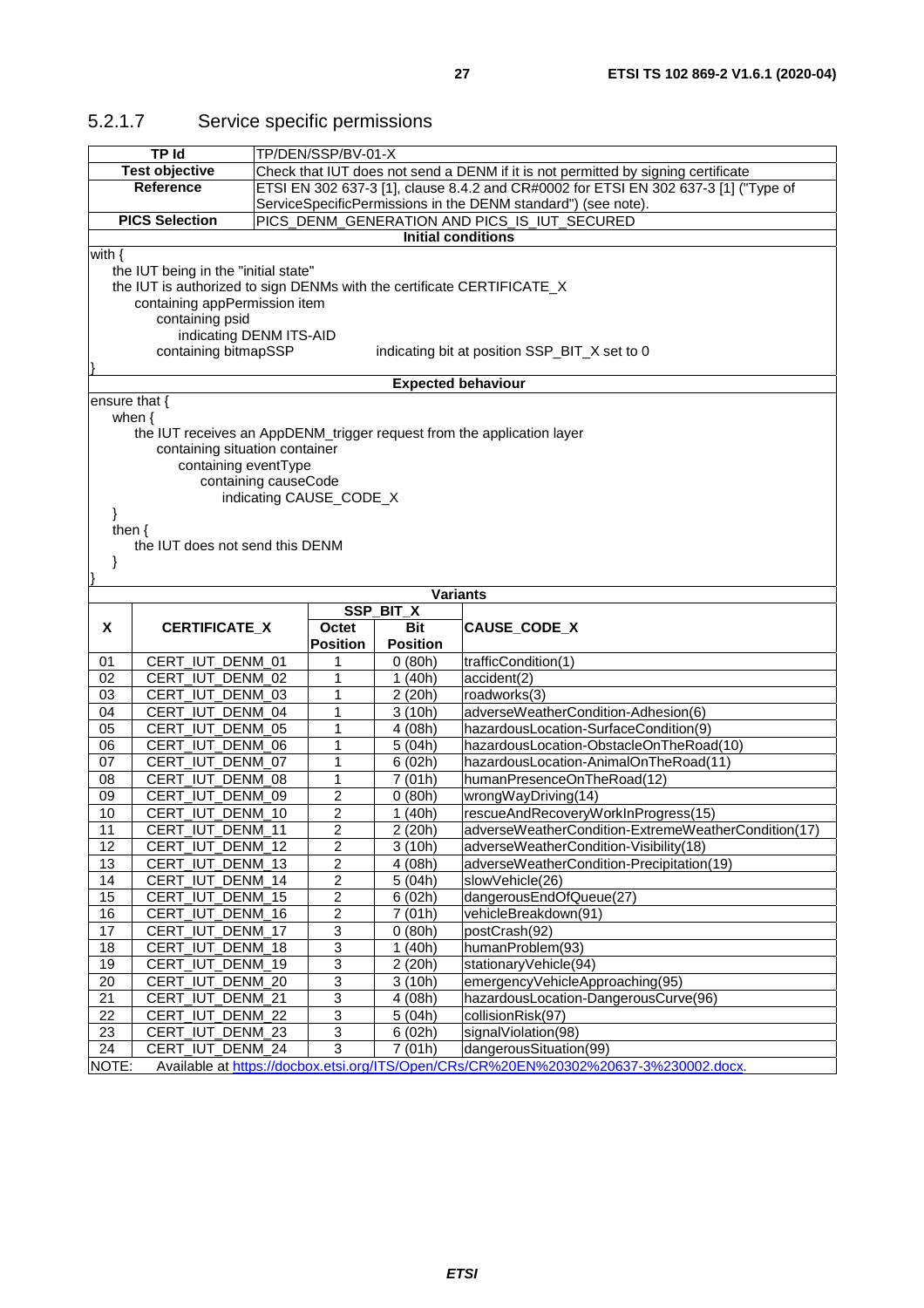### <span id="page-27-0"></span>5.2.2 Message Reception

| <b>TP Id</b>                                 | TP/DEN/MSRV/BV-01                                                                           |  |  |  |
|----------------------------------------------|---------------------------------------------------------------------------------------------|--|--|--|
| <b>Test objective</b>                        | Check that receiving ITS-S transmits DENM to application if it concerns an unknown ActionID |  |  |  |
|                                              | and if it is not a termination DENM                                                         |  |  |  |
| <b>Reference</b>                             | ETSI EN 302 637-3 [1], clause 8.4.2                                                         |  |  |  |
| <b>PICS Selection</b>                        | PICS DENM RECEPTION                                                                         |  |  |  |
|                                              | <b>Initial conditions</b>                                                                   |  |  |  |
| with $\{$                                    |                                                                                             |  |  |  |
|                                              | the IUT being in the "initial state" having sent and the IUT not having received DENM       |  |  |  |
|                                              | containing management container                                                             |  |  |  |
| containing actionID                          |                                                                                             |  |  |  |
| indicating ACTION_ID1                        |                                                                                             |  |  |  |
|                                              |                                                                                             |  |  |  |
| <b>Expected behaviour</b>                    |                                                                                             |  |  |  |
| ensure that {                                |                                                                                             |  |  |  |
| when $\{$                                    |                                                                                             |  |  |  |
|                                              | the IUT receives a DENM that is not a termination                                           |  |  |  |
|                                              | containing management container                                                             |  |  |  |
| containing actionID<br>indicating ACTION ID1 |                                                                                             |  |  |  |
|                                              |                                                                                             |  |  |  |
|                                              |                                                                                             |  |  |  |
| then $\{$                                    |                                                                                             |  |  |  |
|                                              | the IUT transmits the DENM content to upper layer                                           |  |  |  |
|                                              |                                                                                             |  |  |  |
|                                              |                                                                                             |  |  |  |

| TP Id                                | TP/DEN/MSRV/BV-02                                                                            |  |  |  |
|--------------------------------------|----------------------------------------------------------------------------------------------|--|--|--|
| <b>Test objective</b>                | Check that receiving ITS-S transmits DENM to application if it concerns a known ActionID and |  |  |  |
|                                      | referenceTime is greater than highest value received for this ActionID                       |  |  |  |
| <b>Reference</b>                     | ETSI EN 302 637-3 [1], clause 8.4.2                                                          |  |  |  |
| <b>PICS Selection</b>                | PICS_DENM_RECEPTION                                                                          |  |  |  |
|                                      | <b>Initial conditions</b>                                                                    |  |  |  |
| with $\{$                            |                                                                                              |  |  |  |
| the IUT being in the "initial state" |                                                                                              |  |  |  |
| and the IUT having received DENM     |                                                                                              |  |  |  |
|                                      | containing management container                                                              |  |  |  |
| containing actionID                  |                                                                                              |  |  |  |
| indicating ACTION_ID1                |                                                                                              |  |  |  |
| and containing referenceTime         |                                                                                              |  |  |  |
| indicating REFERENCETIME_1           |                                                                                              |  |  |  |
|                                      |                                                                                              |  |  |  |
| ensure that $\{$                     | <b>Expected behaviour</b>                                                                    |  |  |  |
| when $\{$                            |                                                                                              |  |  |  |
| the IUT receives a DENM              |                                                                                              |  |  |  |
|                                      | containing management container                                                              |  |  |  |
|                                      | containing actionID                                                                          |  |  |  |
| indicating ACTION_ID1                |                                                                                              |  |  |  |
|                                      | and containing referenceTime                                                                 |  |  |  |
|                                      | indicating REFERENCETIME_2 greater than REFERENCETIME_1                                      |  |  |  |
|                                      |                                                                                              |  |  |  |
| then $\{$                            |                                                                                              |  |  |  |
|                                      | the IUT transmits the DENM content to upper layer                                            |  |  |  |
|                                      |                                                                                              |  |  |  |
|                                      |                                                                                              |  |  |  |
|                                      |                                                                                              |  |  |  |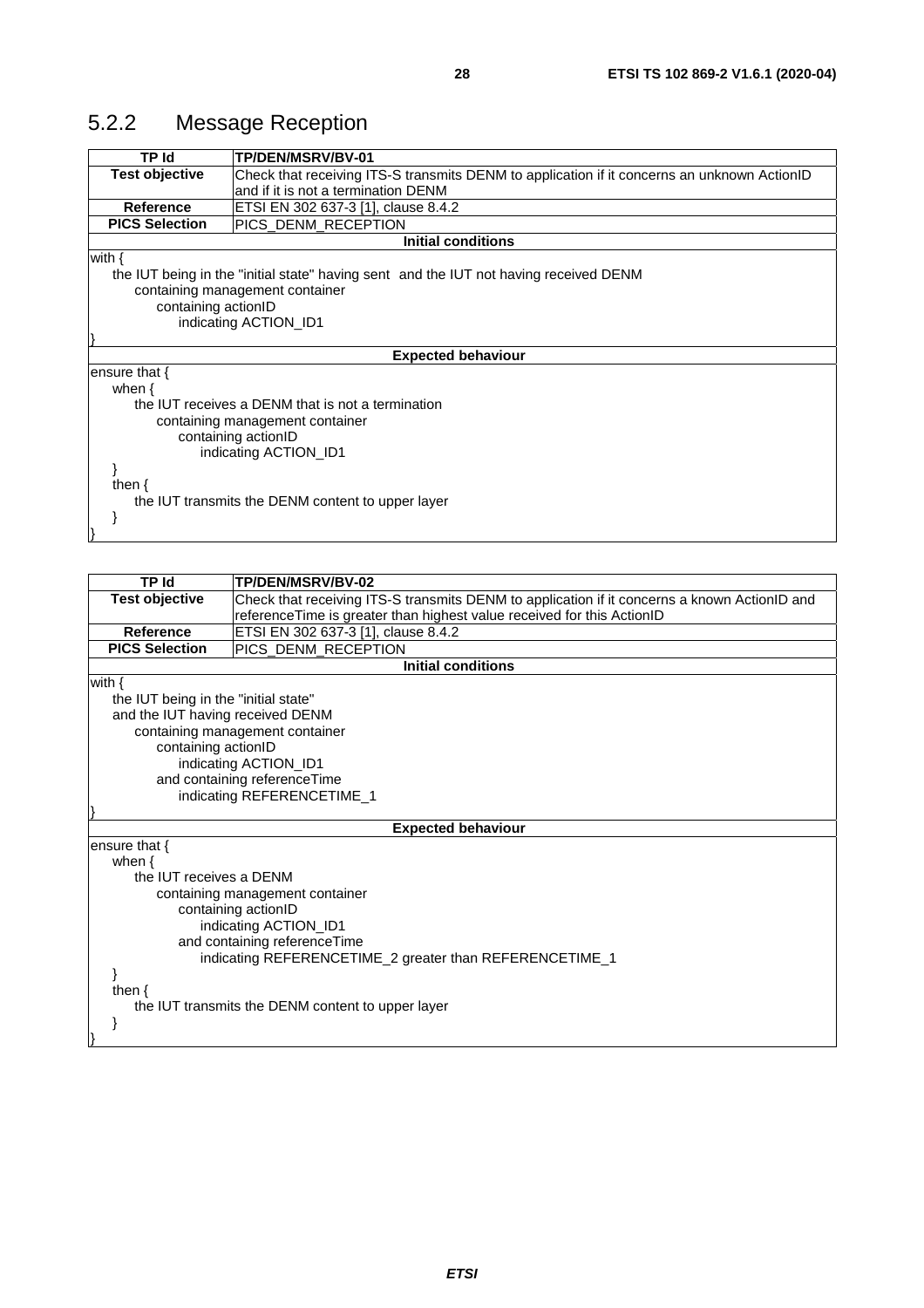| <b>TP Id</b>                         | TP/DEN/MSRV/BO-03                                                                            |  |  |  |
|--------------------------------------|----------------------------------------------------------------------------------------------|--|--|--|
| <b>Test objective</b>                | Check that receiving ITS-S discards termination DENM if it concerns an unknown ActionID (IUT |  |  |  |
|                                      | stationId and unknown SequenceNumber)                                                        |  |  |  |
| <b>Reference</b>                     | ETSI EN 302 637-3 [1], clause 8.4.2                                                          |  |  |  |
| <b>PICS Selection</b>                | PICS_DENM_RECEPTION                                                                          |  |  |  |
|                                      | <b>Initial conditions</b>                                                                    |  |  |  |
| with $\{$                            |                                                                                              |  |  |  |
| the IUT being in the "initial state" |                                                                                              |  |  |  |
|                                      | and the IUT having sent several events                                                       |  |  |  |
| and the IUT not having sent DENM     |                                                                                              |  |  |  |
| containing actionID                  |                                                                                              |  |  |  |
| indicating ACTION_ID1                |                                                                                              |  |  |  |
|                                      |                                                                                              |  |  |  |
|                                      | <b>Expected behaviour</b>                                                                    |  |  |  |
| ensure that $\{$                     |                                                                                              |  |  |  |
| when $\{$                            |                                                                                              |  |  |  |
|                                      | the IUT receives a termination DENM                                                          |  |  |  |
| containing actionID                  |                                                                                              |  |  |  |
|                                      | indicating ACTION ID1                                                                        |  |  |  |
|                                      |                                                                                              |  |  |  |
| then $\{$                            |                                                                                              |  |  |  |
| the IUT discards the DENM            |                                                                                              |  |  |  |
|                                      | and the IUT does not forward the DENM content to upper layer                                 |  |  |  |
|                                      |                                                                                              |  |  |  |
|                                      |                                                                                              |  |  |  |
|                                      |                                                                                              |  |  |  |

| TP Id                                                                                             | <b>TP/DEN/MSRV/BO-04</b>                                                                |  |  |  |
|---------------------------------------------------------------------------------------------------|-----------------------------------------------------------------------------------------|--|--|--|
| <b>Test objective</b>                                                                             | Check that receiving ITS-S discards termination DENM if it concerns an unknown ActionID |  |  |  |
|                                                                                                   | (non-IUT stationId and unknown SequenceNumber)                                          |  |  |  |
| <b>Reference</b>                                                                                  | ETSI EN 302 637-3 [1], clause 8.4.2                                                     |  |  |  |
| <b>PICS Selection</b>                                                                             | PICS DENM RECEPTION                                                                     |  |  |  |
|                                                                                                   | <b>Initial conditions</b>                                                               |  |  |  |
| with $\{$<br>the IUT being in the "initial state"<br>containing actionID<br>indicating ACTION_ID1 | and the IUT having received several events<br>and the IUT not having received DENM      |  |  |  |
|                                                                                                   | <b>Expected behaviour</b>                                                               |  |  |  |
| ensure that $\{$                                                                                  |                                                                                         |  |  |  |
| when $\{$                                                                                         |                                                                                         |  |  |  |
| containing actionID                                                                               | the IUT receives a termination DENM<br>indicating ACTION_ID1                            |  |  |  |
| then $\{$<br>the IUT discards the DENM                                                            | and the IUT does not forward the DENM content to upper layer                            |  |  |  |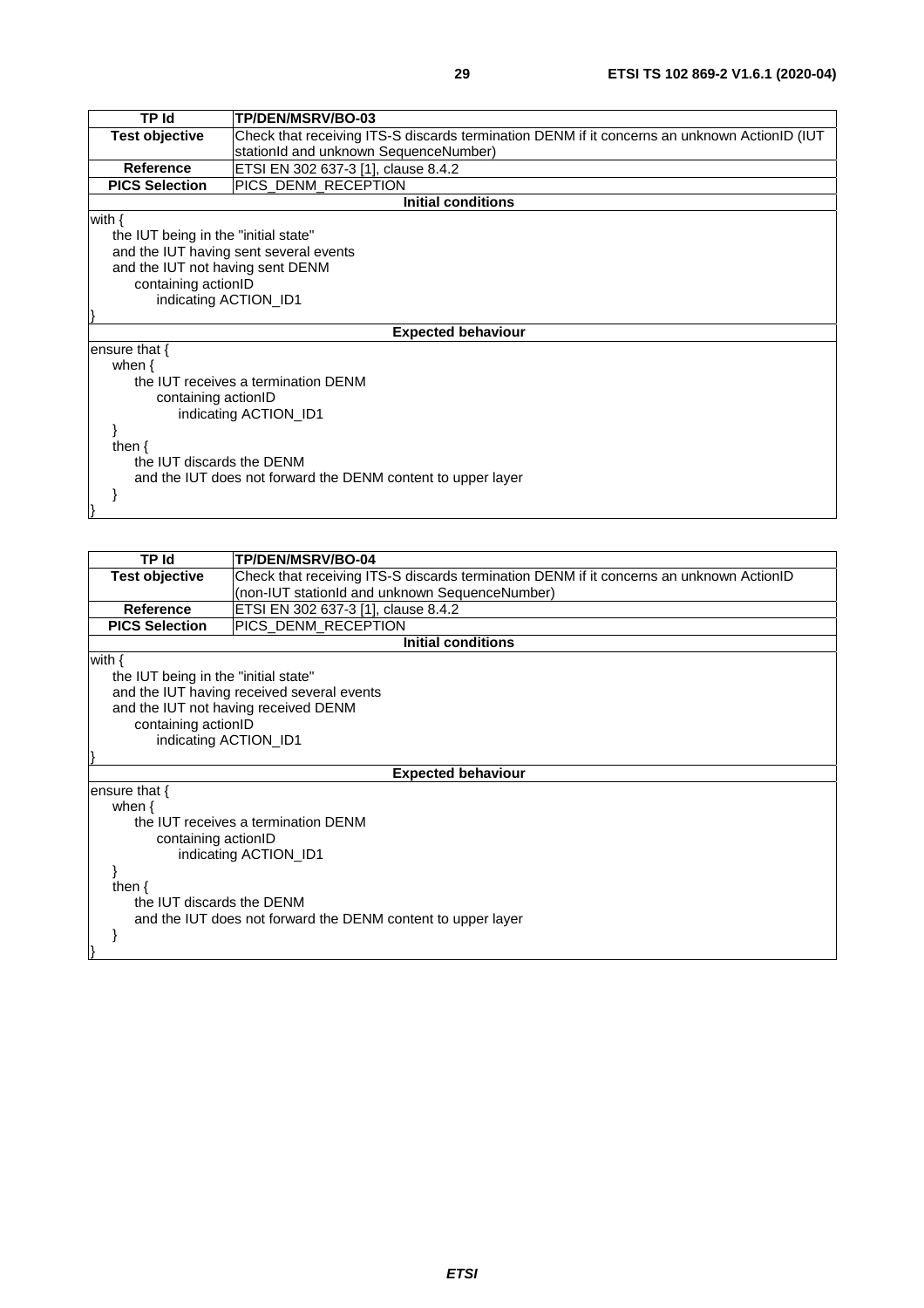| <b>TP Id</b>                         | TP/DEN/MSRV/BO-05                                                                             |  |  |  |
|--------------------------------------|-----------------------------------------------------------------------------------------------|--|--|--|
| Test objective                       | Check that receiving ITS-S discards DENM if referenceTime is less than highest value received |  |  |  |
|                                      | for this ActionID                                                                             |  |  |  |
| <b>Reference</b>                     | ETSI EN 302 637-3 [1], clause 8.3.2                                                           |  |  |  |
| <b>PICS Selection</b>                | PICS_DENM_RECEPTION                                                                           |  |  |  |
|                                      | <b>Initial conditions</b>                                                                     |  |  |  |
| with $\{$                            |                                                                                               |  |  |  |
| the IUT being in the "initial state" |                                                                                               |  |  |  |
| and the IUT having received DENM     |                                                                                               |  |  |  |
|                                      | containing management container                                                               |  |  |  |
| containing actionID                  |                                                                                               |  |  |  |
|                                      | indicating ACTION_ID1                                                                         |  |  |  |
|                                      | and containing referenceTime                                                                  |  |  |  |
|                                      | indicating REFERENCETIME_1                                                                    |  |  |  |
|                                      |                                                                                               |  |  |  |
|                                      | <b>Expected behaviour</b>                                                                     |  |  |  |
| ensure that {                        |                                                                                               |  |  |  |
| when $\{$<br>the IUT receives a DENM |                                                                                               |  |  |  |
|                                      |                                                                                               |  |  |  |
|                                      | containing management container<br>containing actionID                                        |  |  |  |
|                                      | indicating ACTION_ID1                                                                         |  |  |  |
|                                      | and containing referenceTime                                                                  |  |  |  |
|                                      | indicating REFERENCETIME_2 less than REFERENCETIME_1                                          |  |  |  |
|                                      |                                                                                               |  |  |  |
| then $\{$                            |                                                                                               |  |  |  |
| the IUT discards the DENM            |                                                                                               |  |  |  |
|                                      | and the IUT does not forward the DENM content to upper layer                                  |  |  |  |
| ł                                    |                                                                                               |  |  |  |
|                                      |                                                                                               |  |  |  |

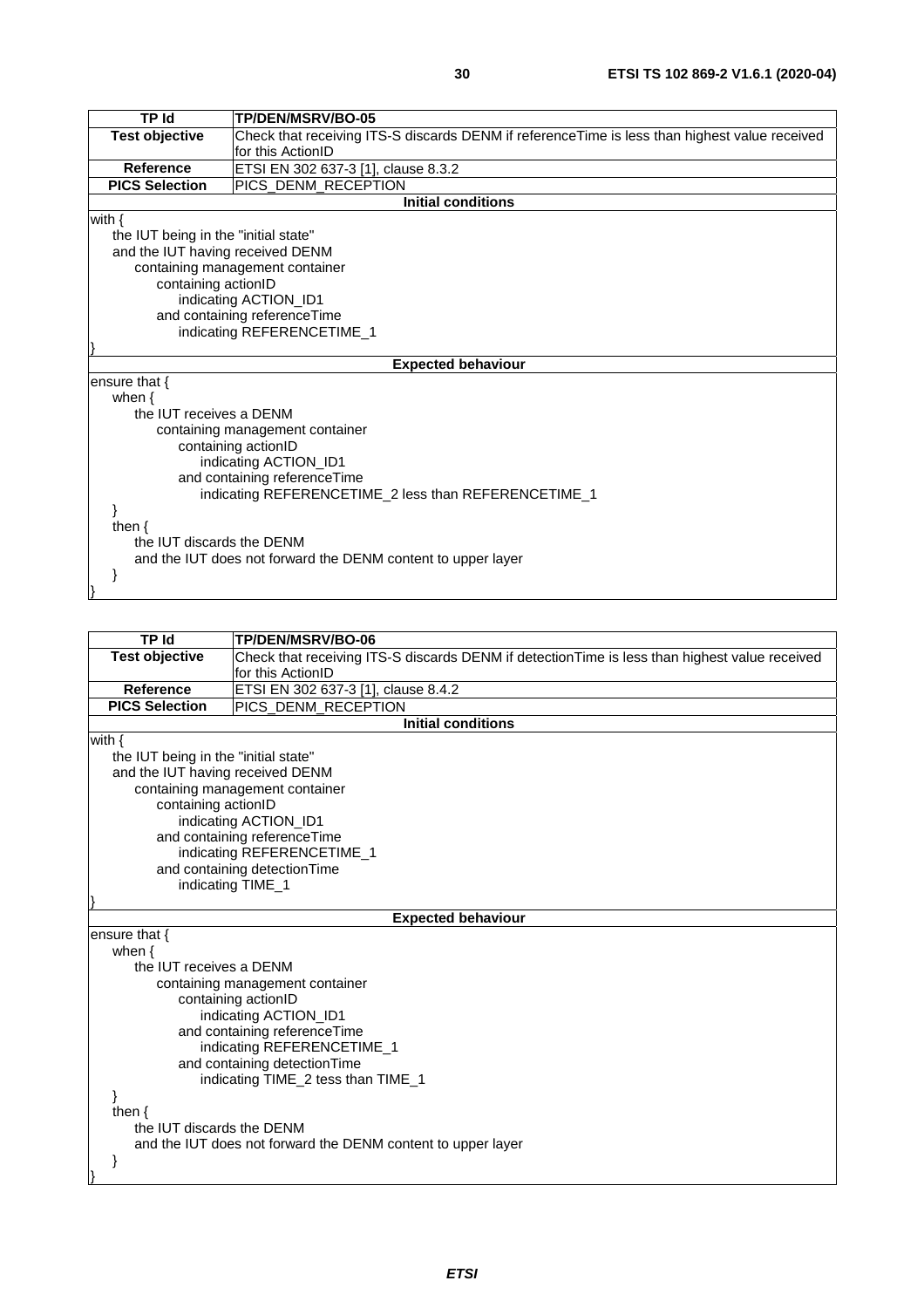| <b>TP Id</b>                         | TP/DEN/MSRV/BV-07                                                                            |  |  |  |
|--------------------------------------|----------------------------------------------------------------------------------------------|--|--|--|
| <b>Test objective</b>                | Check that receiving ITS-S transmits DENM to application if it concerns a known ActionID and |  |  |  |
|                                      | reference Time is equal to highest received value and detection Time is greater than highest |  |  |  |
|                                      | received value                                                                               |  |  |  |
| <b>Reference</b>                     | ETSI EN 302 637-3 [1], clause 8.4.2                                                          |  |  |  |
| <b>PICS Selection</b>                | PICS_DENM_RECEPTION                                                                          |  |  |  |
|                                      | <b>Initial conditions</b>                                                                    |  |  |  |
| with $\{$                            |                                                                                              |  |  |  |
| the IUT being in the "initial state" |                                                                                              |  |  |  |
| and the IUT having received DENM     |                                                                                              |  |  |  |
|                                      | containing management container                                                              |  |  |  |
| containing actionID                  |                                                                                              |  |  |  |
|                                      | indicating ACTION_ID1                                                                        |  |  |  |
|                                      | and containing referenceTime                                                                 |  |  |  |
| indicating REFERENCETIME_1           |                                                                                              |  |  |  |
| and containing detectionTime         |                                                                                              |  |  |  |
| indicating TIME_1                    |                                                                                              |  |  |  |
|                                      |                                                                                              |  |  |  |
|                                      | <b>Expected behaviour</b>                                                                    |  |  |  |
| ensure that {                        |                                                                                              |  |  |  |
| when $\{$                            |                                                                                              |  |  |  |
| the IUT receives a DENM              |                                                                                              |  |  |  |
| containing management container      |                                                                                              |  |  |  |
| containing actionID                  |                                                                                              |  |  |  |
|                                      | indicating ACTION_ID1                                                                        |  |  |  |
| and containing referenceTime         |                                                                                              |  |  |  |
| indicating REFERENCETIME_1           |                                                                                              |  |  |  |
| and containing detection Time        |                                                                                              |  |  |  |
|                                      | indicating TIME_2 greater than TIME_1                                                        |  |  |  |
|                                      |                                                                                              |  |  |  |
| then $\{$                            |                                                                                              |  |  |  |
|                                      | the IUT transmits the DENM content to upper layer                                            |  |  |  |
|                                      |                                                                                              |  |  |  |
|                                      |                                                                                              |  |  |  |

| TP Id                                | <b>TP/DEN/MSRV/BO-08</b>                                                                   |  |  |  |
|--------------------------------------|--------------------------------------------------------------------------------------------|--|--|--|
| <b>Test objective</b>                | Check that receiving ITS-S discards DENM if DENM messages are not permitted by the signing |  |  |  |
|                                      | certificate                                                                                |  |  |  |
| <b>Reference</b>                     | ETSI EN 302 637-3 [1], clause 8.4.2                                                        |  |  |  |
| <b>PICS Selection</b>                | PICS_DENM_RECEPTION AND PICS_IS_IUT_SECURED                                                |  |  |  |
|                                      | <b>Initial conditions</b>                                                                  |  |  |  |
| with $\{$                            |                                                                                            |  |  |  |
| the IUT being in the "initial state" |                                                                                            |  |  |  |
|                                      |                                                                                            |  |  |  |
| <b>Expected behaviour</b>            |                                                                                            |  |  |  |
| ensure that $\{$                     |                                                                                            |  |  |  |
| when $\{$                            |                                                                                            |  |  |  |
|                                      | the IUT receives a secured DENM                                                            |  |  |  |
| containing signing certificate       |                                                                                            |  |  |  |
| not containing appPermission item    |                                                                                            |  |  |  |
|                                      | containing psid                                                                            |  |  |  |
|                                      | indicating DENM ITS-AID                                                                    |  |  |  |
|                                      |                                                                                            |  |  |  |
| then $\{$                            |                                                                                            |  |  |  |
| the IUT discards the DENM            |                                                                                            |  |  |  |
|                                      | and the IUT does not forward the DENM content to upper layer                               |  |  |  |
|                                      |                                                                                            |  |  |  |
|                                      |                                                                                            |  |  |  |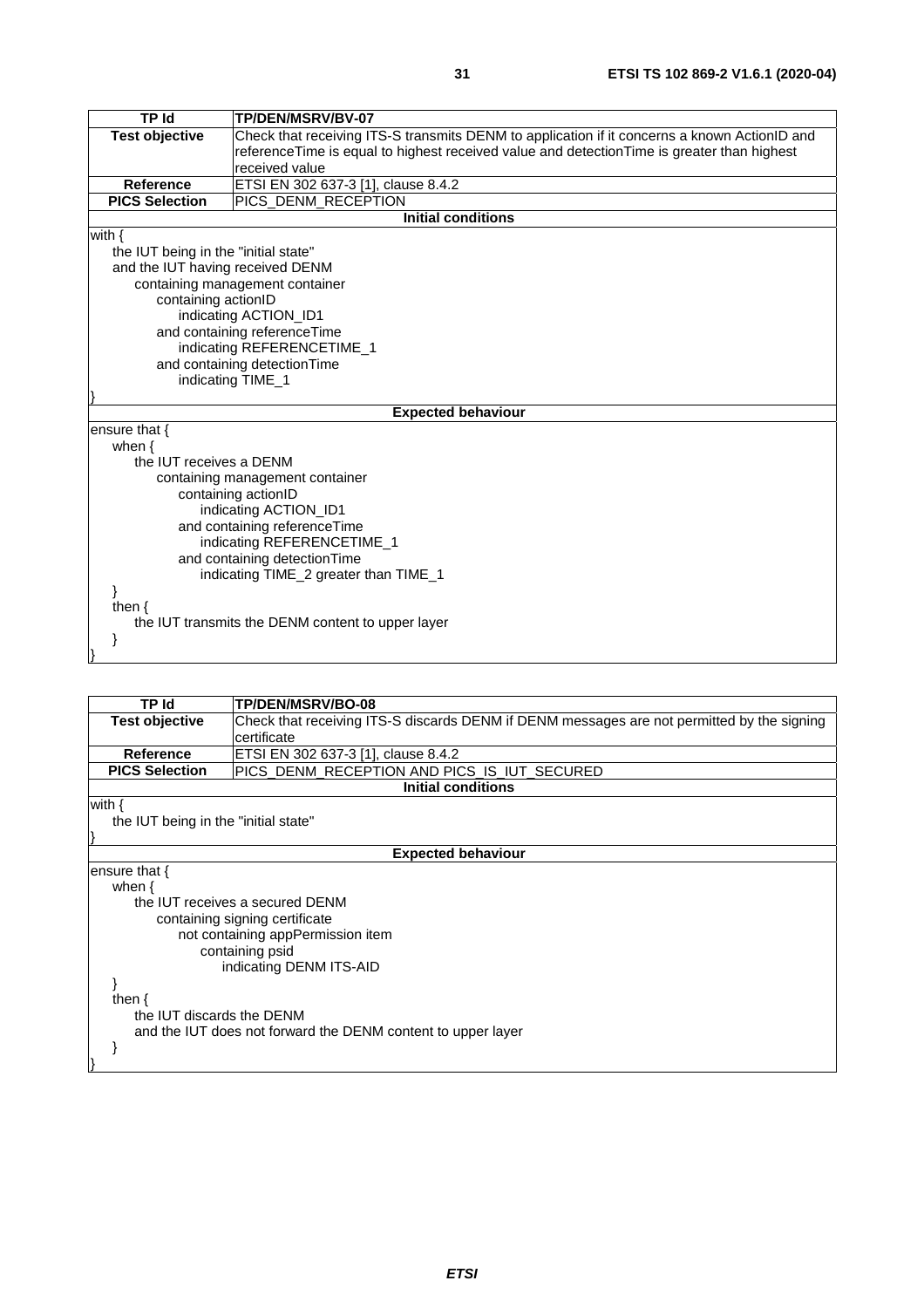| <b>TP Id</b>                                                                                  |                                                                                                         | TP/DEN/MSRV/BO-08-X                                                                                                                    |                                                                     |  |  |  |
|-----------------------------------------------------------------------------------------------|---------------------------------------------------------------------------------------------------------|----------------------------------------------------------------------------------------------------------------------------------------|---------------------------------------------------------------------|--|--|--|
| <b>Test objective</b>                                                                         |                                                                                                         | Check that receiving ITS-S discards DENM for new event if SSP value of the signing certificate<br>is not consistent with the causeCode |                                                                     |  |  |  |
|                                                                                               | ETSI EN 302 637-3 [1], clause 8.4.2 and CR#0002 for ETSI EN 302 637-3 [1] ("Type of<br><b>Reference</b> |                                                                                                                                        |                                                                     |  |  |  |
|                                                                                               |                                                                                                         |                                                                                                                                        | ServiceSpecificPermissions in the DENM standard") (see note).       |  |  |  |
| <b>PICS Selection</b>                                                                         |                                                                                                         |                                                                                                                                        | PICS_DENM_RECEPTION AND PICS_IS_IUT_SECURED                         |  |  |  |
|                                                                                               | <b>Initial conditions</b>                                                                               |                                                                                                                                        |                                                                     |  |  |  |
| with $\{$                                                                                     |                                                                                                         |                                                                                                                                        |                                                                     |  |  |  |
| the IUT being in the "initial state"                                                          |                                                                                                         |                                                                                                                                        |                                                                     |  |  |  |
|                                                                                               |                                                                                                         |                                                                                                                                        | <b>Expected behaviour</b>                                           |  |  |  |
| ensure that {                                                                                 |                                                                                                         |                                                                                                                                        |                                                                     |  |  |  |
| when $\{$                                                                                     |                                                                                                         |                                                                                                                                        |                                                                     |  |  |  |
|                                                                                               | the IUT receives a secured DENM                                                                         |                                                                                                                                        |                                                                     |  |  |  |
|                                                                                               | containing management container<br>containing actionID                                                  |                                                                                                                                        |                                                                     |  |  |  |
|                                                                                               | indicating ACTION_ID1                                                                                   |                                                                                                                                        |                                                                     |  |  |  |
|                                                                                               | containing situation container                                                                          |                                                                                                                                        |                                                                     |  |  |  |
|                                                                                               | containing eventType                                                                                    |                                                                                                                                        |                                                                     |  |  |  |
|                                                                                               | containing causeCode                                                                                    | indicating CAUSE_CODE_X                                                                                                                |                                                                     |  |  |  |
|                                                                                               | containing signing certificate                                                                          |                                                                                                                                        |                                                                     |  |  |  |
|                                                                                               | containing appPermission item                                                                           |                                                                                                                                        |                                                                     |  |  |  |
|                                                                                               | containing psid                                                                                         |                                                                                                                                        |                                                                     |  |  |  |
|                                                                                               | containing bitmapSSP                                                                                    | indicating DENM ITS-AID                                                                                                                |                                                                     |  |  |  |
|                                                                                               |                                                                                                         | not indicating SSP_BIT_X                                                                                                               |                                                                     |  |  |  |
| }                                                                                             |                                                                                                         |                                                                                                                                        |                                                                     |  |  |  |
| then $\{$                                                                                     |                                                                                                         |                                                                                                                                        |                                                                     |  |  |  |
|                                                                                               | the IUT discards the DENM                                                                               |                                                                                                                                        |                                                                     |  |  |  |
| ł                                                                                             |                                                                                                         |                                                                                                                                        | and the IUT does not forward the DENM content to upper layer        |  |  |  |
|                                                                                               |                                                                                                         |                                                                                                                                        |                                                                     |  |  |  |
|                                                                                               |                                                                                                         |                                                                                                                                        | <b>Variants</b>                                                     |  |  |  |
| <b>SSP BIT X</b>                                                                              |                                                                                                         |                                                                                                                                        |                                                                     |  |  |  |
| X                                                                                             | Octet<br><b>Position</b>                                                                                | Bit<br><b>Position</b>                                                                                                                 | CAUSE_CODE_X                                                        |  |  |  |
| 01                                                                                            | 1                                                                                                       | 0(80h)                                                                                                                                 | trafficCondition(1)                                                 |  |  |  |
| 02                                                                                            | 1                                                                                                       | 1(40h)                                                                                                                                 | accident(2)                                                         |  |  |  |
| 03                                                                                            | 1                                                                                                       | 2 (20h)                                                                                                                                | roadworks(3)                                                        |  |  |  |
| 04                                                                                            | 1                                                                                                       | 3(10h)                                                                                                                                 | adverseWeatherCondition-Adhesion(6)                                 |  |  |  |
| 05                                                                                            | 1                                                                                                       | 4 (08h)                                                                                                                                | hazardousLocation-SurfaceCondition(9)                               |  |  |  |
| 06                                                                                            | 1                                                                                                       | 5(04h)                                                                                                                                 | hazardousLocation-ObstacleOnTheRoad(10)                             |  |  |  |
| 07<br>08                                                                                      | 1<br>1                                                                                                  | 6(02h)<br>7(01h)                                                                                                                       | hazardousLocation-AnimalOnTheRoad(11)<br>humanPresenceOnTheRoad(12) |  |  |  |
| 09                                                                                            | $\overline{\mathbf{c}}$                                                                                 | 0(80h)                                                                                                                                 | wrongWayDriving(14)                                                 |  |  |  |
| 10                                                                                            | 2                                                                                                       | 1(40h)                                                                                                                                 | rescueAndRecoveryWorkInProgress(15)                                 |  |  |  |
| $\overline{11}$                                                                               | $\overline{2}$                                                                                          | 2 (20h)                                                                                                                                | adverseWeatherCondition-ExtremeWeatherCondition(17)                 |  |  |  |
| 12                                                                                            | $\overline{2}$                                                                                          | 3(10h)                                                                                                                                 | adverseWeatherCondition-Visibility(18)                              |  |  |  |
| 13                                                                                            | $\overline{2}$                                                                                          | 4 (08h)                                                                                                                                | adverseWeatherCondition-Precipitation(19)                           |  |  |  |
| 14<br>$\overline{15}$                                                                         | $\overline{c}$<br>$\overline{2}$                                                                        | $\overline{5}$ (04h)<br>6(02h)                                                                                                         | slowVehicle(26)<br>dangerousEndOfQueue(27)                          |  |  |  |
| $\overline{16}$                                                                               | $\overline{2}$                                                                                          | 7(01h)                                                                                                                                 | vehicleBreakdown(91)                                                |  |  |  |
| $\overline{17}$                                                                               | $\overline{3}$                                                                                          | 0(80h)                                                                                                                                 | postCrash(92)                                                       |  |  |  |
| 18                                                                                            | $\overline{3}$                                                                                          | 1(40h)                                                                                                                                 | humanProblem(93)                                                    |  |  |  |
| 19                                                                                            | $\ensuremath{\mathsf{3}}$                                                                               | 2 (20h)                                                                                                                                | stationaryVehicle(94)                                               |  |  |  |
| 20                                                                                            | $\ensuremath{\mathsf{3}}$                                                                               | 3(10h)                                                                                                                                 | emergencyVehicleApproaching(95)                                     |  |  |  |
| $\overline{21}$<br>$\overline{22}$                                                            | $\overline{3}$<br>3                                                                                     | 4 (08h)<br>5(04h)                                                                                                                      | hazardousLocation-DangerousCurve(96)                                |  |  |  |
| 23                                                                                            | $\ensuremath{\mathsf{3}}$                                                                               | 6(02h)                                                                                                                                 | collisionRisk(97)<br>signalViolation(98)                            |  |  |  |
| 24                                                                                            | 3                                                                                                       | 7(01h)                                                                                                                                 | dangerousSituation(99)                                              |  |  |  |
| Available at https://docbox.etsi.org/ITS/Open/CRs/CR%20EN%20302%20637-3%230002.docx.<br>NOTE: |                                                                                                         |                                                                                                                                        |                                                                     |  |  |  |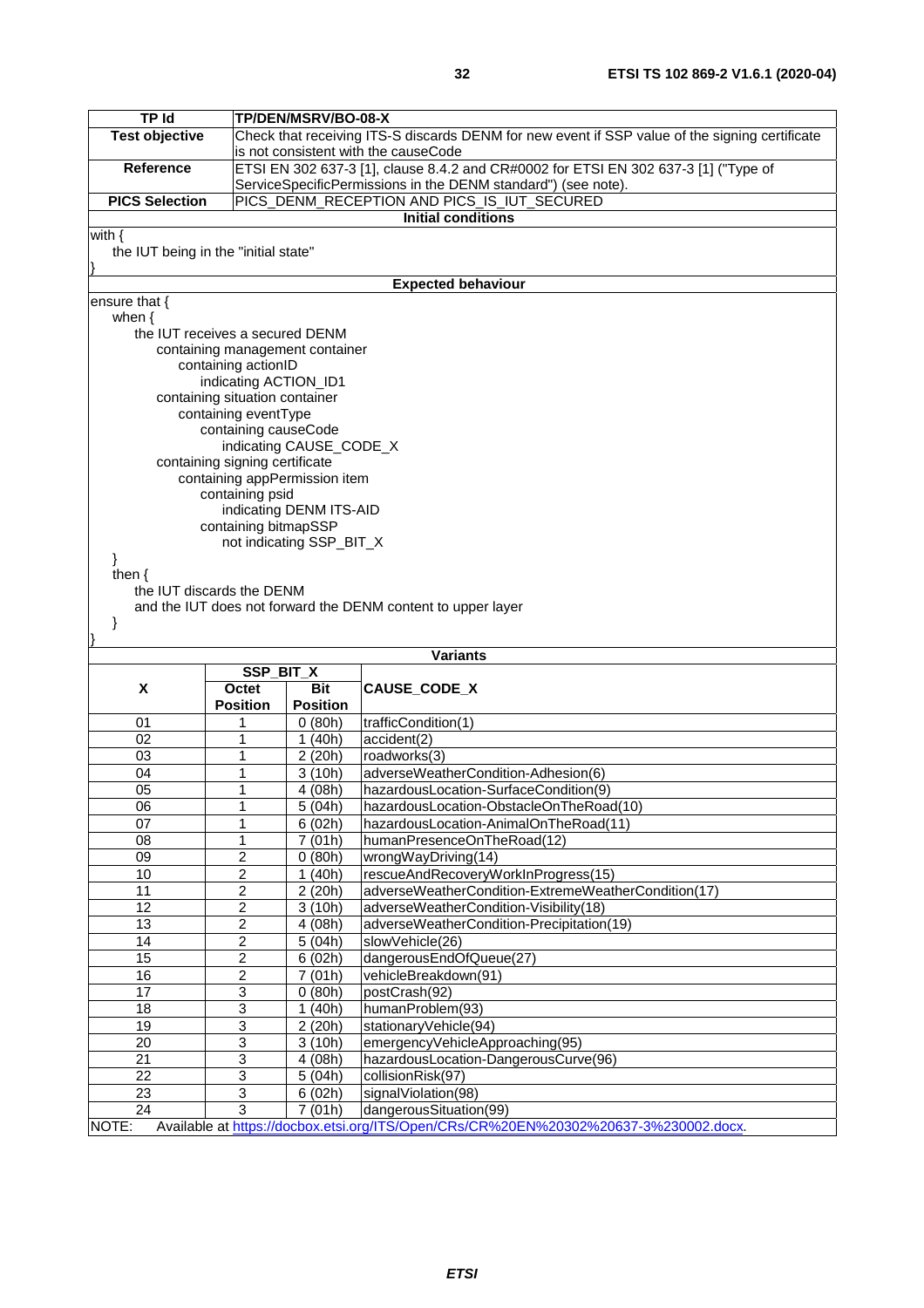| <b>TP Id</b>                                                 |                                                                                    | TP/DEN/MSRV/BO-09-X                                                                     |                                                                                     |  |  |  |  |
|--------------------------------------------------------------|------------------------------------------------------------------------------------|-----------------------------------------------------------------------------------------|-------------------------------------------------------------------------------------|--|--|--|--|
| <b>Test objective</b>                                        |                                                                                    | Check that receiving ITS-S discards DENM for existing event if SSP value of the signing |                                                                                     |  |  |  |  |
|                                                              | certificate is not consistent with the causeCode                                   |                                                                                         |                                                                                     |  |  |  |  |
| <b>Reference</b>                                             |                                                                                    |                                                                                         | ETSI EN 302 637-3 [1], clause 8.4.2 and CR#0002 for ETSI EN 302 637-3 [1] ("Type of |  |  |  |  |
|                                                              |                                                                                    |                                                                                         | ServiceSpecificPermissions in the DENM standard") (see note).                       |  |  |  |  |
| <b>PICS Selection</b>                                        |                                                                                    |                                                                                         | PICS_DENM_RECEPTION AND PICS_IS_IUT_SECURED                                         |  |  |  |  |
|                                                              |                                                                                    |                                                                                         | <b>Initial conditions</b>                                                           |  |  |  |  |
| with $\{$                                                    |                                                                                    |                                                                                         |                                                                                     |  |  |  |  |
|                                                              | the IUT being in the "initial state"<br>and the IUT having received a secured DENM |                                                                                         |                                                                                     |  |  |  |  |
| containing management container                              |                                                                                    |                                                                                         |                                                                                     |  |  |  |  |
|                                                              | containing actionID                                                                |                                                                                         |                                                                                     |  |  |  |  |
|                                                              | indicating ACTION_ID1                                                              |                                                                                         |                                                                                     |  |  |  |  |
| containing situation container                               |                                                                                    |                                                                                         |                                                                                     |  |  |  |  |
|                                                              | containing eventType                                                               |                                                                                         |                                                                                     |  |  |  |  |
|                                                              | containing causeCode                                                               |                                                                                         |                                                                                     |  |  |  |  |
|                                                              |                                                                                    | indicating CAUSE_CODE_X                                                                 |                                                                                     |  |  |  |  |
| containing signing certificate                               |                                                                                    |                                                                                         |                                                                                     |  |  |  |  |
|                                                              | containing appPermission item                                                      |                                                                                         |                                                                                     |  |  |  |  |
|                                                              | containing psid                                                                    | indicating DENM ITS-AID                                                                 |                                                                                     |  |  |  |  |
|                                                              | containing bitmapSSP                                                               |                                                                                         |                                                                                     |  |  |  |  |
|                                                              | indicating SSP_BIT_X                                                               |                                                                                         |                                                                                     |  |  |  |  |
|                                                              |                                                                                    |                                                                                         |                                                                                     |  |  |  |  |
|                                                              |                                                                                    |                                                                                         | <b>Expected behaviour</b>                                                           |  |  |  |  |
| ensure that {                                                |                                                                                    |                                                                                         |                                                                                     |  |  |  |  |
| when $\{$                                                    |                                                                                    |                                                                                         |                                                                                     |  |  |  |  |
| the IUT receives a secured DENM                              |                                                                                    |                                                                                         |                                                                                     |  |  |  |  |
|                                                              |                                                                                    | containing management container                                                         |                                                                                     |  |  |  |  |
|                                                              | containing actionID                                                                |                                                                                         |                                                                                     |  |  |  |  |
|                                                              | indicating ACTION_ID1                                                              |                                                                                         |                                                                                     |  |  |  |  |
|                                                              | containing situation container                                                     |                                                                                         |                                                                                     |  |  |  |  |
| containing eventType<br>containing causeCode                 |                                                                                    |                                                                                         |                                                                                     |  |  |  |  |
| indicating CAUSE_CODE_X                                      |                                                                                    |                                                                                         |                                                                                     |  |  |  |  |
| containing signing certificate                               |                                                                                    |                                                                                         |                                                                                     |  |  |  |  |
| containing appPermission item                                |                                                                                    |                                                                                         |                                                                                     |  |  |  |  |
|                                                              | containing psid                                                                    |                                                                                         |                                                                                     |  |  |  |  |
|                                                              | indicating DENM ITS-AID                                                            |                                                                                         |                                                                                     |  |  |  |  |
|                                                              | containing bitmapSSP                                                               |                                                                                         |                                                                                     |  |  |  |  |
|                                                              | not indicating SSP_BIT_X                                                           |                                                                                         |                                                                                     |  |  |  |  |
|                                                              |                                                                                    |                                                                                         |                                                                                     |  |  |  |  |
| then {<br>the IUT discards the DENM                          |                                                                                    |                                                                                         |                                                                                     |  |  |  |  |
| and the IUT does not forward the DENM content to upper layer |                                                                                    |                                                                                         |                                                                                     |  |  |  |  |
| ł                                                            |                                                                                    |                                                                                         |                                                                                     |  |  |  |  |
|                                                              |                                                                                    |                                                                                         |                                                                                     |  |  |  |  |
|                                                              |                                                                                    |                                                                                         | <b>Variants</b>                                                                     |  |  |  |  |
|                                                              |                                                                                    | SSP_BIT_X                                                                               |                                                                                     |  |  |  |  |
| X                                                            | Octet<br><b>Position</b>                                                           | <b>Bit</b><br><b>Position</b>                                                           | <b>CAUSE CODE X</b>                                                                 |  |  |  |  |
| 01                                                           |                                                                                    | 0(80h)                                                                                  | trafficCondition(1)                                                                 |  |  |  |  |
| 02                                                           | 1                                                                                  | 1(40h)                                                                                  | accident(2)                                                                         |  |  |  |  |
| 03                                                           | 1                                                                                  | 2(20h)                                                                                  | roadworks(3)                                                                        |  |  |  |  |
| 04                                                           | 1                                                                                  | 3(10h)                                                                                  | adverseWeatherCondition-Adhesion(6)                                                 |  |  |  |  |
| 05                                                           |                                                                                    | 4 (08h)                                                                                 | hazardousLocation-SurfaceCondition(9)                                               |  |  |  |  |
| 06                                                           |                                                                                    | 5(04h)                                                                                  | hazardousLocation-ObstacleOnTheRoad(10)                                             |  |  |  |  |
| 07                                                           |                                                                                    | 6(02h)                                                                                  | hazardousLocation-AnimalOnTheRoad(11)                                               |  |  |  |  |
| 08                                                           | 1                                                                                  | 7(01h)                                                                                  | humanPresenceOnTheRoad(12)                                                          |  |  |  |  |
| 09                                                           | 2                                                                                  | 0(80h)                                                                                  | wrongWayDriving(14)                                                                 |  |  |  |  |
| 10                                                           | 2                                                                                  | 1(40h)                                                                                  | rescueAndRecoveryWorkInProgress(15)                                                 |  |  |  |  |
| 11                                                           | 2                                                                                  | 2 (20h)                                                                                 | adverseWeatherCondition-ExtremeWeatherCondition(17)                                 |  |  |  |  |
| 12                                                           | $\overline{\mathbf{c}}$                                                            | 3(10h)                                                                                  | adverseWeatherCondition-Visibility(18)                                              |  |  |  |  |
| 13                                                           | $\overline{c}$                                                                     | 4 (08h)                                                                                 | adverseWeatherCondition-Precipitation(19)                                           |  |  |  |  |
| 14                                                           | $\overline{2}$                                                                     | $\sqrt{5}$ (04h)                                                                        | slowVehicle(26)                                                                     |  |  |  |  |
| 15                                                           | $\mathcal{L}$                                                                      | 6(02h)                                                                                  | dangerous EndOfOueue(27)                                                            |  |  |  |  |

15 | 2 | 6 (02h) | dangerousEndOfQueue(27)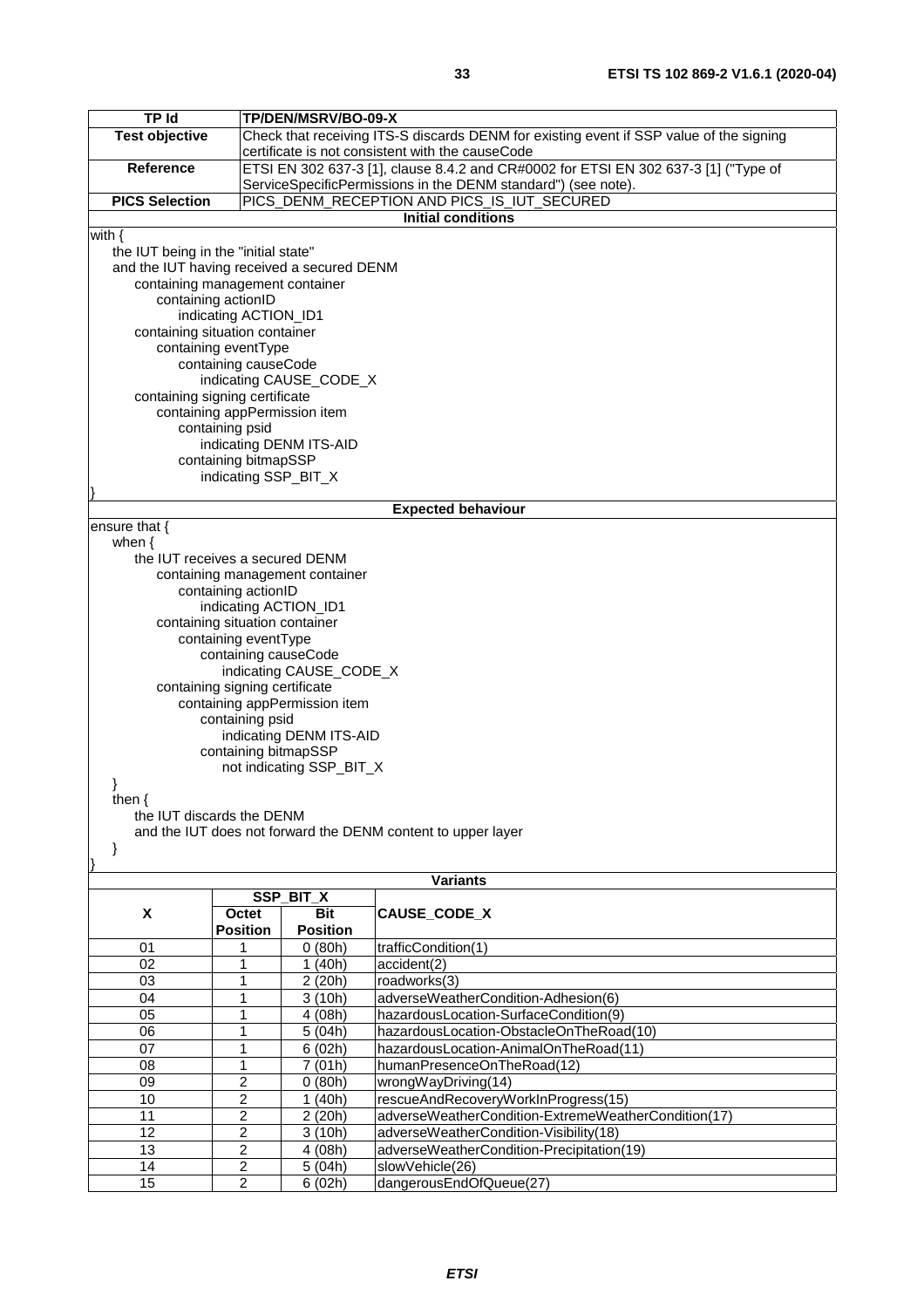| <b>Variants</b> |                 |                 |                                                                                          |
|-----------------|-----------------|-----------------|------------------------------------------------------------------------------------------|
|                 |                 | SSP BIT X       |                                                                                          |
| X               | Octet           | <b>Bit</b>      | <b>CAUSE CODE X</b>                                                                      |
|                 | <b>Position</b> | <b>Position</b> |                                                                                          |
| 16              |                 | 7 (01h)         | vehicleBreakdown(91)                                                                     |
| 17              | 3               | 0(80h)          | postCrash(92)                                                                            |
| 18              | 3               | (40h)           | humanProblem(93)                                                                         |
| 19              | 3               | 2(20h)          | stationaryVehicle(94)                                                                    |
| 20              | 3               | 3(10h)          | emergencyVehicleApproaching(95)                                                          |
| 21              | 3               | 4(08h)          | hazardousLocation-DangerousCurve(96)                                                     |
| 22              | 3               | 5(04h)          | collisionRisk(97)                                                                        |
| 23              | 3               | 6(02h)          | signalViolation(98)                                                                      |
| 24              | 3               | 7(01h)          | dangerousSituation(99)                                                                   |
| NIOTE-          |                 |                 | Available at bttps://dochox.otsi.org/ITS/Open/CDs/CD0/20EN10/202020/20627-20/220002-doox |

NOTE: Available at https://docbox.etsi.org/ITS/Open/CRs/CR

| <b>TP Id</b>                         | TP/DEN/MSRV/BV-10                                               |  |
|--------------------------------------|-----------------------------------------------------------------|--|
| <b>Test objective</b>                | Check that receiving ITS-S replies to requestResponseIndication |  |
| <b>Reference</b>                     | ETSI EN 302 637-3 [1], clause B.40                              |  |
| <b>PICS Selection</b>                | PICS_DENM_RECEPTION AND PICS_IMPACT_REDUCTION                   |  |
|                                      | <b>Initial conditions</b>                                       |  |
| with $\{$                            |                                                                 |  |
| the IUT being in the "initial state" |                                                                 |  |
|                                      |                                                                 |  |
|                                      | <b>Expected behaviour</b>                                       |  |
| ensure that {                        |                                                                 |  |
| when $\{$                            |                                                                 |  |
| the IUT receives a DENM              |                                                                 |  |
|                                      | containing management container                                 |  |
| containing actionID                  |                                                                 |  |
|                                      | indicating ACTION_ID1                                           |  |
| containing a la carte container      |                                                                 |  |
| containing ImpactReductionContainer  |                                                                 |  |
| containing requestResponseIndication |                                                                 |  |
| indicating 0                         |                                                                 |  |
|                                      |                                                                 |  |
| then $\{$                            |                                                                 |  |
| the IUT sends a DENM                 |                                                                 |  |
| containing management container      |                                                                 |  |
| containing actionID                  |                                                                 |  |
| indicating ACTION_ID2                |                                                                 |  |
| containing a la carte container      |                                                                 |  |
|                                      | containing ImpactReductionContainer                             |  |
|                                      | containing requestResponseIndication<br>indicating 1            |  |
|                                      |                                                                 |  |
|                                      |                                                                 |  |
|                                      |                                                                 |  |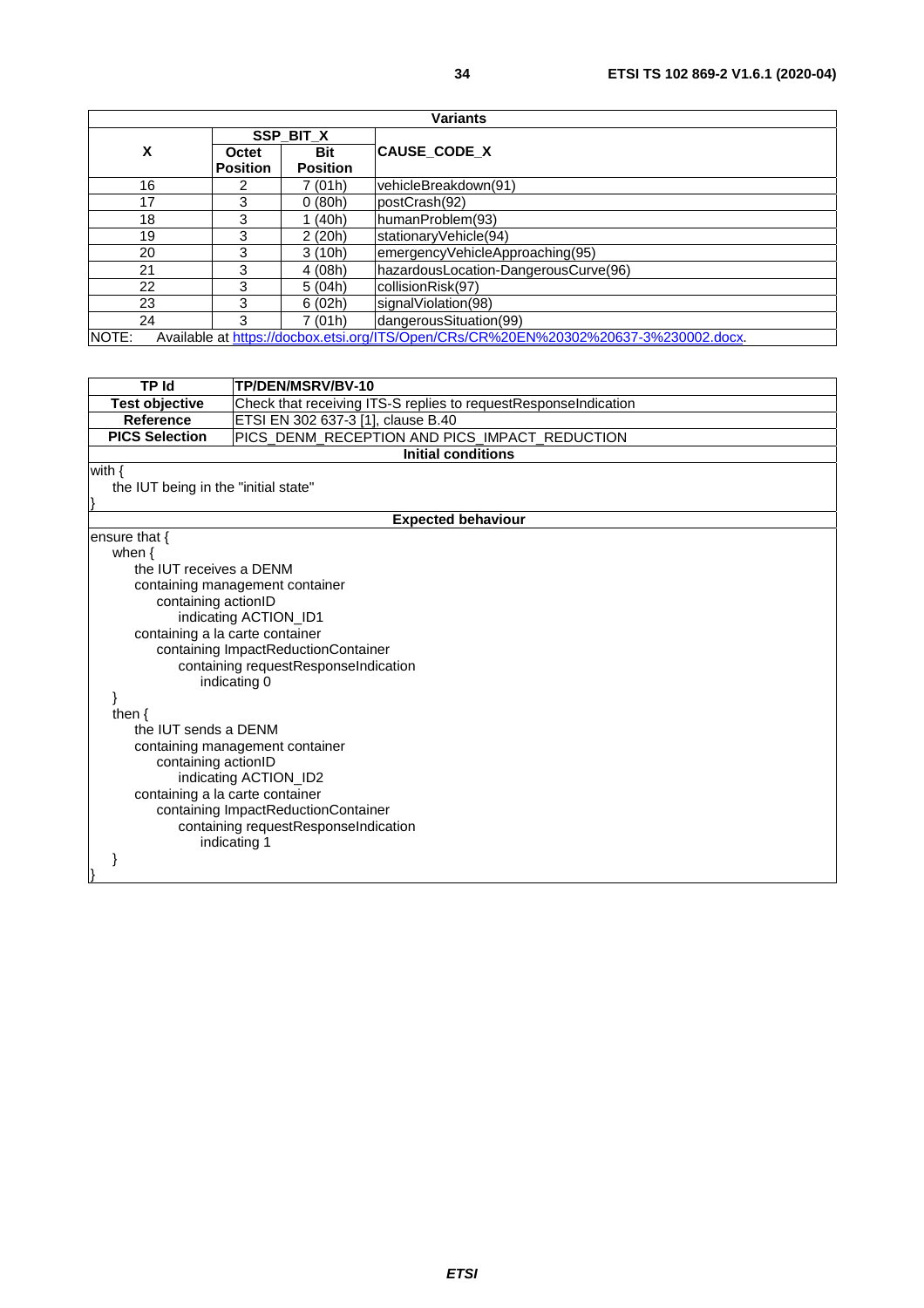### <span id="page-34-0"></span>5.2.3 Keep-Alive Forwarding

| TP Id                                | TP/DEN/KAFW/BV-01                                                                |  |  |
|--------------------------------------|----------------------------------------------------------------------------------|--|--|
| <b>Test objective</b>                | Check that forwarding ITS-S forwards DENM if no DENM with same ActionId has been |  |  |
|                                      | received during forwarding delay                                                 |  |  |
| Reference                            | ETSI EN 302 637-3 [1], clause 8.3.3                                              |  |  |
| <b>PICS Selection</b>                | <b>PICS DENM KAF</b>                                                             |  |  |
|                                      | <b>Initial conditions</b>                                                        |  |  |
| with $\{$                            |                                                                                  |  |  |
| the IUT being in the "initial state" |                                                                                  |  |  |
| and the IUT having received a DENM   |                                                                                  |  |  |
| containing actionID                  |                                                                                  |  |  |
| indicating ACTION_ID1                |                                                                                  |  |  |
|                                      | and containing transmissionInterval                                              |  |  |
|                                      | indicating TRANS_INTERVAL1                                                       |  |  |
| and containing validityDuration      |                                                                                  |  |  |
|                                      | indicating value more than 3 times greater than TRANS_INTERVAL1                  |  |  |
|                                      | and the IUT having starting timer T_Forwarding for this DENM                     |  |  |
|                                      | and the IUT not having received further DENM                                     |  |  |
| containing actionID                  |                                                                                  |  |  |
| indicating ACTION ID1                |                                                                                  |  |  |
|                                      |                                                                                  |  |  |
|                                      | <b>Expected behaviour</b>                                                        |  |  |
| ensure that $\{$                     |                                                                                  |  |  |
| when $\{$                            |                                                                                  |  |  |
| the timer T_Forwarding expires       |                                                                                  |  |  |
|                                      |                                                                                  |  |  |
| then $\{$                            |                                                                                  |  |  |
|                                      | the IUT reconstructs and sends the DENM associated to ACTION ID1                 |  |  |
|                                      |                                                                                  |  |  |
|                                      |                                                                                  |  |  |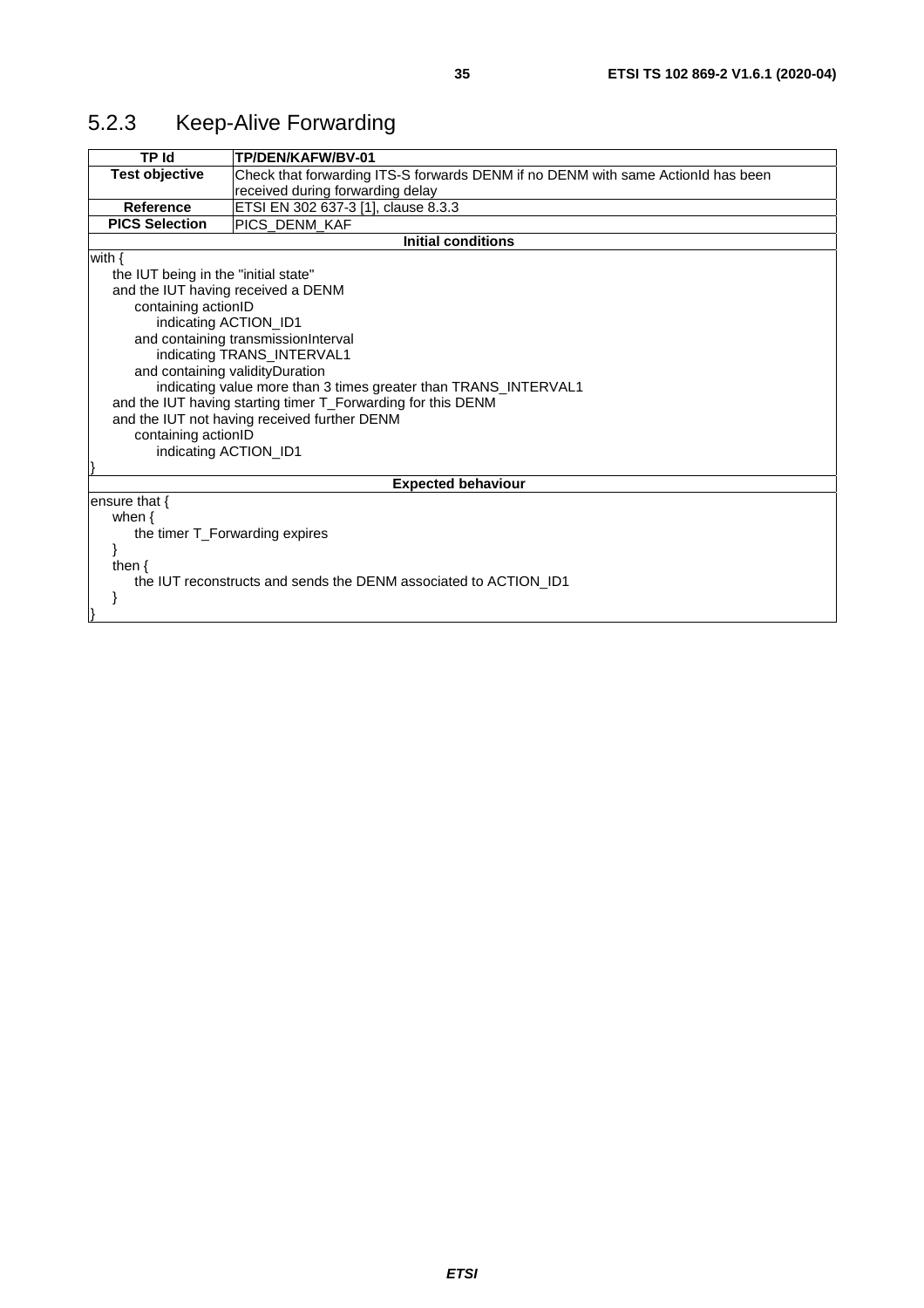| TP Id                                              | TP/DEN/KAFW/BV-02                                                                            |
|----------------------------------------------------|----------------------------------------------------------------------------------------------|
| <b>Test objective</b>                              | Check that forwarding ITS-S forwards DENM if no DENM with same ActionId and                  |
|                                                    | referenceTime greater or equal to the last received DENM has been received during forwarding |
|                                                    | delay                                                                                        |
| <b>Reference</b>                                   | ETSI EN 302 637-3 [1], clause 8.3.3                                                          |
| <b>PICS Selection</b>                              | PICS_DENM_KAF                                                                                |
|                                                    | <b>Initial conditions</b>                                                                    |
| with $\{$                                          |                                                                                              |
| the IUT being in the "initial state"               |                                                                                              |
| and the IUT having received a DENM                 |                                                                                              |
| containing actionID                                |                                                                                              |
| indicating ACTION_ID1                              |                                                                                              |
|                                                    | and containing transmissionInterval                                                          |
|                                                    | indicating TRANS_INTERVAL1                                                                   |
| and containing referenceTime                       |                                                                                              |
|                                                    | indicating REFERENCETIME_1                                                                   |
| and containing validityDuration                    |                                                                                              |
|                                                    | indicating value more than 3 times greater than TRANS_INTERVAL1                              |
|                                                    | and the IUT having starting timer T_Forwarding for this DENM                                 |
| and the IUT having received DENM                   |                                                                                              |
| containing actionID                                |                                                                                              |
| indicating ACTION_ID1                              |                                                                                              |
| and containing referenceTime                       |                                                                                              |
| indicating value REFERENCETIME_2 < REFERENCETIME_1 |                                                                                              |
|                                                    | and the IUT not having received further DENM                                                 |
| containing actionID                                |                                                                                              |
| indicating ACTION_ID1                              |                                                                                              |
| and containing referenceTime                       |                                                                                              |
|                                                    | indicating value REFERENCETIME_3 > REFERENCETIME_1                                           |
|                                                    |                                                                                              |
|                                                    | <b>Expected behaviour</b>                                                                    |
| ensure that $\{$                                   |                                                                                              |
| when $\{$                                          |                                                                                              |
| the timer T_Forwarding expires                     |                                                                                              |
|                                                    |                                                                                              |
| then $\{$                                          |                                                                                              |
|                                                    | the IUT reconstructs and sends the DENM associated to ACTION ID1                             |
| ł                                                  |                                                                                              |

| <b>TP Id</b>                         | <b>TP/DEN/KAFW/TI-03</b>                                                                             |  |  |
|--------------------------------------|------------------------------------------------------------------------------------------------------|--|--|
| <b>Test objective</b>                | Check that forwarding delay is set to min $(2 \times$ transmission Interval + rnd(0, 150 ms),        |  |  |
|                                      | validityDuration)                                                                                    |  |  |
| <b>Reference</b>                     | ETSI EN 302 637-3 [1], clause 8.3.2.5                                                                |  |  |
| <b>PICS Selection</b>                | PICS_DENM_KAF                                                                                        |  |  |
|                                      | <b>Initial conditions</b>                                                                            |  |  |
| with $\{$                            |                                                                                                      |  |  |
| the IUT being in the "initial state" |                                                                                                      |  |  |
| and the IUT having received a DENM   |                                                                                                      |  |  |
| containing actionID                  |                                                                                                      |  |  |
| indicating ACTION_ID1                |                                                                                                      |  |  |
|                                      | and containing transmissionInterval                                                                  |  |  |
|                                      | indicating TRANS_INTERVAL1                                                                           |  |  |
| and containing validity Duration     |                                                                                                      |  |  |
|                                      | indicating value DURATION_1 more than 3 times greater than TRANS_INTERVAL1                           |  |  |
|                                      |                                                                                                      |  |  |
|                                      | <b>Expected behaviour</b>                                                                            |  |  |
| ensure that $\{$                     |                                                                                                      |  |  |
| when $\{$                            |                                                                                                      |  |  |
| the timer T_Forwarding expires       |                                                                                                      |  |  |
| ł                                    |                                                                                                      |  |  |
| then $\{$                            |                                                                                                      |  |  |
|                                      | the IUT reconstructs and sends the DENM associated to ACTION_ID1 at a point of time corresponding to |  |  |
|                                      | min (2 $\times$ transmission Interval + rnd (0, 150 ms), validity Duration)                          |  |  |
| <sup>}</sup>                         |                                                                                                      |  |  |
|                                      |                                                                                                      |  |  |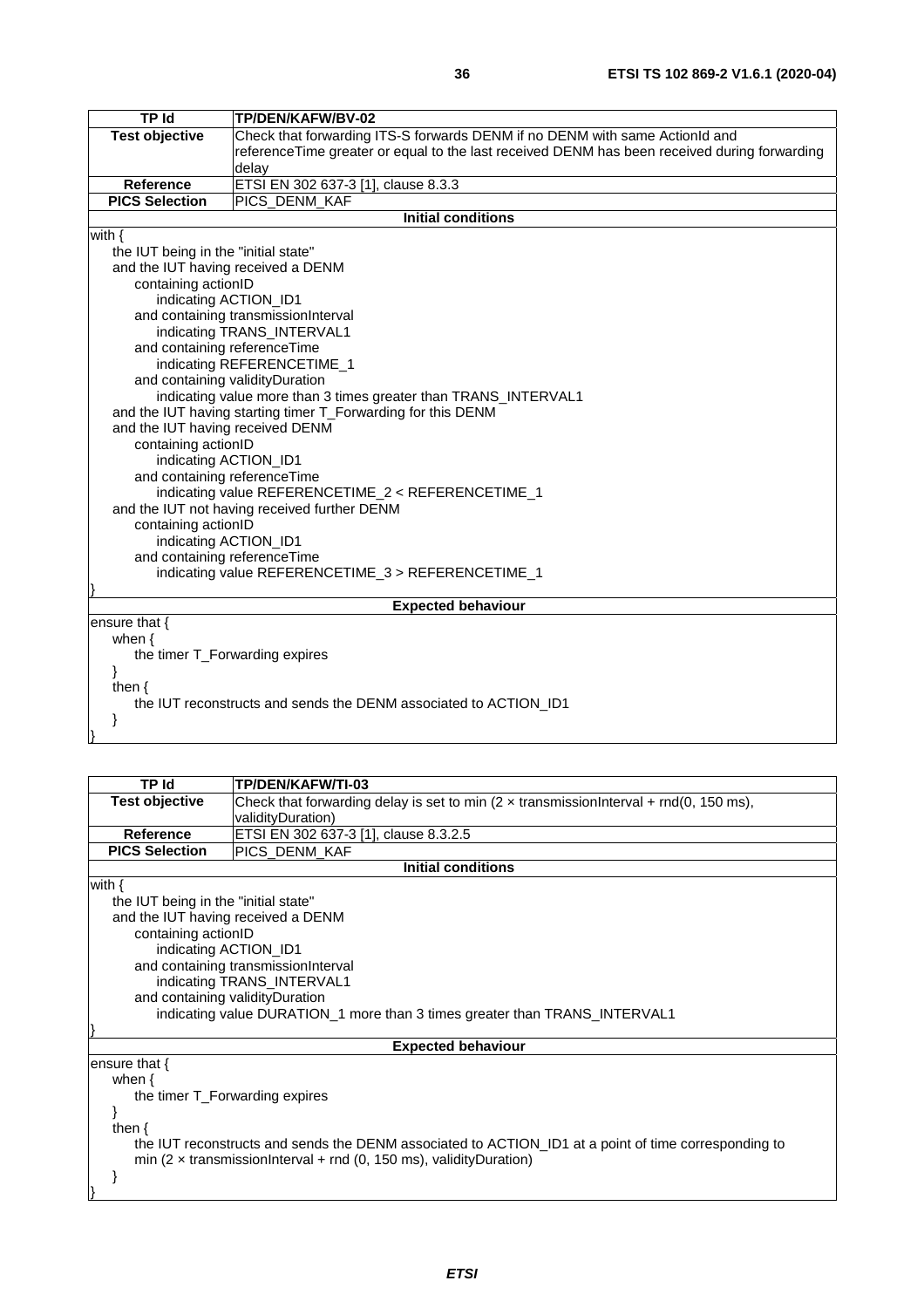| <b>TP Id</b>                                                     | TP/DEN/KAFW/BV-04                                                          |  |  |
|------------------------------------------------------------------|----------------------------------------------------------------------------|--|--|
| <b>Test objective</b>                                            | Check that Forwarding ITS-S replaces the ITS PDU header of forwarded DENMs |  |  |
| <b>Reference</b>                                                 | ETSI EN 302 637-3 [1], clause 8.3.2.7                                      |  |  |
| <b>PICS Selection</b>                                            | PICS DENM KAF                                                              |  |  |
|                                                                  | <b>Initial conditions</b>                                                  |  |  |
| with $\{$                                                        |                                                                            |  |  |
| the IUT being in the "initial state"                             |                                                                            |  |  |
|                                                                  | and the IUT having received a DENM                                         |  |  |
|                                                                  | containing actionID                                                        |  |  |
| indicating ACTION_ID1                                            |                                                                            |  |  |
|                                                                  | and containing transmissionInterval                                        |  |  |
|                                                                  | indicating TRANS_INTERVAL1                                                 |  |  |
|                                                                  | and containing validityDuration                                            |  |  |
|                                                                  | indicating value more than 3 times greater than TRANS_INTERVAL1            |  |  |
| and the IUT having starting timer T_Forwarding for this DENM     |                                                                            |  |  |
|                                                                  | and the IUT not having received further DENM                               |  |  |
| containing actionID                                              |                                                                            |  |  |
| indicating ACTION_ID1                                            |                                                                            |  |  |
|                                                                  |                                                                            |  |  |
| <b>Expected behaviour</b>                                        |                                                                            |  |  |
| ensure that {                                                    |                                                                            |  |  |
| when $\{$                                                        |                                                                            |  |  |
|                                                                  | the timer T_Forwarding expires                                             |  |  |
|                                                                  |                                                                            |  |  |
| then $\{$                                                        |                                                                            |  |  |
| the IUT reconstructs and sends the DENM associated to ACTION ID1 |                                                                            |  |  |
| containing ITS PDU header                                        |                                                                            |  |  |
|                                                                  | containing StationID                                                       |  |  |
| indicating its own stationID                                     |                                                                            |  |  |

 $\vert \quad \rangle$ 

| TP Id                                                           | TP/DEN/KAFW/BV-05                                    |  |
|-----------------------------------------------------------------|------------------------------------------------------|--|
|                                                                 |                                                      |  |
| <b>Test objective</b>                                           | Check that forwarding ITS-S does not change actionID |  |
| <b>Reference</b>                                                | ETSI EN 302 637-3 [1], clause 8.3.2.2                |  |
| <b>PICS Selection</b>                                           | PICS_DENM_KAF                                        |  |
|                                                                 | <b>Initial conditions</b>                            |  |
| with $\{$                                                       |                                                      |  |
| the IUT being in the "initial state"                            |                                                      |  |
| and the IUT having received a DENM                              |                                                      |  |
| containing actionID                                             |                                                      |  |
| indicating ACTION_ID1                                           |                                                      |  |
|                                                                 | and containing transmissionInterval                  |  |
|                                                                 | indicating TRANS_INTERVAL1                           |  |
|                                                                 | and containing validity Duration                     |  |
| indicating value more than 3 times greater than TRANS_INTERVAL1 |                                                      |  |
| and the IUT having starting timer T_Forwarding for this DENM    |                                                      |  |
| and the IUT not having received further DENM                    |                                                      |  |
| containing actionID                                             |                                                      |  |
| indicating ACTION_ID1                                           |                                                      |  |
|                                                                 |                                                      |  |
|                                                                 | <b>Expected behaviour</b>                            |  |
| ensure that {                                                   |                                                      |  |
| when $\{$                                                       |                                                      |  |
| the timer T Forwarding expires                                  |                                                      |  |
|                                                                 |                                                      |  |
| then $\{$                                                       |                                                      |  |
| the IUT reconstructs and sends the DENM                         |                                                      |  |
| containing management container                                 |                                                      |  |
| containing actionID                                             |                                                      |  |
| indicating ACTION_ID1                                           |                                                      |  |
|                                                                 |                                                      |  |
|                                                                 |                                                      |  |
|                                                                 |                                                      |  |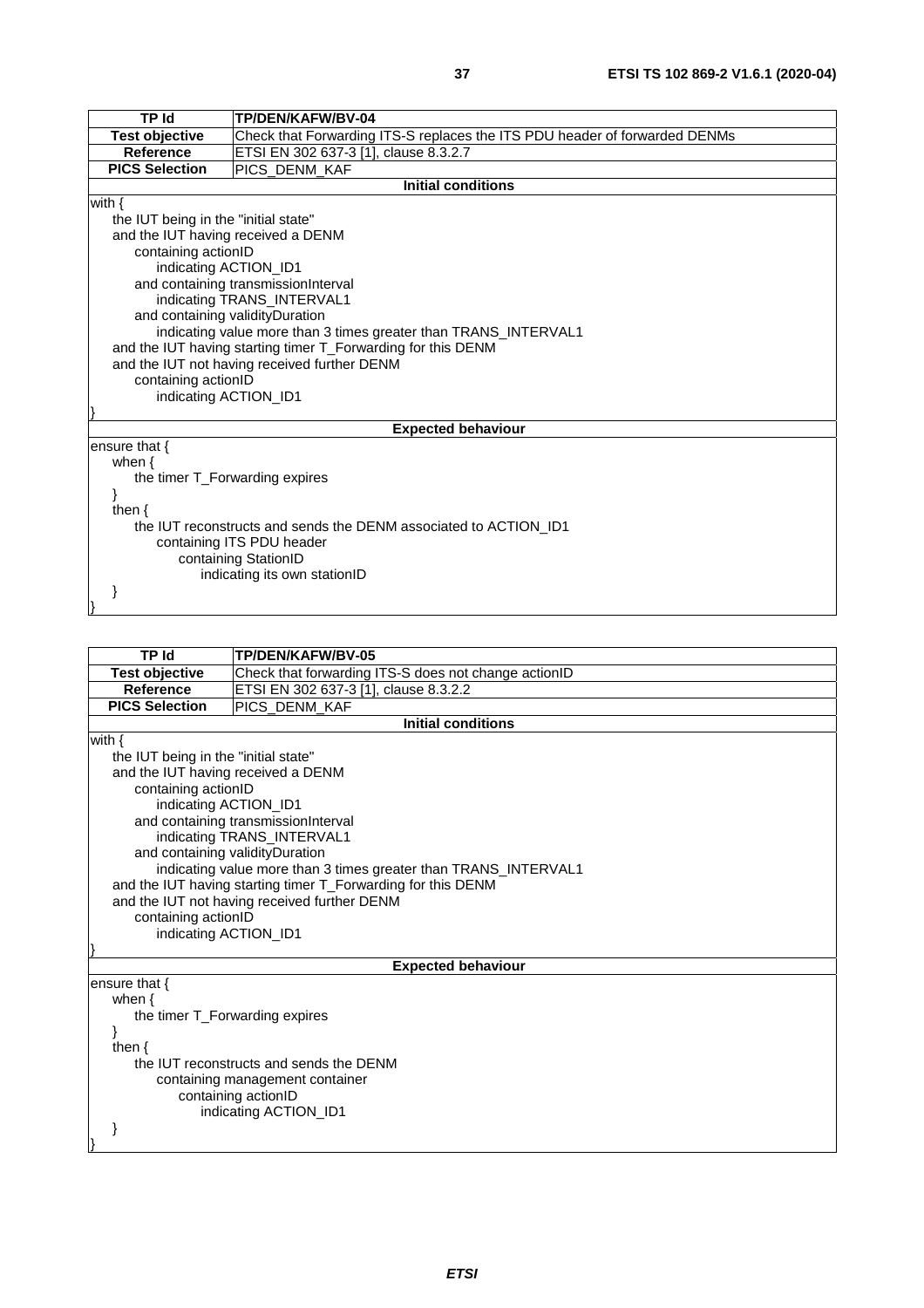| <b>TP Id</b>                                                               | TP/DEN/KAFW/BV-06                                                |  |  |
|----------------------------------------------------------------------------|------------------------------------------------------------------|--|--|
| <b>Test objective</b>                                                      | Check that forwarding ITS-S does not change reference Time       |  |  |
| <b>Reference</b>                                                           | ETSI EN 302 637-3 [1], clause 8.3.2.3                            |  |  |
| <b>PICS Selection</b>                                                      | PICS_DENM_KAF                                                    |  |  |
|                                                                            | <b>Initial conditions</b>                                        |  |  |
| with $\{$                                                                  |                                                                  |  |  |
| the IUT being in the "initial state"                                       |                                                                  |  |  |
| and the IUT having received a DENM                                         |                                                                  |  |  |
| containing actionID                                                        |                                                                  |  |  |
| indicating ACTION_ID1                                                      |                                                                  |  |  |
|                                                                            | and containing transmissionInterval                              |  |  |
|                                                                            | indicating TRANS_INTERVAL1                                       |  |  |
| and containing validityDuration                                            |                                                                  |  |  |
| indicating value DURATION_1 more than 3 times greater than TRANS_INTERVAL1 |                                                                  |  |  |
| and containing referenceTime                                               |                                                                  |  |  |
|                                                                            | indicating REFERENCETIME_1                                       |  |  |
| and the IUT having starting timer T_Forwarding for this DENM               |                                                                  |  |  |
| and the IUT not having received further DENM                               |                                                                  |  |  |
| containing actionID                                                        |                                                                  |  |  |
| indicating ACTION_ID1                                                      |                                                                  |  |  |
|                                                                            |                                                                  |  |  |
| <b>Expected behaviour</b>                                                  |                                                                  |  |  |
| ensure that $\{$                                                           |                                                                  |  |  |
| when $\{$                                                                  |                                                                  |  |  |
|                                                                            | the timer T_Forwarding expires                                   |  |  |
| then $\{$                                                                  |                                                                  |  |  |
|                                                                            | the IUT reconstructs and sends the DENM associated to ACTION_ID1 |  |  |
|                                                                            |                                                                  |  |  |
| containing management container<br>containing referenceTime                |                                                                  |  |  |
| indicating REFERENCETIME_1                                                 |                                                                  |  |  |
|                                                                            |                                                                  |  |  |
|                                                                            |                                                                  |  |  |
|                                                                            |                                                                  |  |  |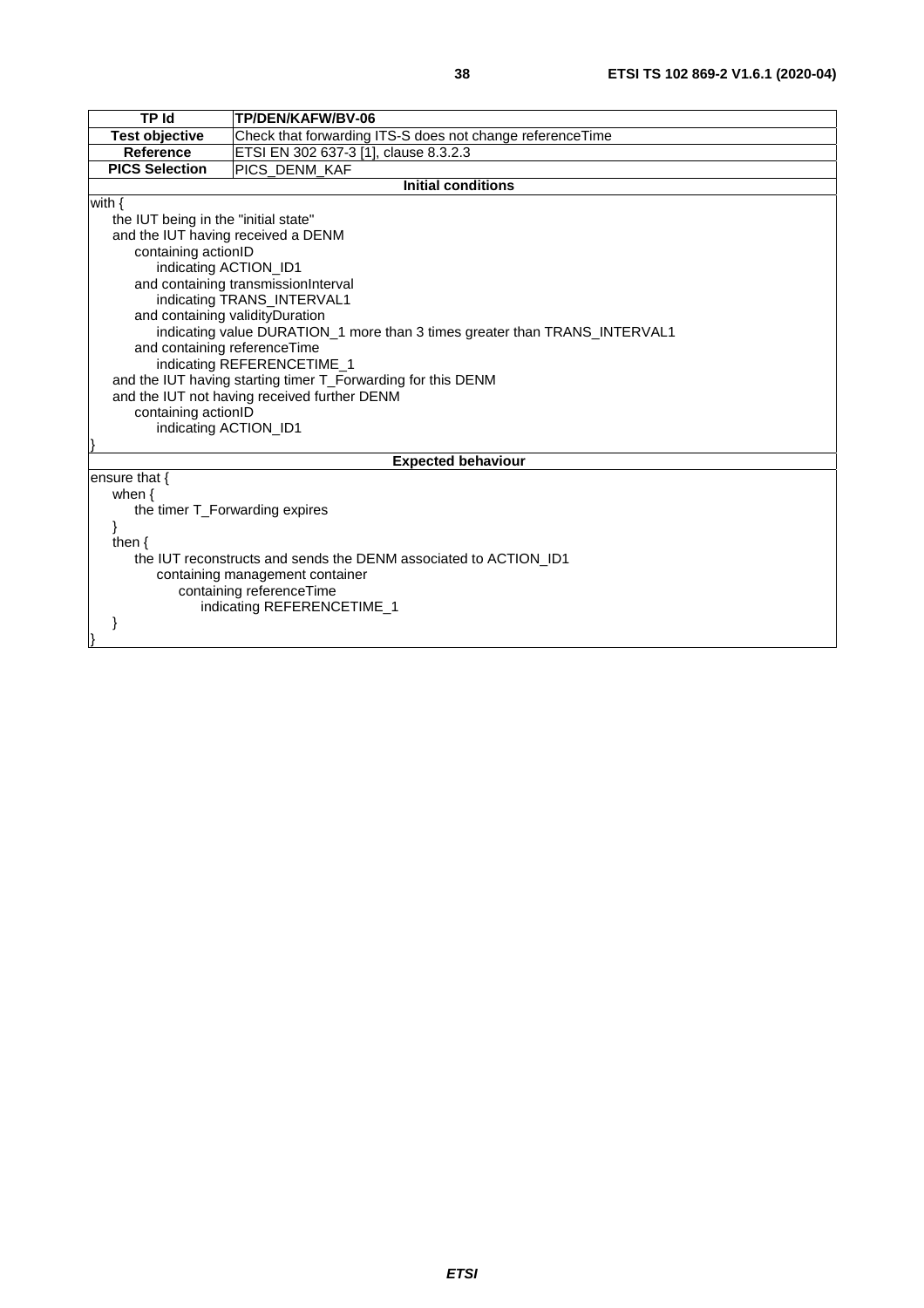| <b>TP Id</b>                                                               | TP/DEN/KAFW/BV-07                                                |  |  |
|----------------------------------------------------------------------------|------------------------------------------------------------------|--|--|
| <b>Test objective</b>                                                      | Check that forwarding ITS-S does not change termination          |  |  |
| <b>Reference</b>                                                           | ETSI EN 302 637-3 [1], clause 8.3.2.4                            |  |  |
| <b>PICS Selection</b>                                                      | PICS_DENM_KAF                                                    |  |  |
|                                                                            | <b>Initial conditions</b>                                        |  |  |
| with $\{$                                                                  |                                                                  |  |  |
| the IUT being in the "initial state"                                       |                                                                  |  |  |
| and the IUT having received a DENM                                         |                                                                  |  |  |
| containing actionID                                                        |                                                                  |  |  |
| indicating ACTION_ID1                                                      |                                                                  |  |  |
|                                                                            | and containing transmissionInterval                              |  |  |
|                                                                            | indicating TRANS_INTERVAL1                                       |  |  |
| and containing validityDuration                                            |                                                                  |  |  |
| indicating value DURATION_1 more than 3 times greater than TRANS_INTERVAL1 |                                                                  |  |  |
| and containing termination                                                 |                                                                  |  |  |
|                                                                            | indicating isNegation                                            |  |  |
| and the IUT having starting timer T_Forwarding for this DENM               |                                                                  |  |  |
| and the IUT not having received further DENM                               |                                                                  |  |  |
| containing actionID                                                        |                                                                  |  |  |
| indicating ACTION_ID1                                                      |                                                                  |  |  |
|                                                                            |                                                                  |  |  |
| <b>Expected behaviour</b>                                                  |                                                                  |  |  |
| ensure that $\{$                                                           |                                                                  |  |  |
| when $\{$                                                                  |                                                                  |  |  |
|                                                                            | the timer T_Forwarding expires                                   |  |  |
|                                                                            |                                                                  |  |  |
| then $\{$                                                                  |                                                                  |  |  |
|                                                                            | the IUT reconstructs and sends the DENM associated to ACTION ID1 |  |  |
| containing management container                                            |                                                                  |  |  |
| containing termination                                                     |                                                                  |  |  |
|                                                                            | indicating isNegation                                            |  |  |
|                                                                            |                                                                  |  |  |
|                                                                            |                                                                  |  |  |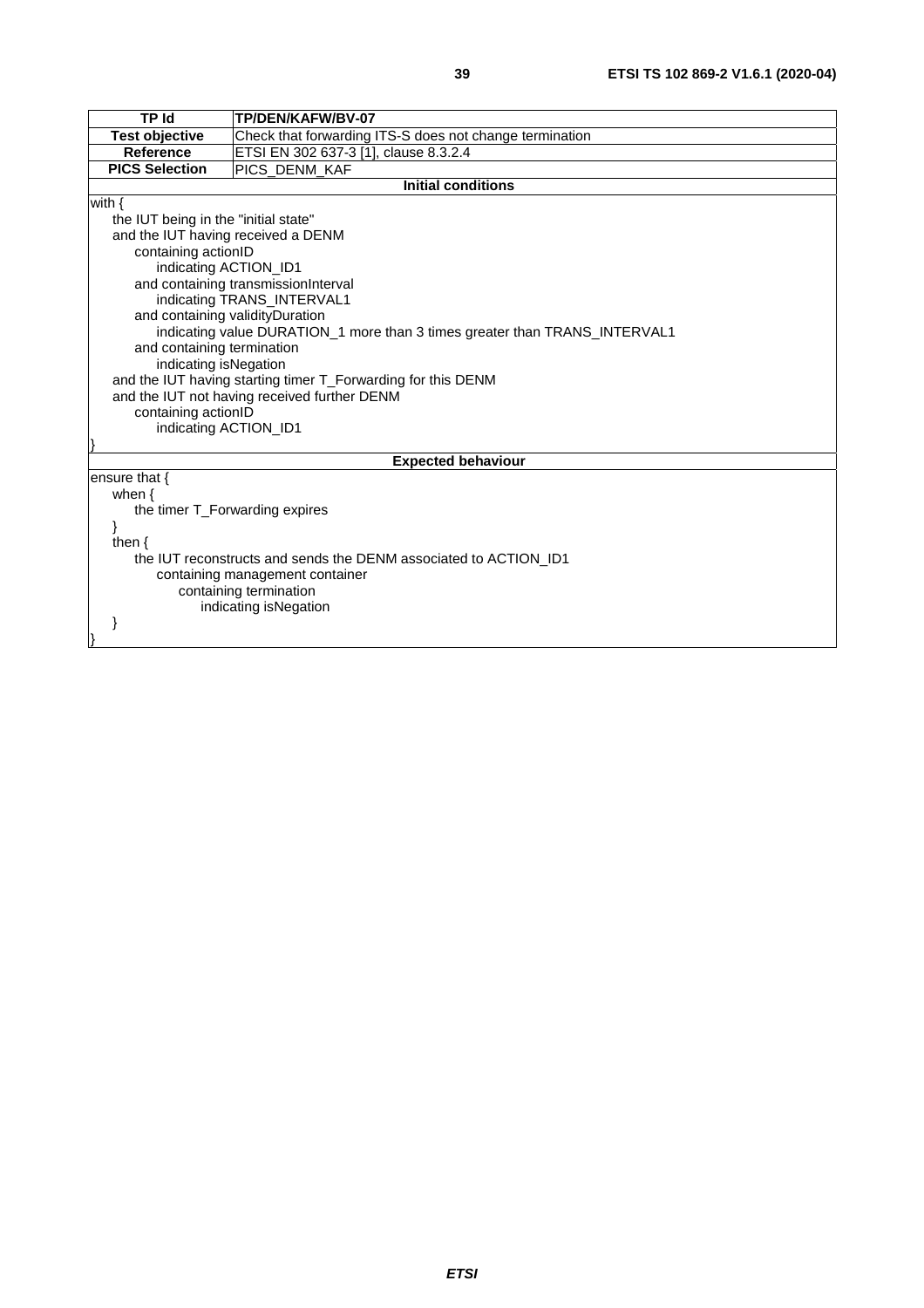| <b>TP Id</b>                         | TP/DEN/KAFW/BV-08                                                                        |  |
|--------------------------------------|------------------------------------------------------------------------------------------|--|
| <b>Test objective</b>                | Check that Forwarding ITS-S does not modify management, situation, location and alacarte |  |
|                                      | containers when forwarding a DENM                                                        |  |
| <b>Reference</b>                     | ETSI EN 302 637-3 [1], clause 8.3.2.7                                                    |  |
| <b>PICS Selection</b>                | PICS_DENM_KAF                                                                            |  |
|                                      | <b>Initial conditions</b>                                                                |  |
| with $\{$                            |                                                                                          |  |
| the IUT being in the "initial state" |                                                                                          |  |
| and the IUT having received a DENM   |                                                                                          |  |
|                                      | containing management container                                                          |  |
|                                      | indicating MANAGEMENTCONTAINER_1                                                         |  |
|                                      | and containing situation container                                                       |  |
|                                      | indicating SITUATION_1                                                                   |  |
|                                      | and containing location container                                                        |  |
| indicating LOCATION_1                |                                                                                          |  |
|                                      | and containing alacarte container                                                        |  |
| indicating ALACARTE_1                |                                                                                          |  |
|                                      | and containing transmissionInterval                                                      |  |
|                                      | indicating TRANS_INTERVAL1                                                               |  |
|                                      | and the IUT having starting timer T_Forwarding for this DENM                             |  |
|                                      | and the IUT not having received further DENM                                             |  |
| containing actionID                  |                                                                                          |  |
| indicating ACTION_ID1                |                                                                                          |  |
|                                      | <b>Expected behaviour</b>                                                                |  |
| ensure that {                        |                                                                                          |  |
| when $\{$                            |                                                                                          |  |
| the timer T_Forwarding expires       |                                                                                          |  |
| ł                                    |                                                                                          |  |
| then $\{$                            |                                                                                          |  |
|                                      | the IUT reconstructs and sends the DENM associated to ACTION ID1                         |  |
| containing management container      |                                                                                          |  |
| indicating MANACEMENTCONTAINER_1     |                                                                                          |  |
| and containing situation container   |                                                                                          |  |
| indicating SITUATION_1               |                                                                                          |  |
| and containing location container    |                                                                                          |  |
| indicating LOCATION_1                |                                                                                          |  |
|                                      | and containing alacarte container                                                        |  |
|                                      | indicating ALACARTE_1                                                                    |  |
|                                      |                                                                                          |  |
|                                      |                                                                                          |  |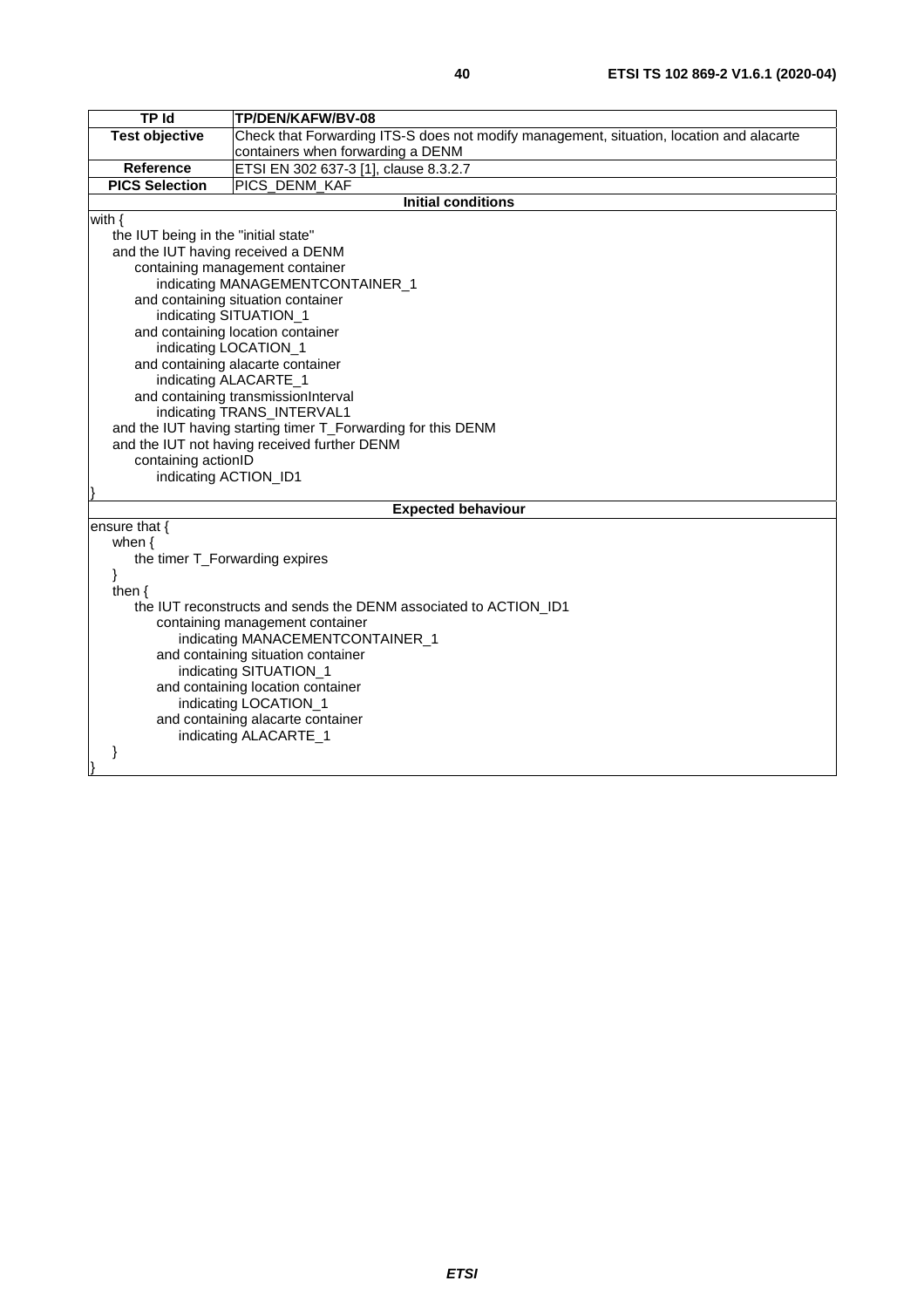| <b>TP Id</b>                                                                 | <b>TP/DEN/KAFW/BV-09</b>                                                    |  |
|------------------------------------------------------------------------------|-----------------------------------------------------------------------------|--|
| <b>Test objective</b>                                                        | Check that forwarding ITS-S stops forwarding DENM after validity expiration |  |
| <b>Reference</b>                                                             | ETSI EN 302 637-3 [1], clause 8.3.3                                         |  |
| <b>PICS Selection</b>                                                        | PICS_DENM_KAF                                                               |  |
|                                                                              | <b>Initial conditions</b>                                                   |  |
| with $\{$                                                                    |                                                                             |  |
| the IUT being in the "initial state"                                         |                                                                             |  |
| and the IUT having received an event                                         |                                                                             |  |
|                                                                              | containing management container                                             |  |
|                                                                              | containing actionID                                                         |  |
| indicating ACTION_ID1                                                        |                                                                             |  |
| and containing validity Duration                                             |                                                                             |  |
| indicating DURATION_1                                                        |                                                                             |  |
| and containing transmissionInterval                                          |                                                                             |  |
| indicating TRANS_INTERVAL1                                                   |                                                                             |  |
|                                                                              | and the IUT having starting timer T_Forwarding for this DENM                |  |
| and the IUT not having received further DENM                                 |                                                                             |  |
| containing actionID                                                          |                                                                             |  |
| indicating ACTION_ID1                                                        |                                                                             |  |
|                                                                              |                                                                             |  |
| <b>Expected behaviour</b>                                                    |                                                                             |  |
| ensure that {                                                                |                                                                             |  |
| when $\{$                                                                    |                                                                             |  |
|                                                                              | the IUT is alerted of expiration of the time associated with DURATION 1     |  |
|                                                                              |                                                                             |  |
| then $\{$                                                                    |                                                                             |  |
| the IUT stops to reconstruct and to send the DENM associated with ACTION_ID1 |                                                                             |  |
|                                                                              |                                                                             |  |

}

| TP Id                                                                                                | TP/DEN/KAFW/BV-10                                                                 |  |
|------------------------------------------------------------------------------------------------------|-----------------------------------------------------------------------------------|--|
| Test objective                                                                                       | Check that forwarding ITS-S stops forwarding DENM if it is outside relevance area |  |
| <b>Reference</b>                                                                                     | ETSI EN 302 637-3 [1], clause 8.3.3                                               |  |
| <b>PICS Selection</b>                                                                                | PICS_DENM_KAF                                                                     |  |
|                                                                                                      | <b>Initial conditions</b>                                                         |  |
| with $\{$                                                                                            |                                                                                   |  |
| the IUT being in the "initial state"                                                                 |                                                                                   |  |
| and the IUT having received an event                                                                 |                                                                                   |  |
|                                                                                                      | containing management container                                                   |  |
| containing actionID                                                                                  |                                                                                   |  |
|                                                                                                      | indicating ACTION_ID1                                                             |  |
| and containing transmissionInterval                                                                  |                                                                                   |  |
|                                                                                                      | indicating TRANS_INTERVAL1                                                        |  |
| and the IUT having starting timer T_Forwarding for this DENM                                         |                                                                                   |  |
|                                                                                                      | and the IUT not having received further DENM                                      |  |
| containing actionID                                                                                  |                                                                                   |  |
| indicating ACTION_ID1                                                                                |                                                                                   |  |
|                                                                                                      |                                                                                   |  |
| <b>Expected behaviour</b>                                                                            |                                                                                   |  |
| ensure that $\{$                                                                                     |                                                                                   |  |
| when $\{$                                                                                            |                                                                                   |  |
| the IUT is alerted that its position is now outside of the relevance area associated with ACTION_ID1 |                                                                                   |  |
|                                                                                                      |                                                                                   |  |
| then $\{$                                                                                            |                                                                                   |  |
| the IUT stops to reconstruct and to send the DENM associated with ACTION_ID1                         |                                                                                   |  |
|                                                                                                      |                                                                                   |  |
|                                                                                                      |                                                                                   |  |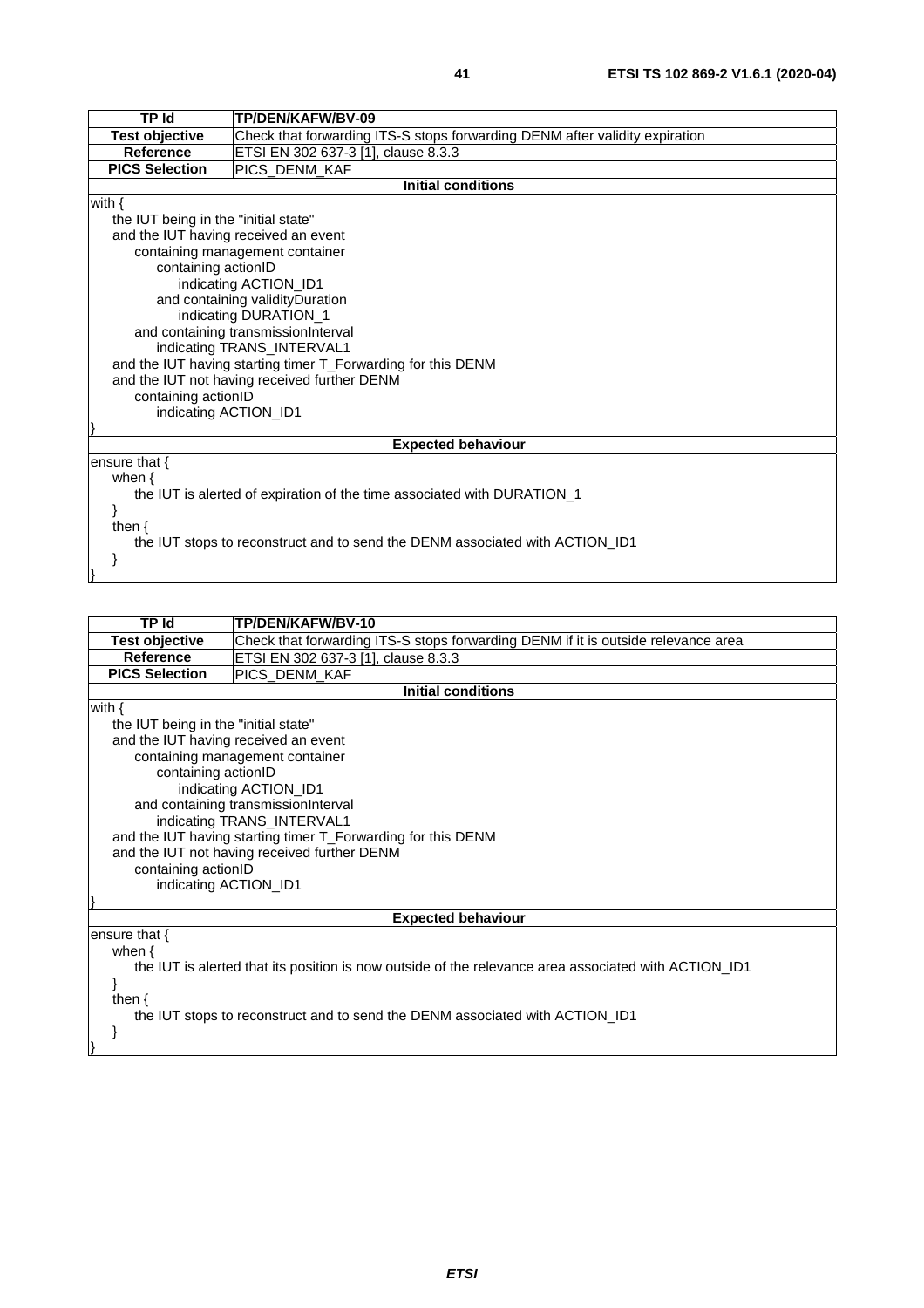| <b>TP Id</b>                                                                 | TP/DEN/KAFW/BV-11                                                                        |  |  |
|------------------------------------------------------------------------------|------------------------------------------------------------------------------------------|--|--|
| <b>Test objective</b>                                                        | Check that forwarding ITS-S does not forward DENM is transmissionInterval is not present |  |  |
| Reference                                                                    | ETSI EN 302 637-3 [1], clause 8.3.2.5                                                    |  |  |
| <b>PICS Selection</b>                                                        | PICS_DENM_KAF                                                                            |  |  |
| <b>Initial conditions</b>                                                    |                                                                                          |  |  |
| with {                                                                       |                                                                                          |  |  |
| the IUT being in the "initial state"                                         |                                                                                          |  |  |
|                                                                              |                                                                                          |  |  |
| <b>Expected behaviour</b>                                                    |                                                                                          |  |  |
| ensure that {                                                                |                                                                                          |  |  |
| when $\{$                                                                    |                                                                                          |  |  |
| the IUT receives a DENM                                                      |                                                                                          |  |  |
| containing actionID                                                          |                                                                                          |  |  |
| indicating ACTION ID1                                                        |                                                                                          |  |  |
| and not containing transmissionInterval                                      |                                                                                          |  |  |
|                                                                              |                                                                                          |  |  |
| then $\{$                                                                    |                                                                                          |  |  |
| the IUT does not reconstruct and to send the DENM associated with ACTION ID1 |                                                                                          |  |  |
|                                                                              |                                                                                          |  |  |
|                                                                              |                                                                                          |  |  |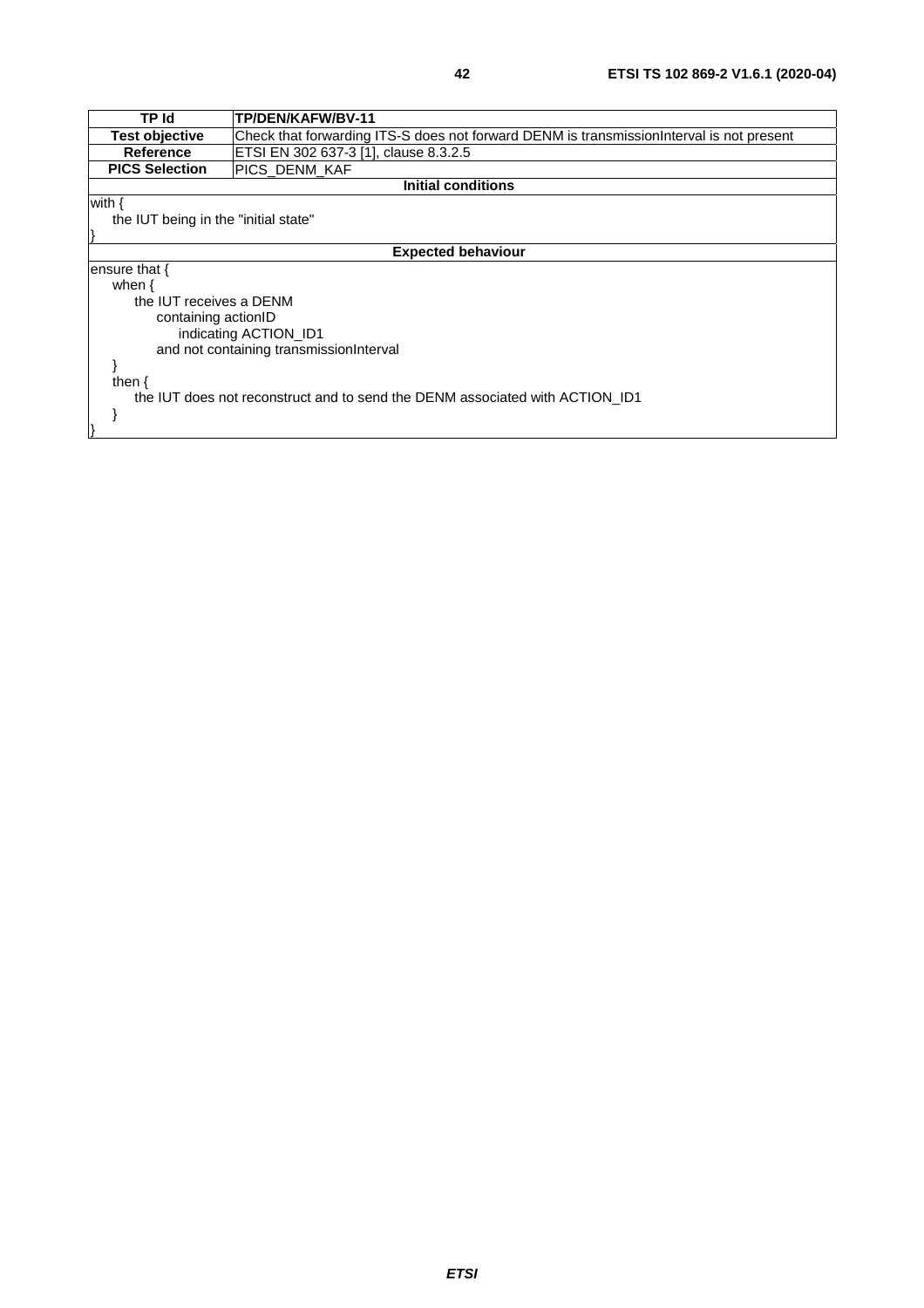# <span id="page-42-0"></span>Annex A (informative): Bibliography

• ETSI TS 102 894-2 (V1.2.1): "Intelligent Transport Systems (ITS); Users and applications requirements; Part 2: Applications and facilities layer common data dictionary".